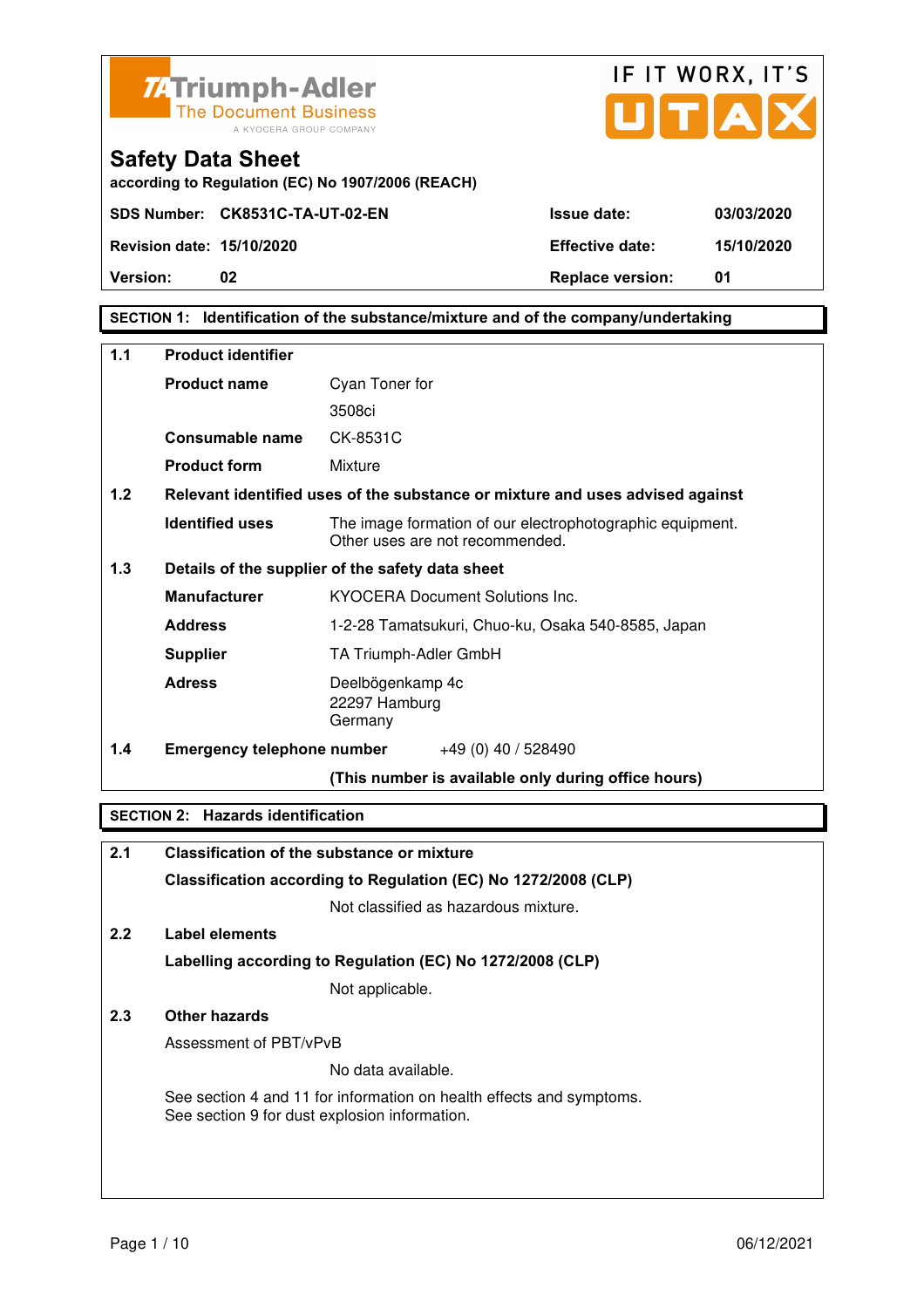| <b>ZATriumph-Adler</b>                                                                                  | <b>The Document Business</b><br>A KYOCERA GROUP COMPANY                                                                      |                                                                      | UTA                                                        | IF IT WORX, IT'S |
|---------------------------------------------------------------------------------------------------------|------------------------------------------------------------------------------------------------------------------------------|----------------------------------------------------------------------|------------------------------------------------------------|------------------|
| <b>Safety Data Sheet</b>                                                                                | according to Regulation (EC) No 1907/2006 (REACH)                                                                            |                                                                      |                                                            |                  |
| SDS Number: CK8531C-TA-UT-02-EN                                                                         |                                                                                                                              |                                                                      | <b>Issue date:</b>                                         | 03/03/2020       |
| Revision date: 15/10/2020                                                                               |                                                                                                                              |                                                                      | <b>Effective date:</b>                                     | 15/10/2020       |
| 02<br>Version:                                                                                          |                                                                                                                              |                                                                      | <b>Replace version:</b>                                    | 01               |
|                                                                                                         | <b>SECTION 3: Composition/information on ingredients</b>                                                                     |                                                                      |                                                            |                  |
| 3.2<br><b>Mixtures</b>                                                                                  |                                                                                                                              |                                                                      |                                                            |                  |
| Chemical name                                                                                           |                                                                                                                              | CAS-No                                                               | [Weight %]                                                 |                  |
| Polyester resin (3 kinds)<br>Organic pigment<br>Amorphous Silica<br>Aluminium compound                  | Ferrite (Ferrite including Manganese)                                                                                        | Confidential<br>66402-68-4<br>Confidential<br>7631-86-9<br>1344-28-1 | 70-80<br>$3-8$ (as Mn: $<1$ )<br>$3 - 8$<br>$1 - 5$<br>< 1 |                  |
| <b>Information of ingredients</b>                                                                       | (1) Substance, which present a health or environmental hazard within the meaning of CLP:                                     |                                                                      |                                                            |                  |
|                                                                                                         | None.                                                                                                                        |                                                                      |                                                            |                  |
| (2) Substance, which are assigned Community workplace exposure limits:                                  |                                                                                                                              |                                                                      |                                                            |                  |
| None.                                                                                                   |                                                                                                                              |                                                                      |                                                            |                  |
| (3) Substance, which are PBT or vPvB in accordance with the criteria set out in Annex XIII of<br>REACH: |                                                                                                                              |                                                                      |                                                            |                  |
| None.                                                                                                   |                                                                                                                              |                                                                      |                                                            |                  |
|                                                                                                         | (4) Substance, which are included in the list established in accordance with Article 59(1) of<br>REACH (SVHC):               |                                                                      |                                                            |                  |
|                                                                                                         | None.                                                                                                                        |                                                                      |                                                            |                  |
|                                                                                                         | See section 16 for the full text of the H statements declared above.                                                         |                                                                      |                                                            |                  |
| <b>SECTION 4: First aid measures</b>                                                                    |                                                                                                                              |                                                                      |                                                            |                  |
| 4.1                                                                                                     | <b>Description of first aid measures</b>                                                                                     |                                                                      |                                                            |                  |
| Inhalation:                                                                                             | Remove from exposure to fresh air and gargle with plenty of water.<br>Consult a doctor in case of such symptoms as coughing. |                                                                      |                                                            |                  |
|                                                                                                         | Skin contact: Wash with soap and water.                                                                                      |                                                                      |                                                            |                  |
| Eye contact:                                                                                            | Flush with water immediately and see a doctor if irritating.                                                                 |                                                                      |                                                            |                  |
| Ingestion:                                                                                              | Rinse out the mouth. Drink one or two glasses of water to dilute. Seek medical<br>treatment if necessary.                    |                                                                      |                                                            |                  |
|                                                                                                         |                                                                                                                              |                                                                      |                                                            |                  |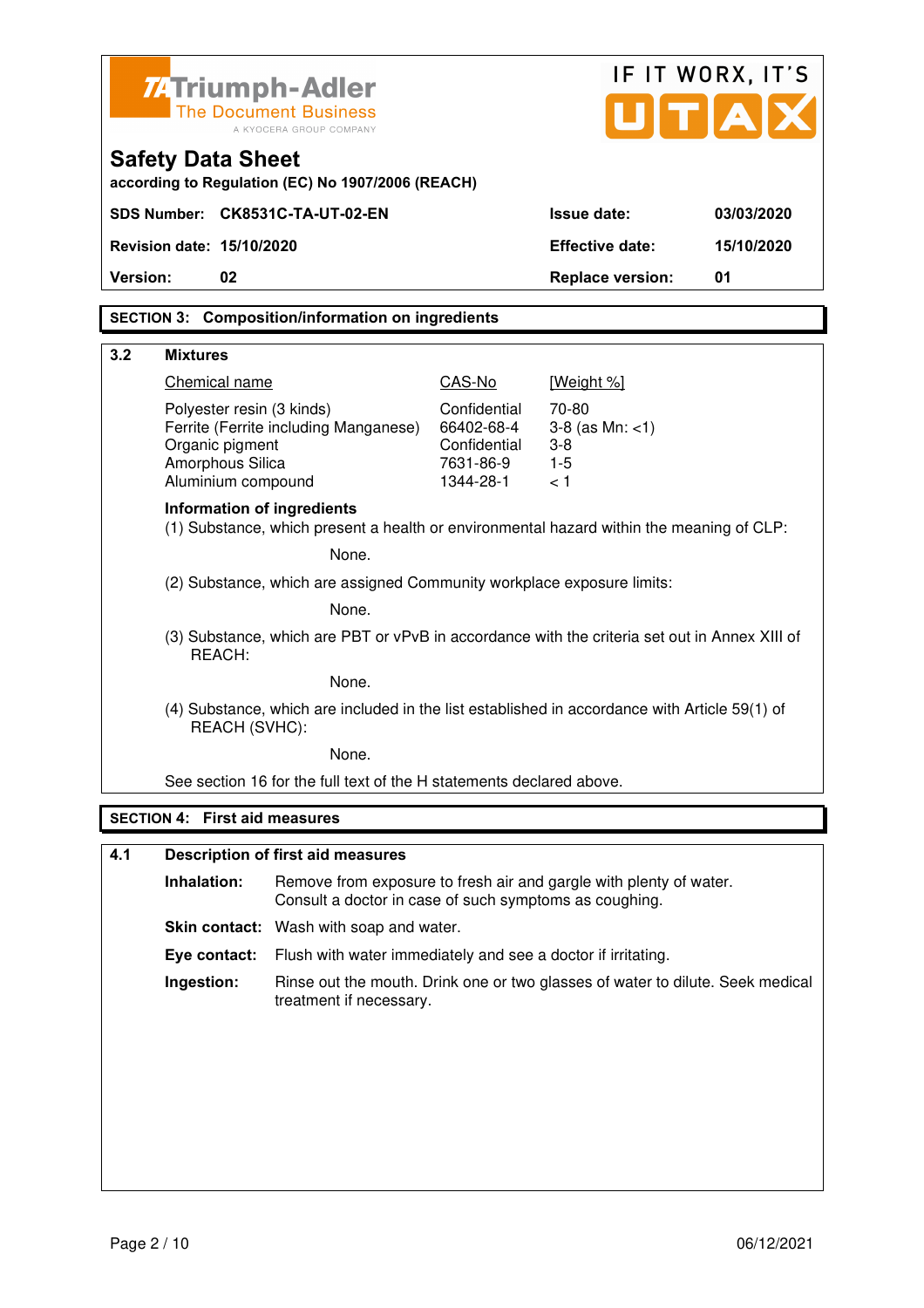



**according to Regulation (EC) No 1907/2006 (REACH)**

|                                  | SDS Number: CK8531C-TA-UT-02-EN | <b>Issue date:</b>      | 03/03/2020 |
|----------------------------------|---------------------------------|-------------------------|------------|
| <b>Revision date: 15/10/2020</b> |                                 | <b>Effective date:</b>  | 15/10/2020 |
| <b>Version:</b>                  | 02                              | <b>Replace version:</b> | 01         |

### **4.2 Most important symptoms and effects, both acute and delayed**  Potential health effects and symptoms **Inhalation:** Prolonged inhalation of excessive dusts may cause lung damage. Use of this product as intended does not result in prolonged inhalation of excessive toner dusts. **Skin contact:** Unlikely to cause skin irritation. **Eye contact:** May cause transient eye irritation.

**Ingestion:** Use of this product as intended does not result in ingestion.

### **4.3 Indication of any immediate medical attention and special treatment needed**

No additional information available.

#### **SECTION 5: Firefighting measures**

#### **5.1 Extinguishing media**

Suitable extinguishing media

Water spray, foam, powder,  $CO<sub>2</sub>$  or dry chemical

Unsuitable extinguishing media

None specified.

#### **5.2 Special hazards arising from the substance or mixture**

Hazardous combustion products: Carbon dioxide, Carbon monoxide

#### **5.3 Advice for firefighters**

Fire-fighting procedures

 Pay attention not to blow away dust. Drain water off around and decrease the atmosphere temperature to extinguish the fire.

#### **Protection equipment for firefighters**

None specified.

#### **SECTION 6: Accidental release measures**

#### **6.1 Personal precautions, protective equipment and emergency procedures**

 Avoid inhalation, ingestion, eye and skin contact in case of accidental release. Avoid formation of dust. Provide adequate ventilation.

#### **6.2 Environmental precautions**

Do not allow to enter into surface water or drains.

#### **6.3 Methods and material for containment and cleaning up**

Gather the released powder not to blow away and wipe up with a wet cloth.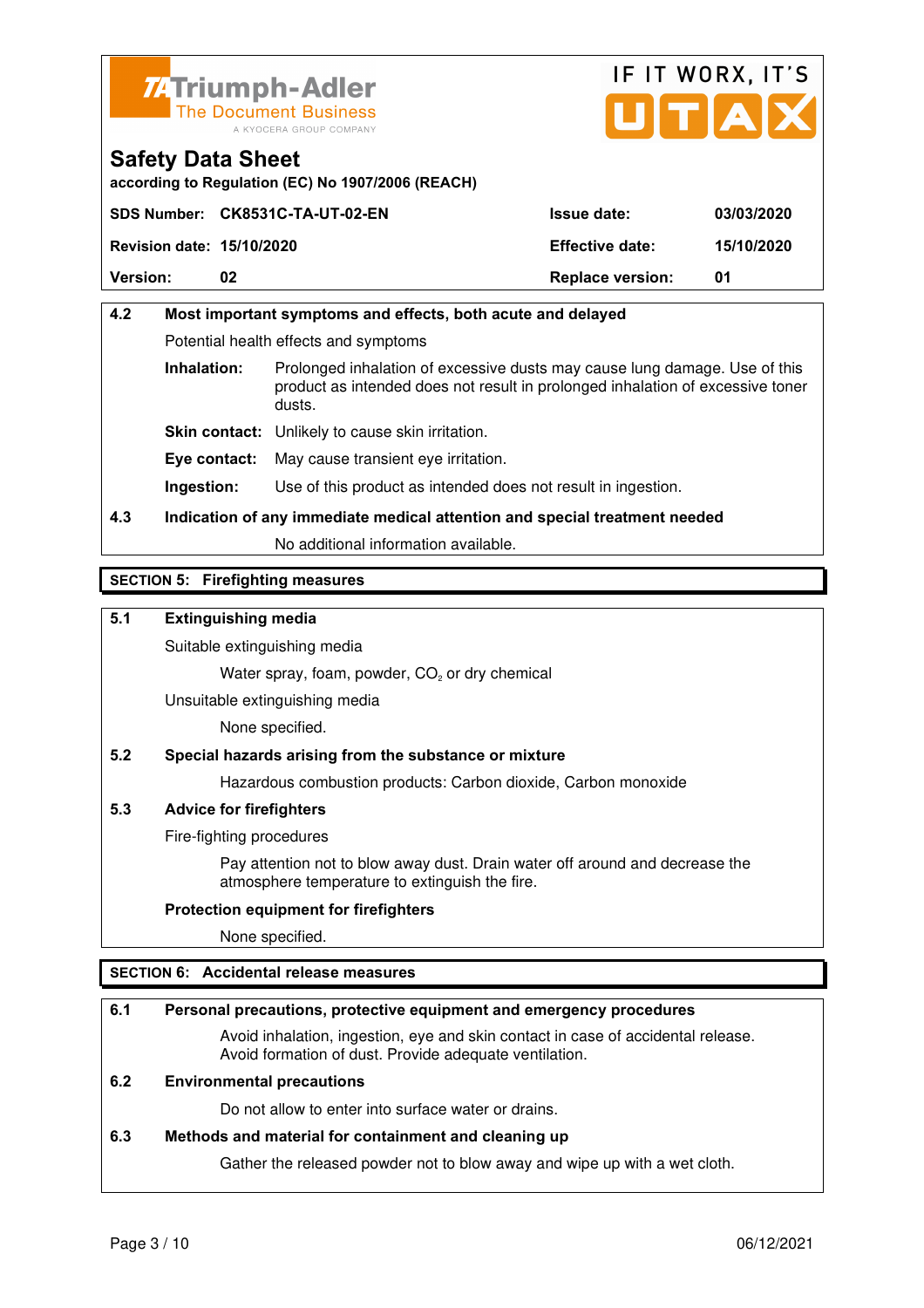



**according to Regulation (EC) No 1907/2006 (REACH)**

#### **SDS Number: CK8531C-TA-UT-02-EN Issue date: 03/03/2020**

**Revision date: 15/10/2020 Effective date: 15/10/2020** 

**Version:** 02 **Replace version:** 01

#### **6.4 Reference to other sections**

See section 13 for disposal information.

#### **SECTION 7: Handling and storage**

#### **7.1 Precautions for safe handling**

 Do not attempt to force open or destroy the toner container or unit. See installation guide of this product.

#### **7.2 Conditions for safe storage, including any incompatibilities**

Keep the toner container or unit tightly closed and store in a cool, dry and dark place. Keep away from fire. Keep out of the reach of children.

#### **7.3 Specific end use(s)**

No additional information available.

#### **SECTION 8: Exposure controls/personal protection**

#### **8.1 Control parameters**

(Reference data)

#### **US ACGIH Threshold Limit Values (TWA)**

Particles: 10 mg/m<sup>3</sup> (Inhalable particles) 3 mg/m<sup>3</sup> (Respirable particles) Manganese inorganic compounds (Ferrite component):  $0.1 \text{ mg/m}^3$  (Inhalable fraction) 0.02 mg/m³ (Respirable fraction) (as Mn) Aluminium insoluble compounds: 1 mg/m<sup>3</sup> (Respirable fraction)

#### **US OSHA PEL (TWA)**

Particles: 15 mg/m<sup>3</sup> (Total dust) 5 mg/m<sup>3</sup> (Respirable fraction) Manganese compounds (Ferrite component): 5 mg/m<sup>3</sup> (Ceiling) (as Mn) Amorphous silica: 80 mg/m<sup>3</sup>/%SiO<sub>2</sub>

#### **EU Occupational exposure limits: Directive (EC) 2000/39, (EC) 2006/15 and (EU) 2009/161**

Not listed.

#### **8.2 Exposure controls**

#### **Appropriate engineering controls**

 Special ventilator is not required under normal intended use. Use in a well-ventilated area.

#### **Personal protective equipment**

 Respiratory protection, eye protection, hand protection, skin and body protection are not required under normal intended use.

#### **Environmental exposure controls**

No additional information available.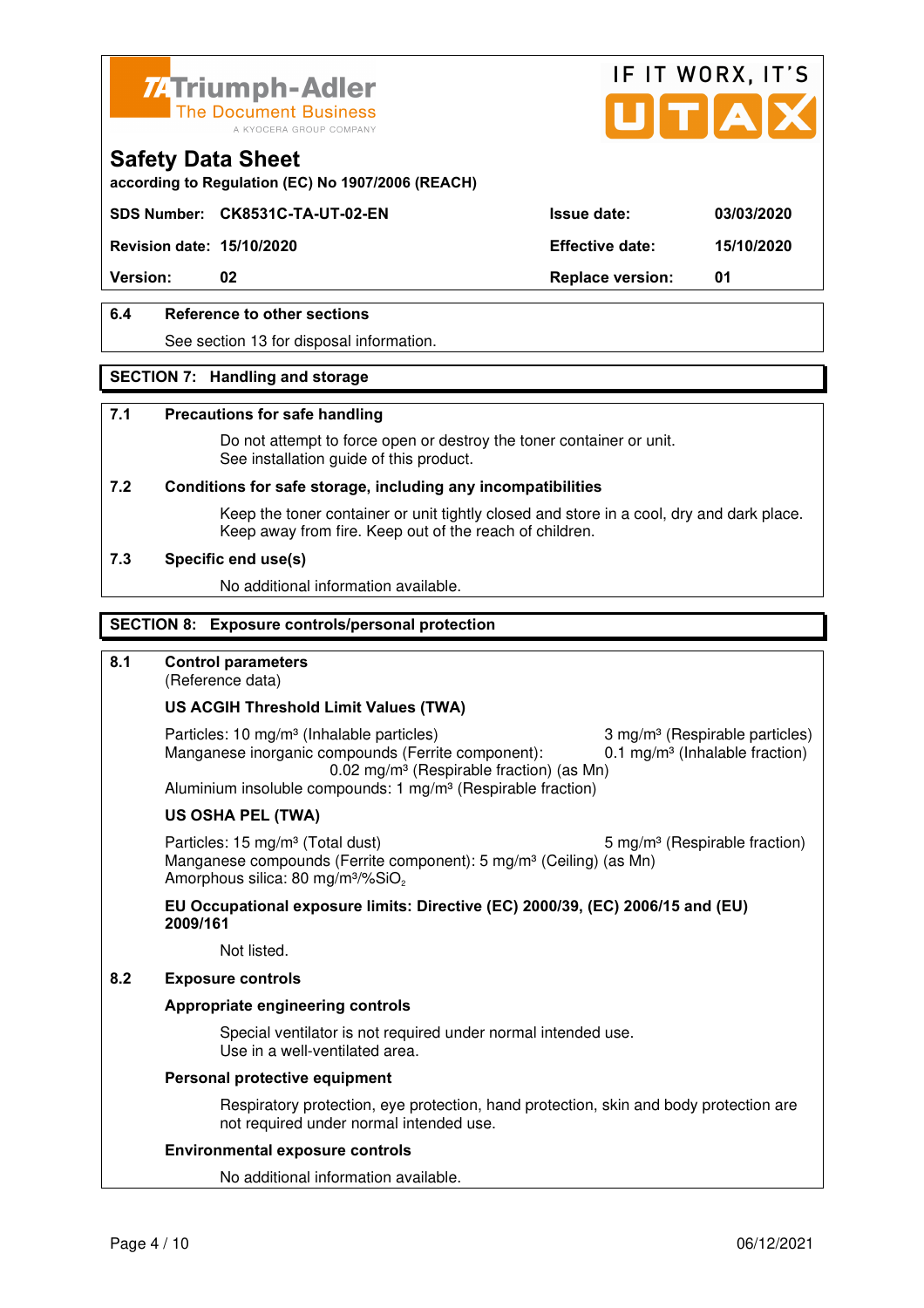



**according to Regulation (EC) No 1907/2006 (REACH)**

#### **SECTION 9: Physical and chemical properties**

#### **9.1 Information on basic physical and chemical properties** Appearance Physical state Solid (fine powder) **Colour** Colour Cyan Odour **Odourless** Odour threshold No data available. pH No data available. Melting point [°C] 100-120 (Toner) Boiling point No data available. Flash point **No data available.** Evaporation rate No data available. Flammability (solid, gas) No data available. Upper flammability or explosive limit No data available. Lower flammability or explosive limit No data available. Vapour pressure and a set of the No data available. Vapour density **No data available.** Relative density  $[g/m^3]$  1.2-1.4 (Toner) Solubility (ies) Almost insoluble in water. Partition coefficient: n-octanol/water No data available. Auto-ignition temperature No data available. Decomposition temperature No data available. Viscosity **No data available.** Explosive properties **No data available**. Oxidizing properties No data available.

#### **9.2 Other information**

Dust explosion properties

 Dust explosion is improbable under normal intended use. Experimental explosiveness of toner is classified into the same rank such kind of powder as flour, dry milk and resin powder according to the pressure rising speed.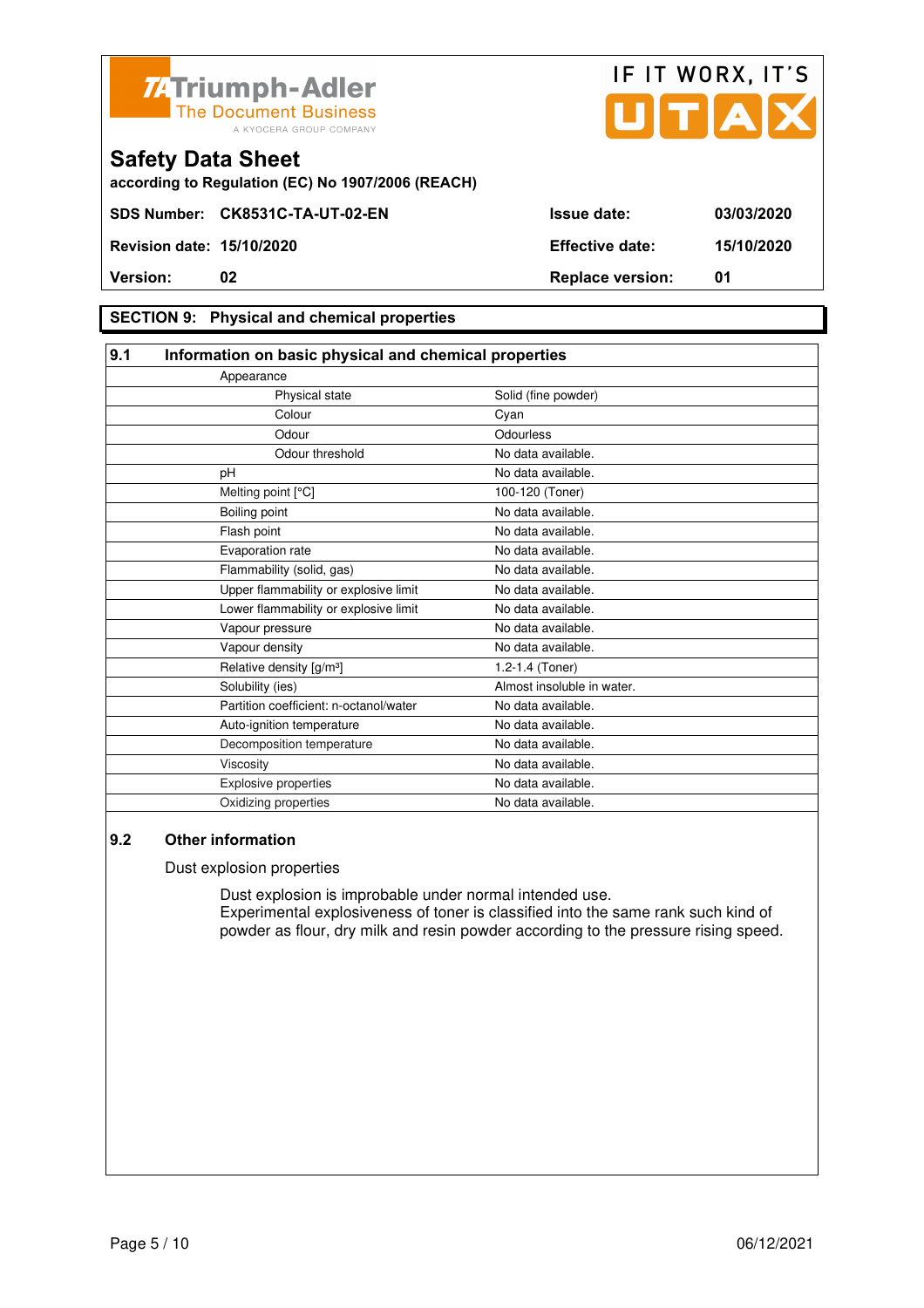



**Version:** 02 **Replace version:** 01

#### **SECTION 10: Stability and reactivity**

#### **10.1 Reactivity**

No data available.

#### **10.2 Chemical stability**

This product is stable under normal conditions of use and storage.

#### **10.3 Possibility of hazardous reactions**

Hazardous reactions will not occur.

#### **10.4 Conditions to avoid**

None specified.

### **10.5 Incompatible materials**

None specified.

#### **10.6 Hazardous decomposition products**

Hazardous decomposition products are not to be produced.

#### **SECTION 11: Toxicological information**

| 11.1                                                       | Information on toxicological effects<br>Based on available data, the classification criteria listed below are not met. |                                                                               |
|------------------------------------------------------------|------------------------------------------------------------------------------------------------------------------------|-------------------------------------------------------------------------------|
|                                                            |                                                                                                                        |                                                                               |
|                                                            | <b>Acute toxicity</b>                                                                                                  |                                                                               |
|                                                            | Oral $(LD_{50})$                                                                                                       | $>$ 2000 mg/kg (rat)* (Toner)<br>$>$ 2000 mg/kg (rat) <sup>**</sup> (Carrier) |
|                                                            | Dermal $(LD_{50})$                                                                                                     | No data available. (Toner)<br>No data available. (Carrier)                    |
| Inhalation $(LC_{50}(4hr))$<br>$>5.10$ mg/l (rat)* (Toner) |                                                                                                                        |                                                                               |
|                                                            | <b>Skin corrosion/irritation</b>                                                                                       |                                                                               |
|                                                            | Acute skin irritation                                                                                                  | Non-irritant (rabbit)* (Toner)<br>Non-irritant (rabbit)** (Carrier)           |
|                                                            | Serious eye damage/irritation                                                                                          |                                                                               |
|                                                            | Acute eye irritation                                                                                                   | Mild irritant (rabbit)*. (Toner)                                              |
|                                                            | Respiratory or skin sensitization                                                                                      |                                                                               |
|                                                            | Skin sensitization                                                                                                     | Non-sensitising (mouse)* (Toner)<br>Non-sensitising** (Carrier)               |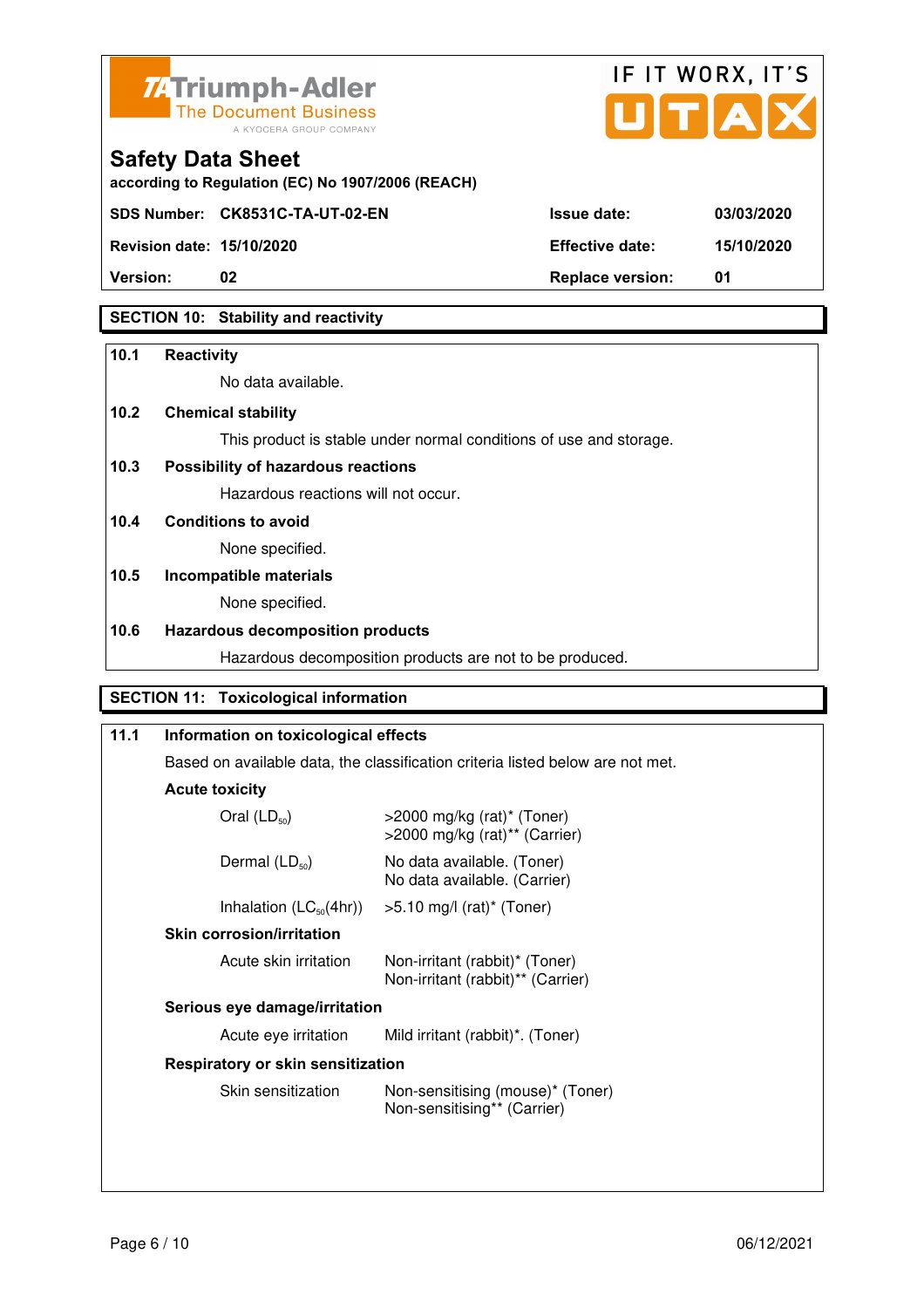



**according to Regulation (EC) No 1907/2006 (REACH)**

|                                  | SDS Number: CK8531C-TA-UT-02-EN | <b>Issue date:</b>      | 03/03/2020 |
|----------------------------------|---------------------------------|-------------------------|------------|
| <b>Revision date: 15/10/2020</b> |                                 | <b>Effective date:</b>  | 15/10/2020 |
| <b>Version:</b>                  |                                 | <b>Replace version:</b> | 01         |

| 11.1 | <b>Germ cell mutagenicity</b> | Ames test is negative (Toner)     |
|------|-------------------------------|-----------------------------------|
|      |                               | Ames test is negative** (Carrier) |
|      |                               | $*$ /honed an toot roquit of      |

 \*(based on test result of similar product) \*\*(based on test result of constituent materials)

#### **Information of ingredients:**

No mutagen according to MAK, TRGS905 und (EC) No 1272/2008 Annex VI.

#### **Carcinogenicity**

#### **Information of ingredients:**

 No carcinogen or potential carcinogen according to IARC, Japan Association on Industrial Health, ACGIH, EPA, OSHA, NTP, MAK, California Proposition 65, TRGS 905 and (EC) No 1272/2008 Annex VI.

#### **Reproductive toxicity**

#### **Information of ingredients:**

 No reproductive toxicant according to MAK, California Proposition 65, TRGS 905 und (EC) No 1272/2008 Annex VI.

| <b>STOT-single exposure</b> | No data available. |
|-----------------------------|--------------------|
|-----------------------------|--------------------|

**STOT-repeated exposure** No data available.

**Aspiration hazard** No data available.

#### **Chronic effects**

 In a study in rats by chronic inhalation exposure to a typical toner, a mild to moderate degree of lung fibrosis was observed in 92% of the rats in the high concentration (16 mg/m<sup>3</sup>) exposure group, and a minimal to mild degree of fibrosis was noted in 22% of the animal in the middle (4mg/m<sup>3</sup>) exposure group (1). However, no pulmonary change was reported in the lowest (1mg/m<sup>3</sup>) exposure group, the most relevant level to potential human exposures.

**Other information** No data available.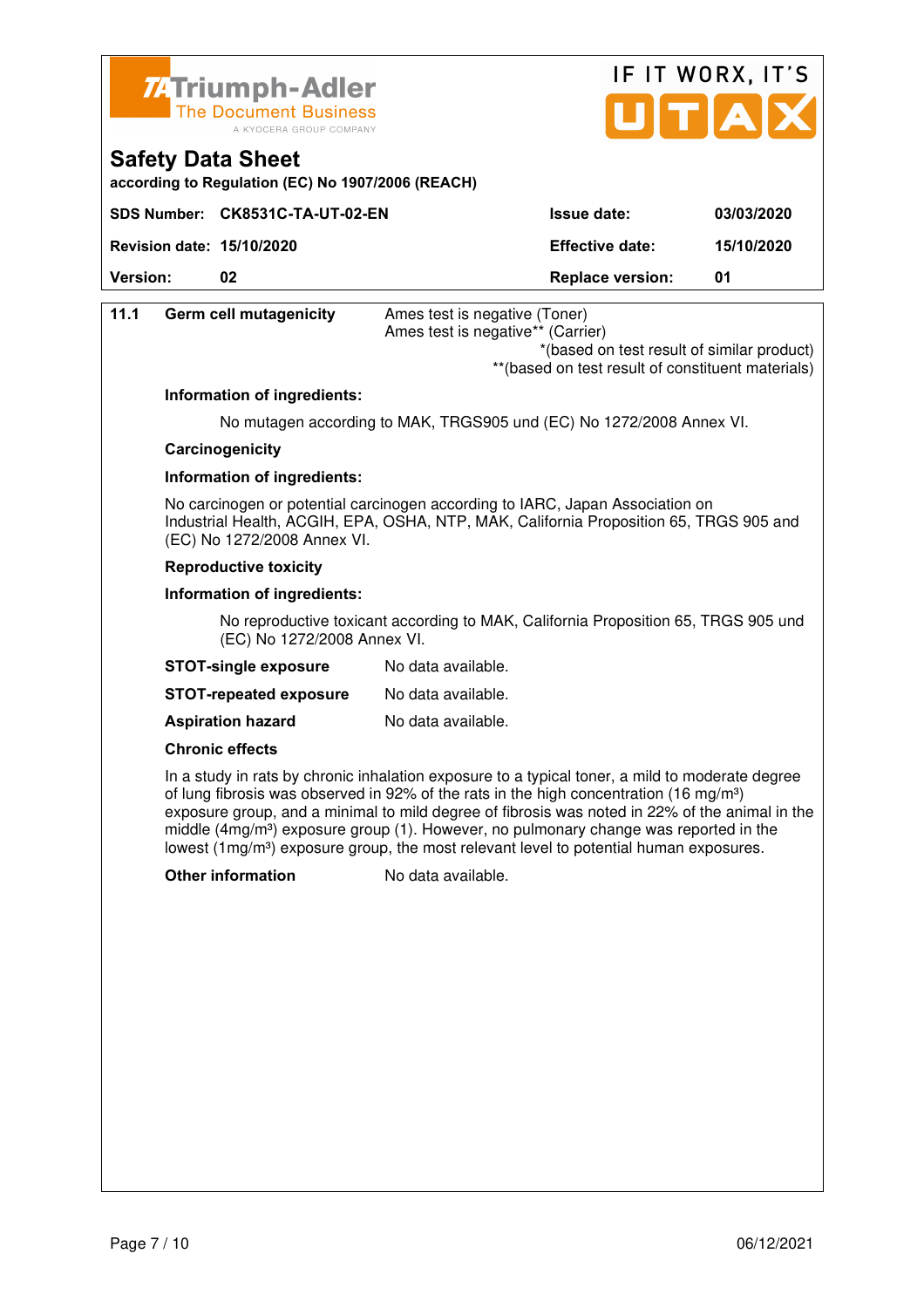

| <b>7.</b> Triumph-Adler<br>The Document Business<br>A KYOCERA GROUP COMPANY   |                        | IF II WURX, II'S<br>UTAX |
|-------------------------------------------------------------------------------|------------------------|--------------------------|
| <b>Safety Data Sheet</b><br>according to Regulation (EC) No 1907/2006 (REACH) |                        |                          |
| SDS Number: CK8531C-TA-UT-02-EN                                               | <b>Issue date:</b>     | 03/03/2020               |
| <b>Revision date: 15/10/2020</b>                                              | <b>Effective date:</b> | 15/10/2020               |

 $\mathbf{r} = \mathbf{r} + \mathbf{r}$ 

 $\rightarrow$ 

**Version: 02 Replace version: 01** 

#### **SECTION 12: Ecological information**

#### **12.1 Toxicity**

No data available.

#### **12.2 Persistence and degradability**

No data available.

- **12.3 Bio accumulative potential**  No data available.
- **12.4 Mobility in soil**

No data available.

#### **12.5 Results of PBT and vPvB assessment**

No data available.

#### **12.6 Other adverse effects**

No additional information available.

#### **SECTION 13: Disposal considerations**

#### **13.1 Waste treatment methods**

 Do not attempt to incinerate the toner container or unit and the waste toner yourself. Dangerous sparks may cause burn. Any disposal practice should be done under conditions which meet local, state and federal laws and regulations relating to waste (contact local or state environmental agency for specific rules).

#### **SECTION 14: Transport information**

**14.1 UN-number** 

None.

**14.2 UN Proper shipping name** 

None.

**14.3 Transport hazard class(es)** 

None.

#### **14.4 Packing group**

None.

#### **14.5 Environmental hazards**

None.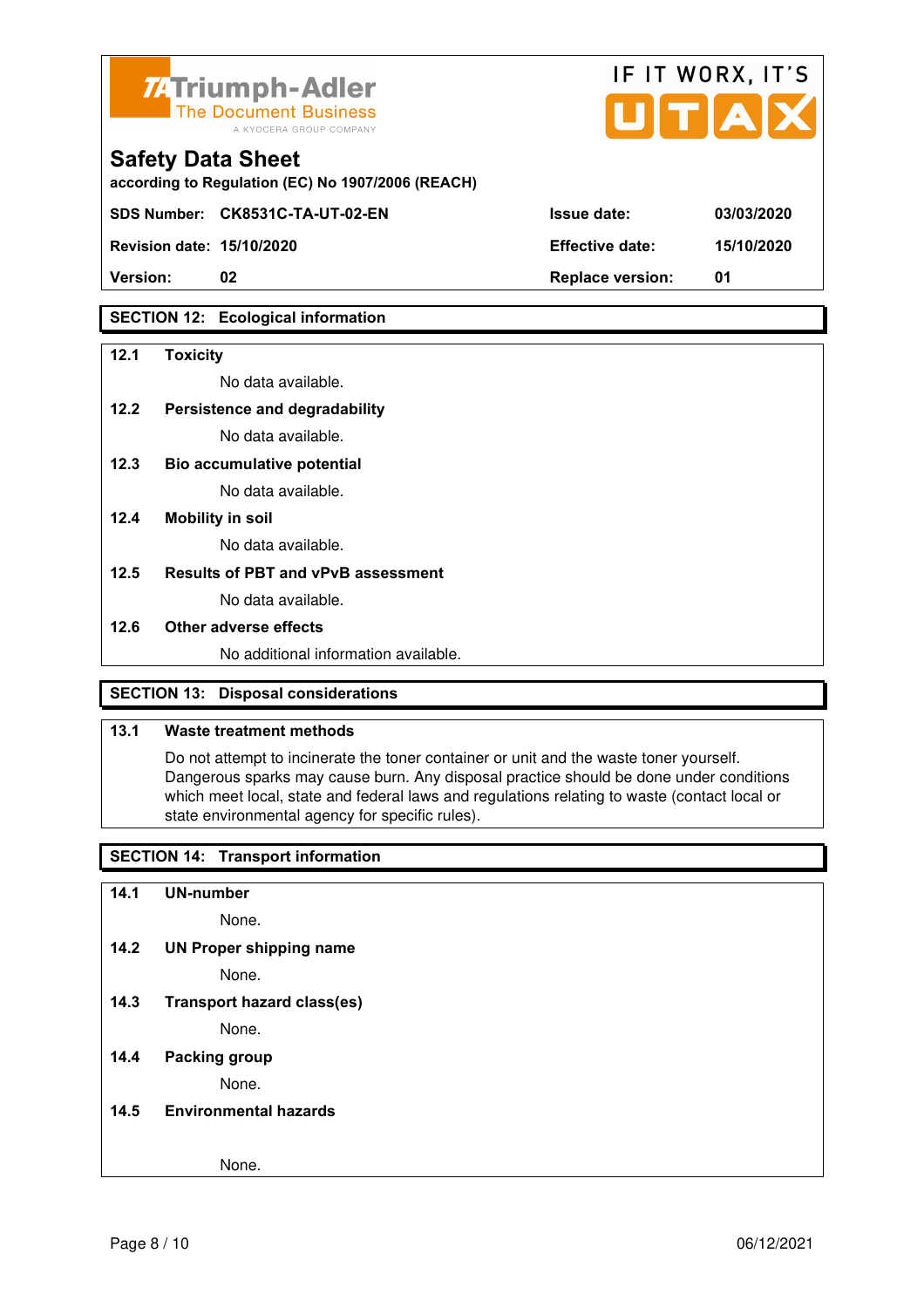



**according to Regulation (EC) No 1907/2006 (REACH)**

|                                  | SDS Number: CK8531C-TA-UT-02-EN | <b>Issue date:</b>      | 03/03/2020 |
|----------------------------------|---------------------------------|-------------------------|------------|
| <b>Revision date: 15/10/2020</b> |                                 | <b>Effective date:</b>  | 15/10/2020 |
| <b>Version:</b>                  | 02                              | <b>Replace version:</b> | - 01       |
|                                  |                                 |                         |            |

#### **14.6 Special precautions for user**

No additional information available.

## **14.7 Transport in bulk according to Annex II of MARPOL73/78 and the IBC Code**

Not applicable.

#### **SECTION 15: Regulatory information**

#### **15.1 Safety, health and environmental regulations/legislation specific for the substance or mixture EU-regulations**

Regulation (EC) No 1005/2009 (on substances that deplete the ozone layer, Annex I and II): Not listed.

Regulation (EU) No 2019/1021 (on persistent organic pollutants, Annex I as amended):

Not listed.

 Regulation (EU) No 649/2012 (concerning the export and import of dangerous chemicals, Annex I and V as amended):

Not listed.

 Regulation (EC) No 1907/2006 REACH Annex XVII as amended (Restrictions on use): Not listed.

Regulation (EC) No 1907/2006 REACH Annex XIV as amended (Authorizations):

Not listed.

#### **US-regulations**

All ingredients in this product comply with order under TSCA.

#### **Canada regulations**

 This product is not a WHMIS-controlled product, since we consider it as a manufactured article.

#### **15.2 Chemical Safety Assessment**

No data available.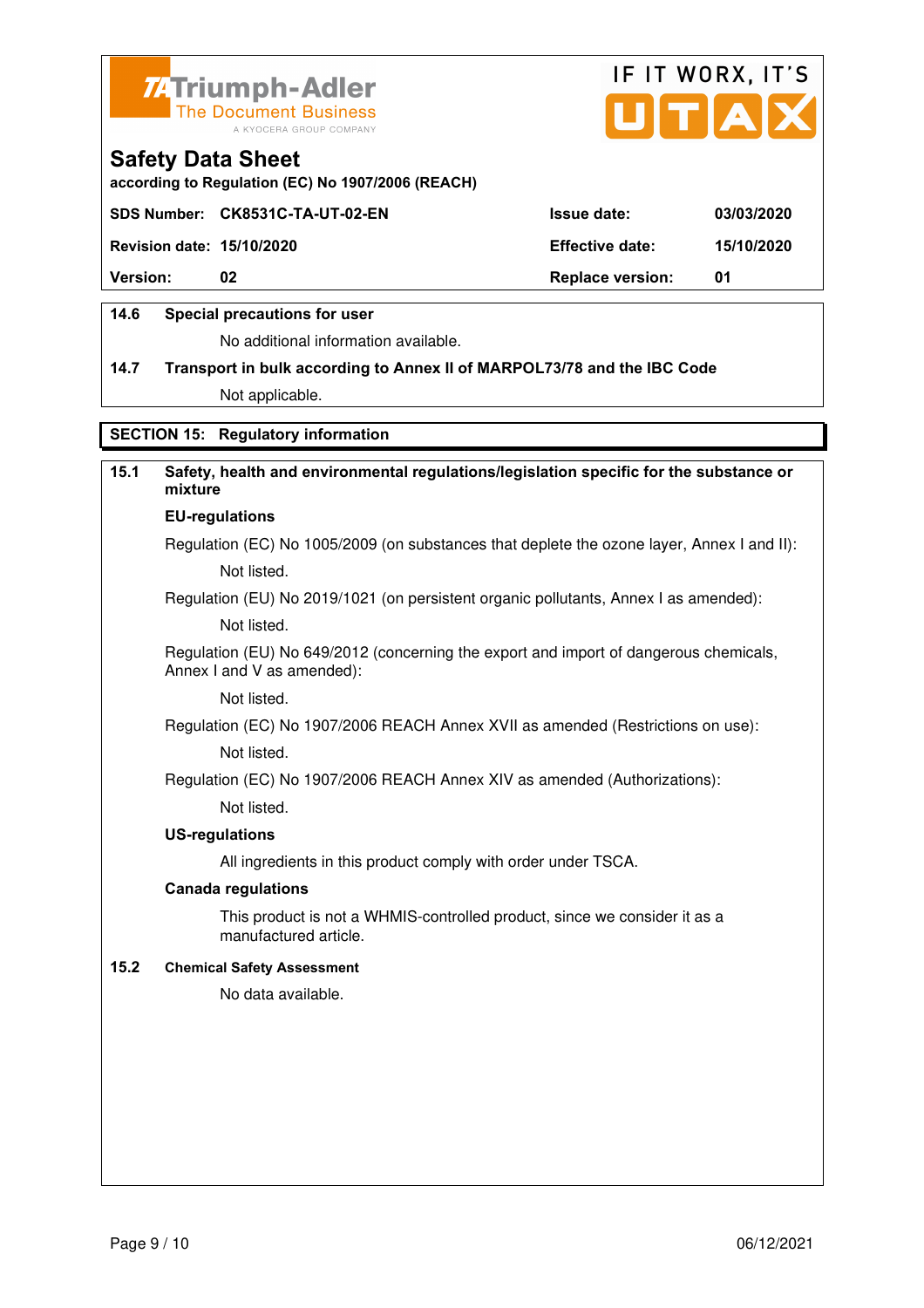

#### **SECTION 16: Other information**

 To the best of our knowledge, the information contained herein is accurate. However, we cannot assume any liability whatsoever for the accuracy or completeness of the information contained herein. The contents and format of this SDS are in accordance with Regulation (EC) No 1907/2006, Annex II as amended by Regulation (EU) 2015/830 with respect to SDSs.

Revision information: Format change

Full text of H statements under sections 3: Not applicable

#### **Abbreviations and acronyms**

| <b>ACGIH</b>    | American Conference of Governmental Industrial Hygienists<br>2016 TLVs and BEIs (Threshold Limit Values for Chemical Substances and Physical Agents and Biological<br>Exposure Indices) |
|-----------------|-----------------------------------------------------------------------------------------------------------------------------------------------------------------------------------------|
| <b>CAS</b>      | <b>Chemical Abstracts Service</b>                                                                                                                                                       |
| <b>CLP</b>      | Regulation (EC) No 1272/2008 on classification, labelling and packaging of substances and mixtures                                                                                      |
| <b>DFG</b>      | Deutsche Forschungsgemeinschaft                                                                                                                                                         |
| <b>EPA</b>      | Environmental Protection Agency (Integrated Risk Information System) (US)                                                                                                               |
| <b>IARC</b>     | International Agency for Research on Cancer (IARC Monographs on the Evaluations of Carcinogenic Risks<br>to Humans)                                                                     |
| <b>MAK</b>      | Maximale Arbeitsplatzkonzentration der Deutschen Forschungsgesellschaft (2011)                                                                                                          |
| <b>NTP</b>      | National Toxicology Program (Report on Carcinogens) (US)                                                                                                                                |
| <b>OSHA</b>     | Occupational Safety and Health Administration (29 CFR Part 1910 Subpart Z)                                                                                                              |
| <b>PBT</b>      | Persistent, Bio accumulative and Toxic                                                                                                                                                  |
| <b>PEL</b>      | Permissible Exposure Limits                                                                                                                                                             |
| Proposition 65  | California, Safe Drinking Water and Toxic Enforcement Act of 1986                                                                                                                       |
| REACH           | Regulation (EC) No 1907/2006 concerning the Registration, Evaluation, Authorization and Restriction of<br>Chemicals                                                                     |
| <b>STOT</b>     | Specific target organ toxicity                                                                                                                                                          |
| <b>SVHC</b>     | Substances of Very High Concern                                                                                                                                                         |
| <b>TRGS 905</b> | Technische Regeln für Gefahrstoffe (Deutschland)                                                                                                                                        |
| TSCA            | Toxic Substances Control Act (US)                                                                                                                                                       |
| TWA             | <b>Time Weighted Average</b>                                                                                                                                                            |
| UN              | <b>United Nations</b>                                                                                                                                                                   |
| vPvB            | very Persistent and very Bio accumulative                                                                                                                                               |
| <b>WHMIS</b>    | Workplace Hazardous Materials Information System (Canada)                                                                                                                               |

#### **Key literature references and sources for data**

(1) Pulmonary Response to Toner upon Chronic Inhalation Exposure in Rats, H. Muhle et al., Fundamental and Applied Toxicology 17.280-299 (1991) Lung Clearance and Retention of Toner, Utilizing a Tracer Technique, during Chronic Inhalation Exposure in Rats, B. Bellmann, Fundamental and Applied Toxicology 17.300-313 (1991)

(2) IARC Monograph on the Evaluation of the Carcinogenic Risk of Chemicals to Humans, Vol. 93

(3) NIOSH CURRENT INTELLIGENCE BULLETIN "Evaluation of Health Hazard and Recommendation for Occupational Exposure to Titanium Dioxide DRAFT"

(4) The contents are in accordance with Material Safety Data Sheet "CK8531C-TA-UT-02-EN"; 15/10/2020 of the KYOCERA Document Solutions Inc., 1-2-28 Tamatsukuri, Chuo-ku, Osaka 540-8585, Japan.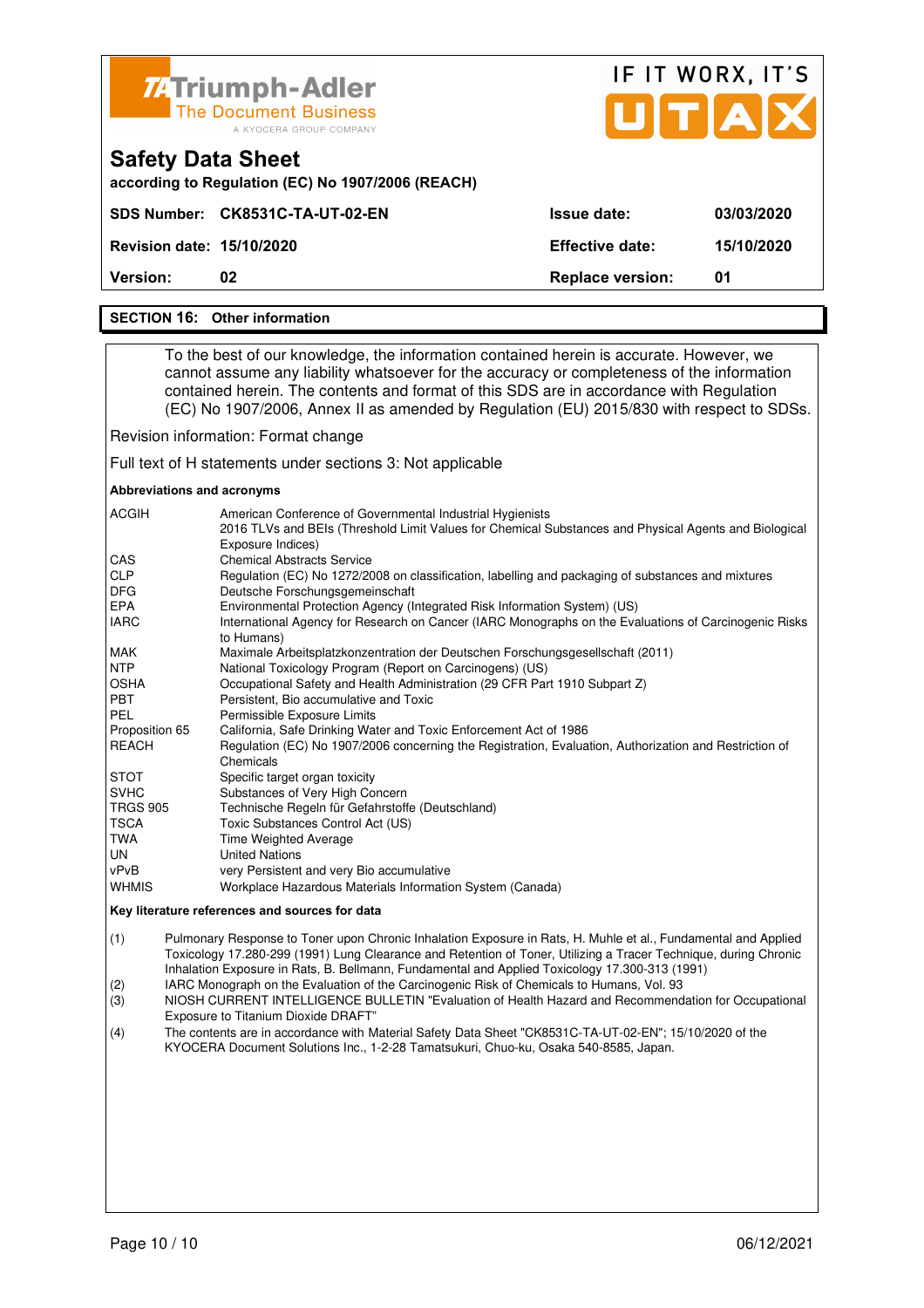



**according to Regulation (EC) No 1907/2006 (REACH)**

**Version:** 02 **Replace version:** 01

#### **SECTION 1: Identification of the substance/mixture and of the company/undertaking**

| $1.1$ | <b>Product identifier</b>         |                                                                                              |  |
|-------|-----------------------------------|----------------------------------------------------------------------------------------------|--|
|       | <b>Product name</b>               | <b>Black Toner for</b>                                                                       |  |
|       |                                   | 3508ci                                                                                       |  |
|       | <b>Consumable name</b>            | CK-8531K                                                                                     |  |
|       | <b>Product form</b>               | Mixture                                                                                      |  |
| 1.2   |                                   | Relevant identified uses of the substance or mixture and uses advised against                |  |
|       | <b>Identified uses</b>            | The image formation of our electrophotographic equipment.<br>Other uses are not recommended. |  |
| 1.3   |                                   | Details of the supplier of the safety data sheet                                             |  |
|       | <b>Manufacturer</b>               | <b>KYOCERA Document Solutions Inc.</b>                                                       |  |
|       | <b>Address</b>                    | 1-2-28 Tamatsukuri, Chuo-ku, Osaka 540-8585, Japan                                           |  |
|       | <b>Supplier</b>                   | TA Triumph-Adler GmbH                                                                        |  |
|       | <b>Adress</b>                     | Deelbögenkamp 4c<br>22297 Hamburg<br>Germany                                                 |  |
| 1.4   | <b>Emergency telephone number</b> | $+49(0)$ 40 / 528490                                                                         |  |
|       |                                   | (This number is available only during office hours)                                          |  |

#### **SECTION 2: Hazards identification**

| 2.1 | Classification of the substance or mixture                                                                            |
|-----|-----------------------------------------------------------------------------------------------------------------------|
|     | Classification according to Regulation (EC) No 1272/2008 (CLP)                                                        |
|     | Not classified as hazardous mixture.                                                                                  |
| 2.2 | Label elements                                                                                                        |
|     | Labelling according to Regulation (EC) No 1272/2008 (CLP)                                                             |
|     | Not applicable.                                                                                                       |
| 2.3 | Other hazards                                                                                                         |
|     | Assessment of PBT/vPvB                                                                                                |
|     | No data available.                                                                                                    |
|     | See section 4 and 11 for information on health effects and symptoms.<br>See section 9 for dust explosion information. |
|     |                                                                                                                       |
|     |                                                                                                                       |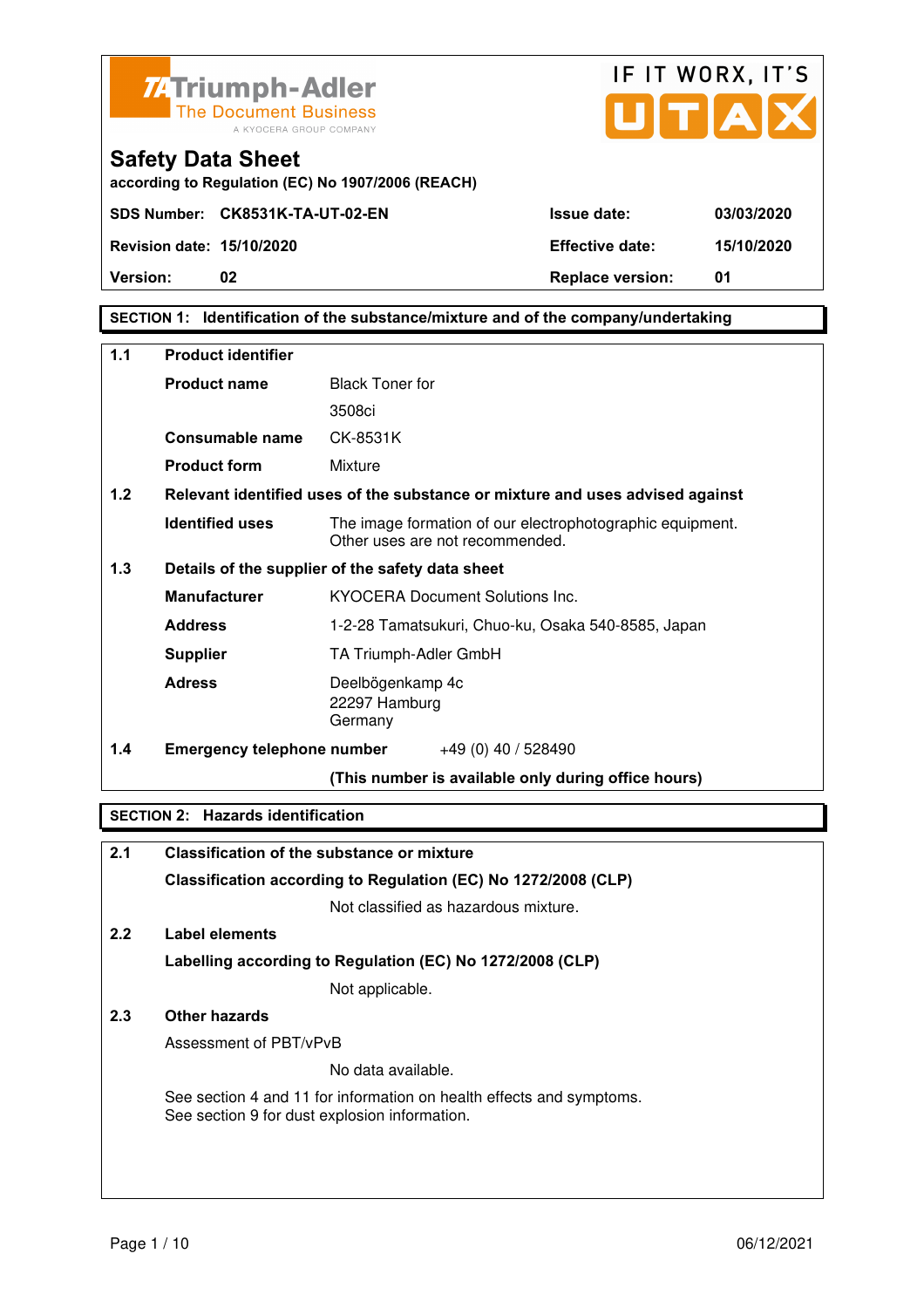|                                                                                                         |                                         | Z-Triumph-Adler<br><b>The Document Business</b><br>A KYOCERA GROUP COMPANY                                                   |                        | UITIA                   | IF IT WORX, IT'S |
|---------------------------------------------------------------------------------------------------------|-----------------------------------------|------------------------------------------------------------------------------------------------------------------------------|------------------------|-------------------------|------------------|
|                                                                                                         | <b>Safety Data Sheet</b>                | according to Regulation (EC) No 1907/2006 (REACH)                                                                            |                        |                         |                  |
|                                                                                                         |                                         | SDS Number: CK8531K-TA-UT-02-EN                                                                                              |                        | <b>Issue date:</b>      | 03/03/2020       |
|                                                                                                         | Revision date: 15/10/2020               |                                                                                                                              |                        | <b>Effective date:</b>  | 15/10/2020       |
| Version:                                                                                                | 02                                      |                                                                                                                              |                        | <b>Replace version:</b> | 01               |
|                                                                                                         |                                         | <b>SECTION 3: Composition/information on ingredients</b>                                                                     |                        |                         |                  |
|                                                                                                         |                                         |                                                                                                                              |                        |                         |                  |
| 3.2                                                                                                     | <b>Mixtures</b>                         |                                                                                                                              |                        |                         |                  |
|                                                                                                         | Chemical name                           |                                                                                                                              | CAS-No<br>Confidential | [Weight %]<br>80-90     |                  |
|                                                                                                         | Polyester resin (3 kinds)               | Ferrite (Ferrite including Manganese)                                                                                        | 66402-68-4             | $3-8$ (as Mn: $<1$ )    |                  |
|                                                                                                         | <b>Carbon Black</b><br>Amorphous Silica |                                                                                                                              | 1333-86-4<br>7631-86-9 | $3 - 8$<br>$1-5$        |                  |
|                                                                                                         | Aluminium compound                      |                                                                                                                              | 1344-28-1              | < 1                     |                  |
|                                                                                                         | Information of ingredients              | (1) Substance, which present a health or environmental hazard within the meaning of CLP:                                     |                        |                         |                  |
|                                                                                                         |                                         | None.                                                                                                                        |                        |                         |                  |
| (2) Substance, which are assigned Community workplace exposure limits:                                  |                                         |                                                                                                                              |                        |                         |                  |
|                                                                                                         | None.                                   |                                                                                                                              |                        |                         |                  |
| (3) Substance, which are PBT or vPvB in accordance with the criteria set out in Annex XIII of<br>REACH: |                                         |                                                                                                                              |                        |                         |                  |
| None.                                                                                                   |                                         |                                                                                                                              |                        |                         |                  |
|                                                                                                         | REACH (SVHC):                           | (4) Substance, which are included in the list established in accordance with Article 59(1) of                                |                        |                         |                  |
|                                                                                                         |                                         | None.                                                                                                                        |                        |                         |                  |
|                                                                                                         |                                         | See section 16 for the full text of the H statements declared above.                                                         |                        |                         |                  |
|                                                                                                         | <b>SECTION 4: First aid measures</b>    |                                                                                                                              |                        |                         |                  |
| 4.1                                                                                                     |                                         | <b>Description of first aid measures</b>                                                                                     |                        |                         |                  |
|                                                                                                         | Inhalation:                             | Remove from exposure to fresh air and gargle with plenty of water.<br>Consult a doctor in case of such symptoms as coughing. |                        |                         |                  |
|                                                                                                         |                                         | Skin contact: Wash with soap and water.                                                                                      |                        |                         |                  |
|                                                                                                         | Eye contact:                            | Flush with water immediately and see a doctor if irritating.                                                                 |                        |                         |                  |
|                                                                                                         | Ingestion:                              | Rinse out the mouth. Drink one or two glasses of water to dilute. Seek medical<br>treatment if necessary.                    |                        |                         |                  |
|                                                                                                         |                                         |                                                                                                                              |                        |                         |                  |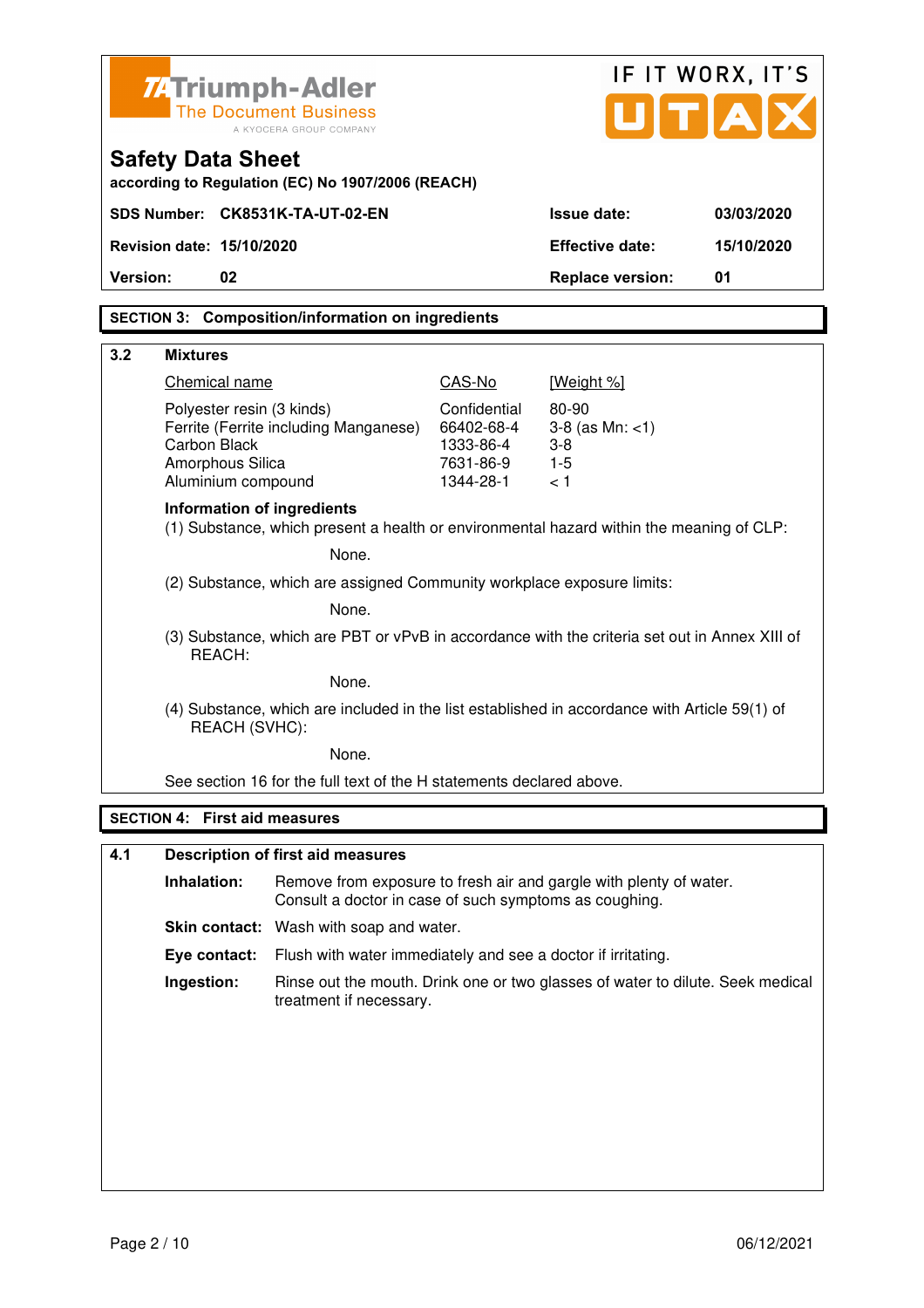



**according to Regulation (EC) No 1907/2006 (REACH)**

|                                  | SDS Number: CK8531K-TA-UT-02-EN | <b>Issue date:</b>      | 03/03/2020 |
|----------------------------------|---------------------------------|-------------------------|------------|
| <b>Revision date: 15/10/2020</b> |                                 | <b>Effective date:</b>  | 15/10/2020 |
| <b>Version:</b>                  | 02                              | <b>Replace version:</b> | 01         |

### **4.2 Most important symptoms and effects, both acute and delayed**  Potential health effects and symptoms **Inhalation:** Prolonged inhalation of excessive dusts may cause lung damage. Use of this product as intended does not result in prolonged inhalation of excessive toner dusts. **Skin contact:** Unlikely to cause skin irritation. **Eye contact:** May cause transient eye irritation.

**Ingestion:** Use of this product as intended does not result in ingestion.

### **4.3 Indication of any immediate medical attention and special treatment needed**

No additional information available.

#### **SECTION 5: Firefighting measures**

#### **5.1 Extinguishing media**

Suitable extinguishing media

Water spray, foam, powder,  $CO<sub>2</sub>$  or dry chemical

Unsuitable extinguishing media

None specified.

#### **5.2 Special hazards arising from the substance or mixture**

Hazardous combustion products: Carbon dioxide, Carbon monoxide

#### **5.3 Advice for firefighters**

Fire-fighting procedures

 Pay attention not to blow away dust. Drain water off around and decrease the atmosphere temperature to extinguish the fire.

#### **Protection equipment for firefighters**

None specified.

#### **SECTION 6: Accidental release measures**

#### **6.1 Personal precautions, protective equipment and emergency procedures**

 Avoid inhalation, ingestion, eye and skin contact in case of accidental release. Avoid formation of dust. Provide adequate ventilation.

#### **6.2 Environmental precautions**

Do not allow to enter into surface water or drains.

#### **6.3 Methods and material for containment and cleaning up**

Gather the released powder not to blow away and wipe up with a wet cloth.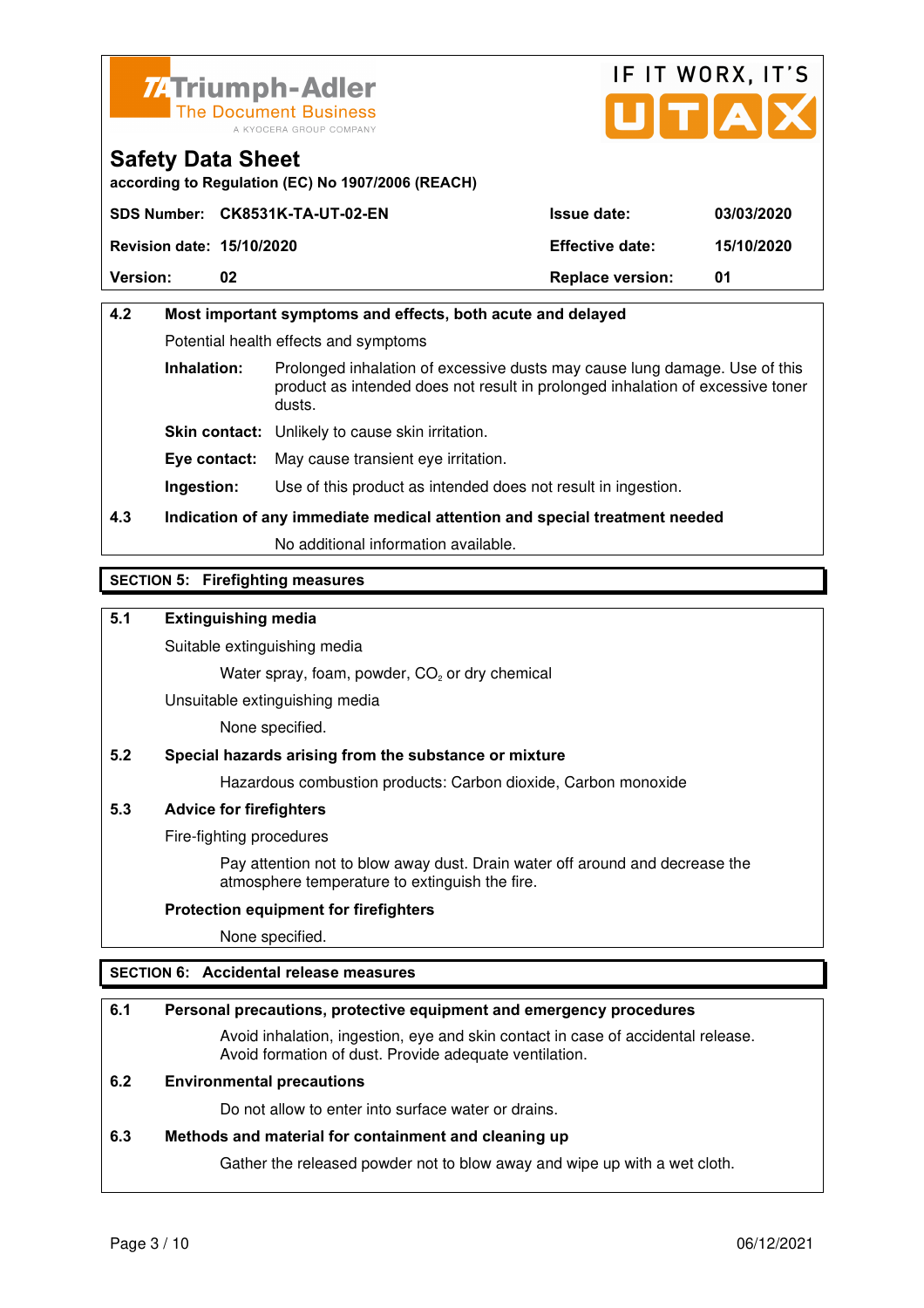



**according to Regulation (EC) No 1907/2006 (REACH)**

#### **SDS Number: CK8531K-TA-UT-02-EN Issue date: 03/03/2020**

**Revision date: 15/10/2020 Effective date: 15/10/2020** 

**Version:** 02 **Replace version:** 01

#### **6.4 Reference to other sections**

See section 13 for disposal information.

#### **SECTION 7: Handling and storage**

#### **7.1 Precautions for safe handling**

 Do not attempt to force open or destroy the toner container or unit. See installation guide of this product.

#### **7.2 Conditions for safe storage, including any incompatibilities**

Keep the toner container or unit tightly closed and store in a cool, dry and dark place. Keep away from fire. Keep out of the reach of children.

#### **7.3 Specific end use(s)**

No additional information available.

#### **SECTION 8: Exposure controls/personal protection**

#### **8.1 Control parameters**

(Reference data)

#### **US ACGIH Threshold Limit Values (TWA)**

Particles: 10 mg/m<sup>3</sup> (Inhalable particles) 3 mg/m<sup>3</sup> (Respirable particles) Manganese inorganic compounds (Ferrite component): 0.1 mg/m<sup>3</sup> (Inhalable fraction) 0.02 mg/m³ (Respirable fraction) (as Mn) Carbon Black: 3 mg/m³ (Inhalable fraction)

Aluminium insoluble compounds: 1 mg/m<sup>3</sup> (Respirable fraction)

#### **US OSHA PEL (TWA)**

Particles: 15 mg/m<sup>3</sup> (Total dust) 5 mg/m<sup>3</sup> (Respirable fraction) Manganese compounds (Ferrite component): 5 mg/m<sup>3</sup> (Ceiling) (as Mn) Carbon Black: 3.5 mg/m³ Amorphous silica: 80 mg/m<sup>3</sup>/%SiO<sub>2</sub>

**EU Occupational exposure limits: Directive (EC) 2000/39, (EC) 2006/15 and (EU) 2009/161**

Not listed.

#### **8.2 Exposure controls**

#### **Appropriate engineering controls**

 Special ventilator is not required under normal intended use. Use in a well-ventilated area.

#### **Personal protective equipment**

 Respiratory protection, eye protection, hand protection, skin and body protection are not required under normal intended use.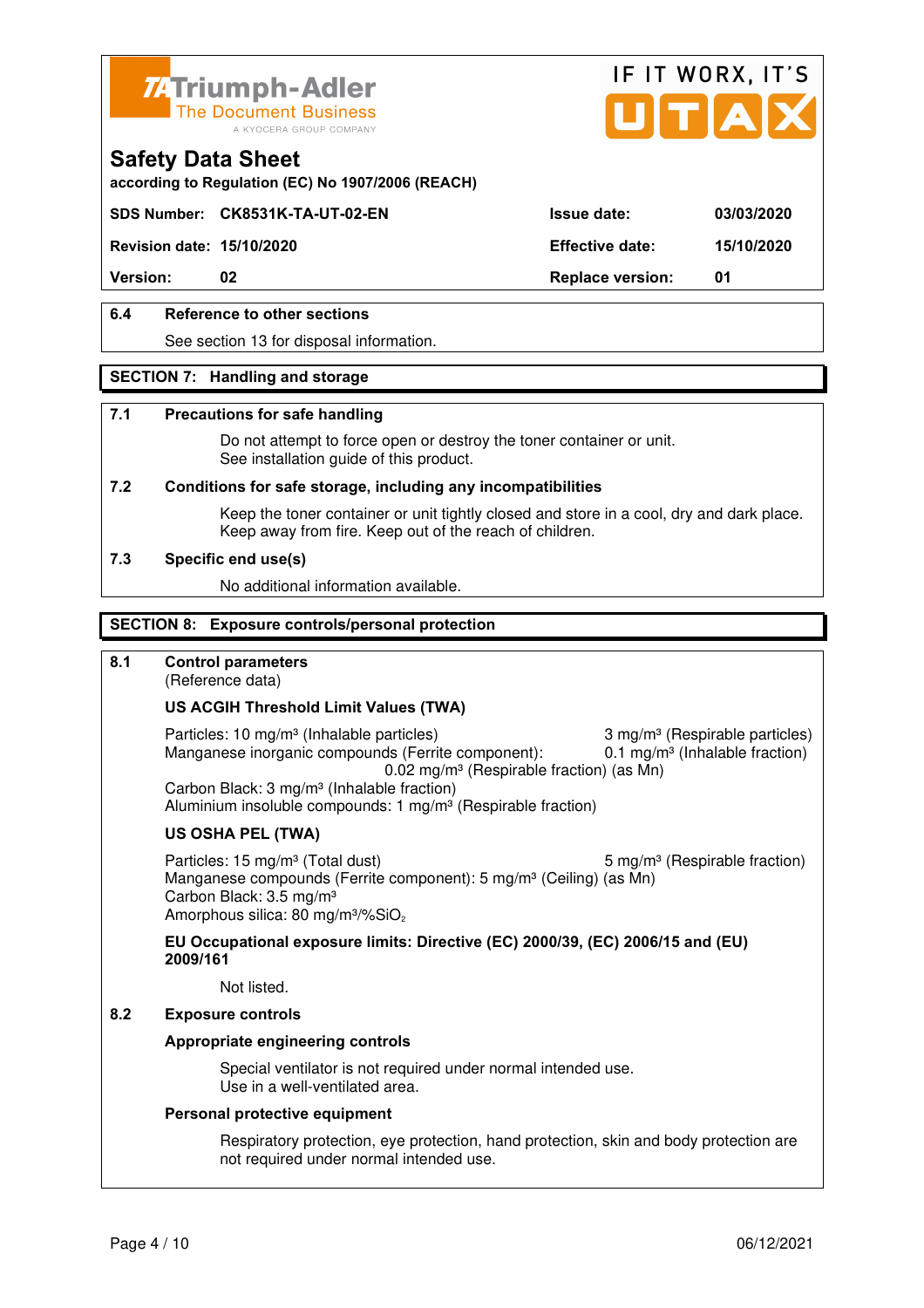



**according to Regulation (EC) No 1907/2006 (REACH)**

#### **8.2 Environmental exposure controls**

No additional information available.

#### **SECTION 9: Physical and chemical properties**

#### **9.1 Information on basic physical and chemical properties**

| Solid (fine powder)        |
|----------------------------|
| <b>Black</b>               |
| Odourless                  |
| No data available.         |
| No data available.         |
| 100-120 (Toner)            |
| No data available.         |
| No data available.         |
| No data available.         |
| No data available.         |
| No data available.         |
| No data available.         |
| No data available.         |
| No data available.         |
| 1.2-1.4 (Toner)            |
| Almost insoluble in water. |
| No data available.         |
| No data available.         |
| No data available.         |
| No data available.         |
| No data available.         |
| No data available.         |
|                            |

#### **9.2 Other information**

Dust explosion properties

 Dust explosion is improbable under normal intended use. Experimental explosiveness of toner is classified into the same rank such kind of powder as flour, dry milk and resin powder according to the pressure rising speed.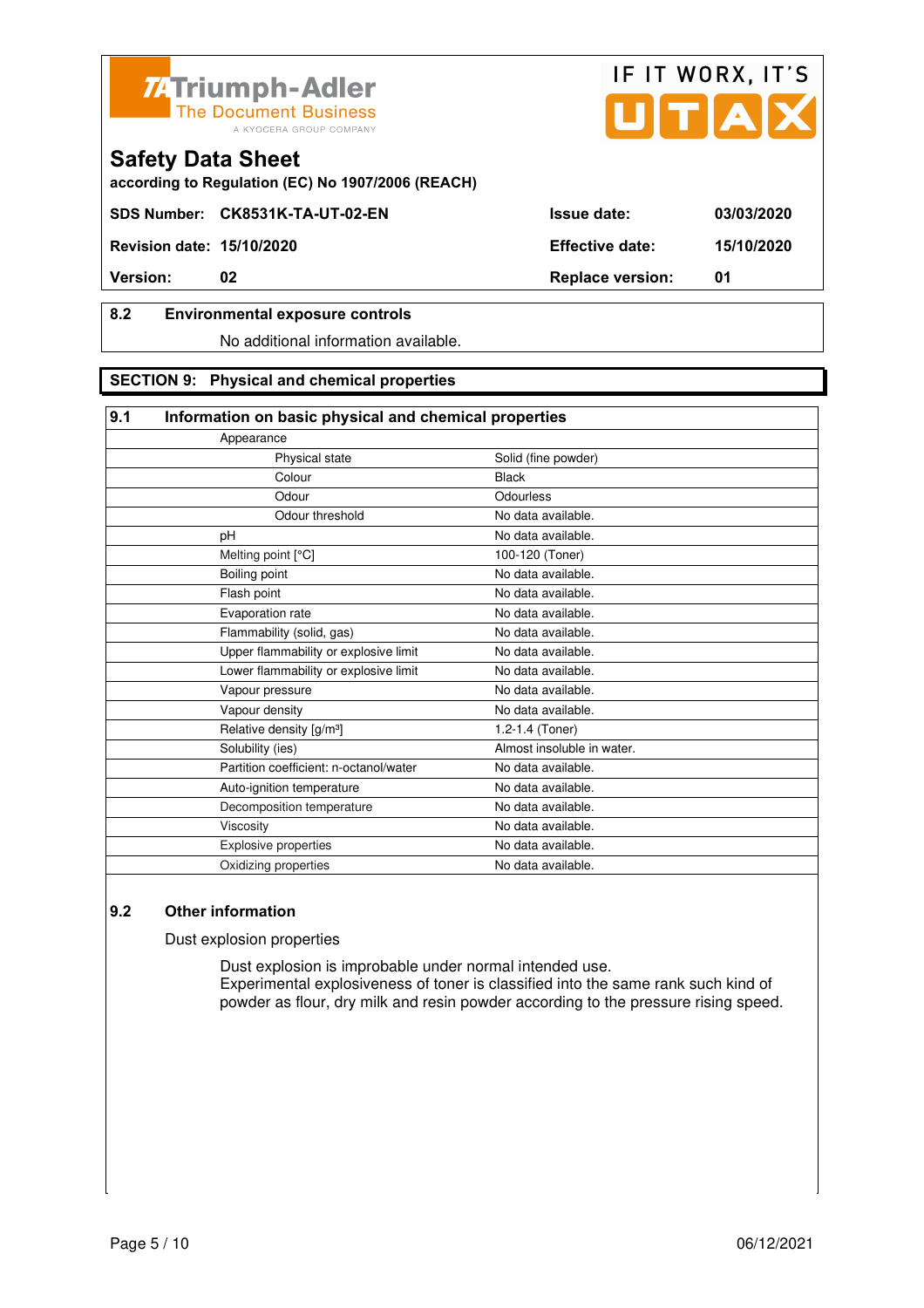



**Revision date: 15/10/2020 Effective date: 15/10/2020** 

**Safety Data Sheet** 

| <b>Revision date: 15/10/2020</b> | <b>Effective date:</b>  | 15/1 |
|----------------------------------|-------------------------|------|
| <b>Version:</b>                  | <b>Replace version:</b> |      |

#### **SECTION 10: Stability and reactivity**

#### **10.1 Reactivity**

No data available.

**according to Regulation (EC) No 1907/2006 (REACH)**

#### **10.2 Chemical stability**

This product is stable under normal conditions of use and storage.

#### **10.3 Possibility of hazardous reactions**

Hazardous reactions will not occur.

#### **10.4 Conditions to avoid**

None specified.

### **10.5 Incompatible materials**

None specified.

#### **10.6 Hazardous decomposition products**

Hazardous decomposition products are not to be produced.

#### **SECTION 11: Toxicological information**

| Information on toxicological effects |                                                                                |  |  |
|--------------------------------------|--------------------------------------------------------------------------------|--|--|
|                                      | Based on available data, the classification criteria listed below are not met. |  |  |
| <b>Acute toxicity</b>                |                                                                                |  |  |
| Oral $(LD_{50})$                     | $>$ 2000 mg/kg (rat)* (Toner)<br>>2000 mg/kg (rat)** (Carrier)                 |  |  |
| Dermal $(LD_{50})$                   | No data available. (Toner)<br>No data available. (Carrier)                     |  |  |
| Inhalation $(LC_{50}(4hr))$          | $>5.09$ mg/l (rat)* (Toner)                                                    |  |  |
| <b>Skin corrosion/irritation</b>     |                                                                                |  |  |
| Acute skin irritation                | Non-irritant (rabbit)* (Toner)<br>Non-irritant (rabbit)** (Carrier)            |  |  |
| Serious eye damage/irritation        |                                                                                |  |  |
| Acute eye irritation                 | Mild irritant (rabbit)*. (Toner)                                               |  |  |
| Respiratory or skin sensitization    |                                                                                |  |  |
| Skin sensitization                   | Non-sensitising (mouse)* (Toner)<br>Non-sensitising** (Carrier)                |  |  |
|                                      |                                                                                |  |  |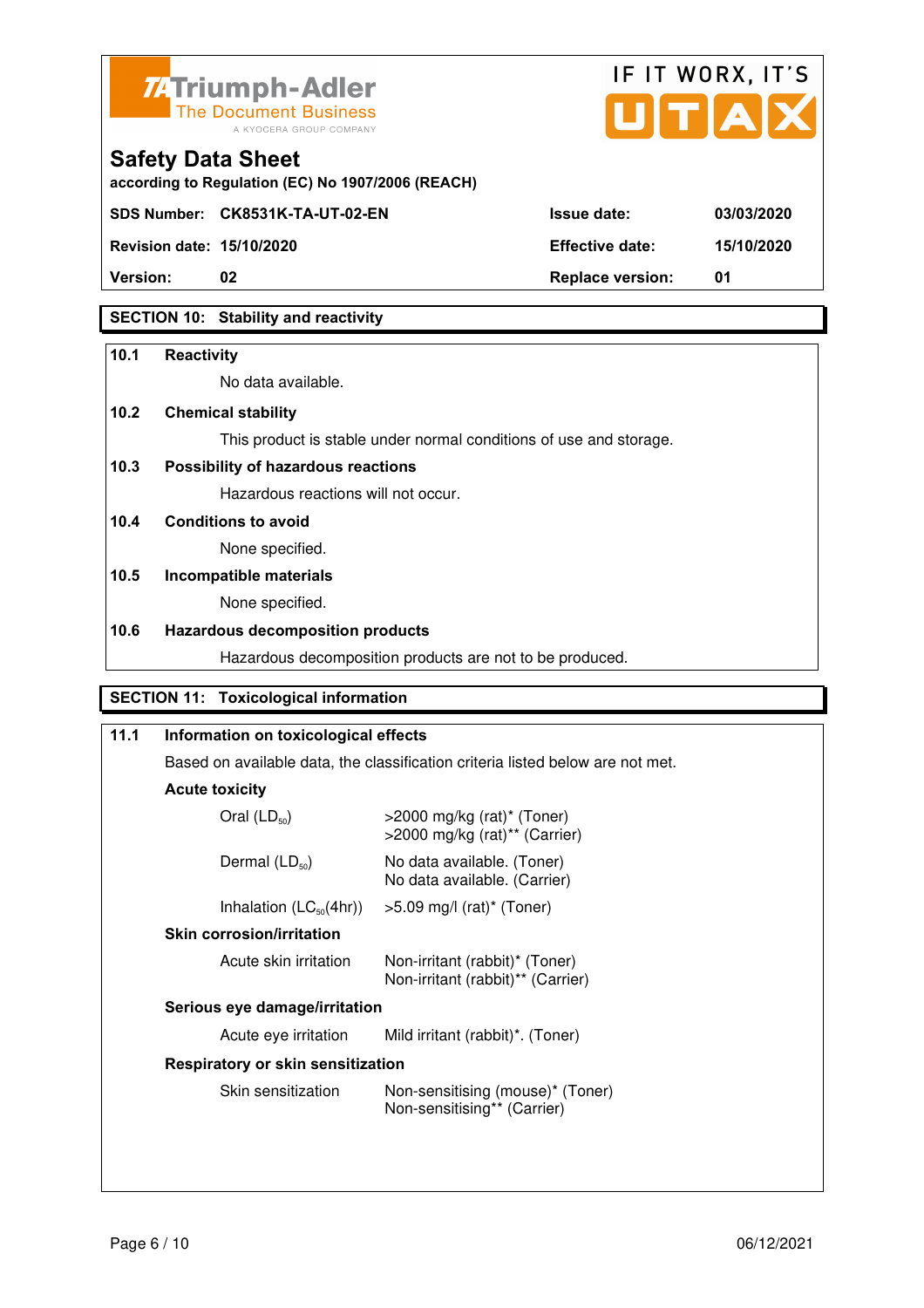



| according to Regulation (EC) No 1907/2006 (REACH) |  |  |
|---------------------------------------------------|--|--|

| <b>Version:</b>                  | 02                              | <b>Replace version:</b> | 01         |
|----------------------------------|---------------------------------|-------------------------|------------|
| <b>Revision date: 15/10/2020</b> |                                 | <b>Effective date:</b>  | 15/10/2020 |
|                                  | SDS Number: CK8531K-TA-UT-02-EN | <b>Issue date:</b>      | 03/03/2020 |

| 11.1 | <b>Germ cell mutagenicity</b>            | Ames test is negative (Toner)<br>Ames test is negative** (Carrier)<br>*(based on test result of similar product)<br>** (based on test result of constituent materials)                                                                                                                                                                                                                                                                                                                                                                                                                                                                                                                                                                                     |
|------|------------------------------------------|------------------------------------------------------------------------------------------------------------------------------------------------------------------------------------------------------------------------------------------------------------------------------------------------------------------------------------------------------------------------------------------------------------------------------------------------------------------------------------------------------------------------------------------------------------------------------------------------------------------------------------------------------------------------------------------------------------------------------------------------------------|
|      | Information of ingredients:              |                                                                                                                                                                                                                                                                                                                                                                                                                                                                                                                                                                                                                                                                                                                                                            |
|      |                                          | No mutagen according to MAK, TRGS905 und (EC) No 1272/2008 Annex VI.                                                                                                                                                                                                                                                                                                                                                                                                                                                                                                                                                                                                                                                                                       |
|      | Carcinogenicity                          |                                                                                                                                                                                                                                                                                                                                                                                                                                                                                                                                                                                                                                                                                                                                                            |
|      | Information of ingredients:              |                                                                                                                                                                                                                                                                                                                                                                                                                                                                                                                                                                                                                                                                                                                                                            |
|      | TRGS 905 and (EC) No 1272/2008 Annex VI. | No carcinogen or potential carcinogen (except Carbon Black) according to IARC, Japan<br>Association on Industrial Health, ACGIH, EPA, OSHA, NTP, MAK, California Proposition 65,                                                                                                                                                                                                                                                                                                                                                                                                                                                                                                                                                                           |
|      |                                          | The IARC re-evaluated Carbon Black as a Group 2B carcinogen (possibly carcinogenic to<br>humans) as the result of inhalation exposure test in rats. But, oral/skin test does not show<br>carcinogenicity (2). The evaluation of Carbon Black is based upon the development of lung<br>tumours in rat receiving chronic inhalation exposures to free Carbon Black at level that induce<br>particle overload of the lung. The studies performed in animal models other than rats have not<br>demonstrated an association between Carbon Black and lung tumours. Moreover, a two years<br>cancer bioassay using a typical toner preparation containing Carbon Black demonstrated no<br>association between toner exposure and tumour development in rats (1). |

#### **Reproductive toxicity**

#### **Information of ingredients:**

 No reproductive toxicant according to MAK, California Proposition 65, TRGS 905 und (EC) No 1272/2008 Annex VI.

- **STOT-single exposure** No data available.
- **STOT-repeated exposure** No data available.
- **Aspiration hazard** No data available.

#### **Chronic effects**

 In a study in rats by chronic inhalation exposure to a typical toner, a mild to moderate degree of lung fibrosis was observed in 92% of the rats in the high concentration (16 mg/m<sup>3</sup>) exposure group, and a minimal to mild degree of fibrosis was noted in 22% of the animal in the middle (4mg/m<sup>3</sup>) exposure group (1). However, no pulmonary change was reported in the lowest (1mg/m<sup>3</sup>) exposure group, the most relevant level to potential human exposures.

#### **Other information** No data available.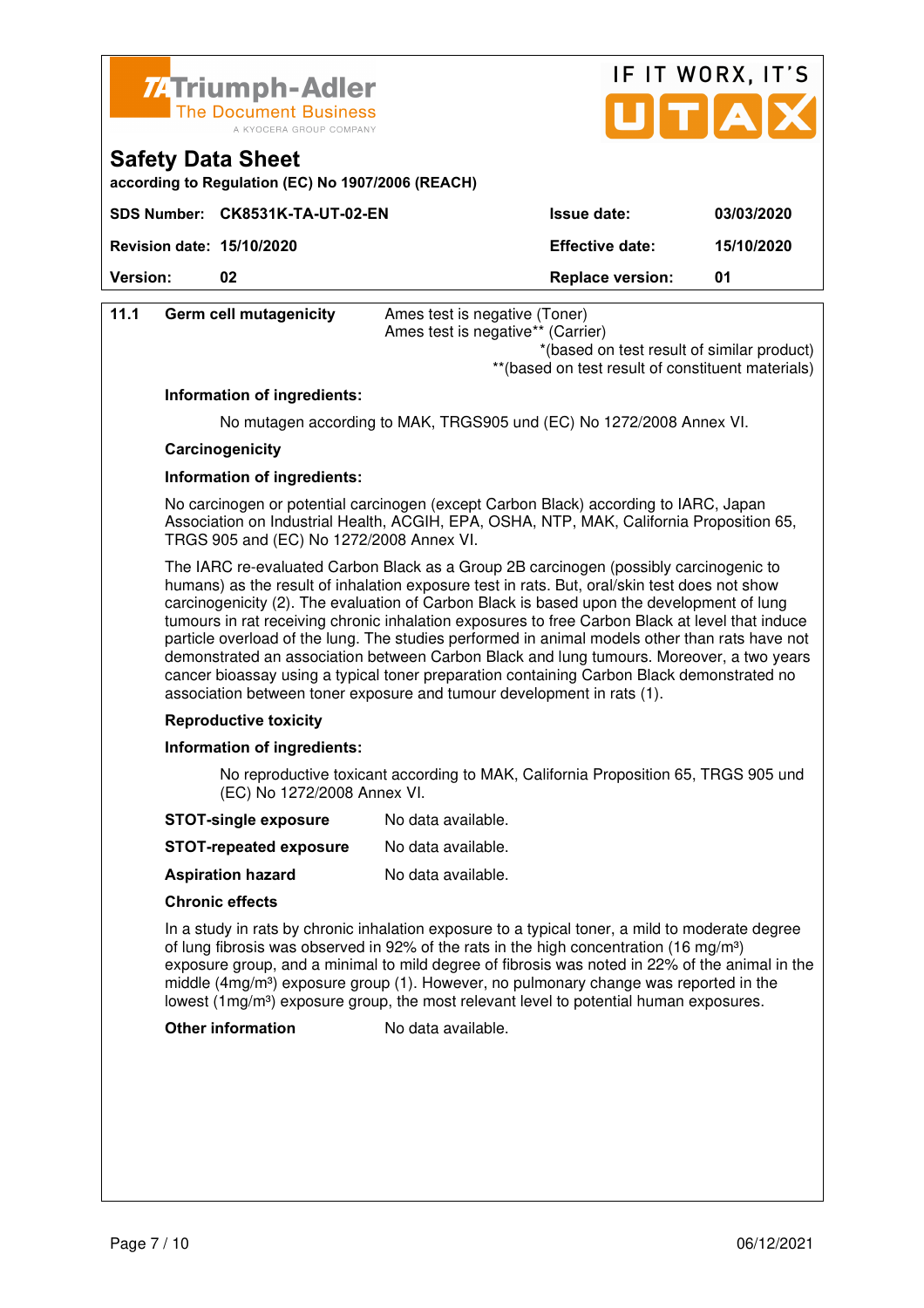

| <b>74 Triumph-Adler</b><br>The Document Business<br>A KYOCERA GROUP COMPANY   |                        | IF II WURX, II'S<br>UTAX |
|-------------------------------------------------------------------------------|------------------------|--------------------------|
| <b>Safety Data Sheet</b><br>according to Regulation (EC) No 1907/2006 (REACH) |                        |                          |
| SDS Number: CK8531K-TA-UT-02-EN                                               | <b>Issue date:</b>     | 03/03/2020               |
| <b>Revision date: 15/10/2020</b>                                              | <b>Effective date:</b> | 15/10/2020               |

 $FIT$   $MOR$ 

 $\overline{\phantom{a}}$ 

**Version: 02 Replace version: 01** 

#### **SECTION 12: Ecological information**

#### **12.1 Toxicity**

No data available.

#### **12.2 Persistence and degradability**

No data available.

- **12.3 Bio accumulative potential**  No data available.
- **12.4 Mobility in soil**

No data available.

#### **12.5 Results of PBT and vPvB assessment**

No data available.

#### **12.6 Other adverse effects**

No additional information available.

#### **SECTION 13: Disposal considerations**

#### **13.1 Waste treatment methods**

 Do not attempt to incinerate the toner container or unit and the waste toner yourself. Dangerous sparks may cause burn. Any disposal practice should be done under conditions which meet local, state and federal laws and regulations relating to waste (contact local or state environmental agency for specific rules).

#### **SECTION 14: Transport information**

**14.1 UN-number** 

None.

**14.2 UN Proper shipping name** 

None.

**14.3 Transport hazard class(es)** 

None.

#### **14.4 Packing group**

None.

**14.5 Environmental hazards** 

None.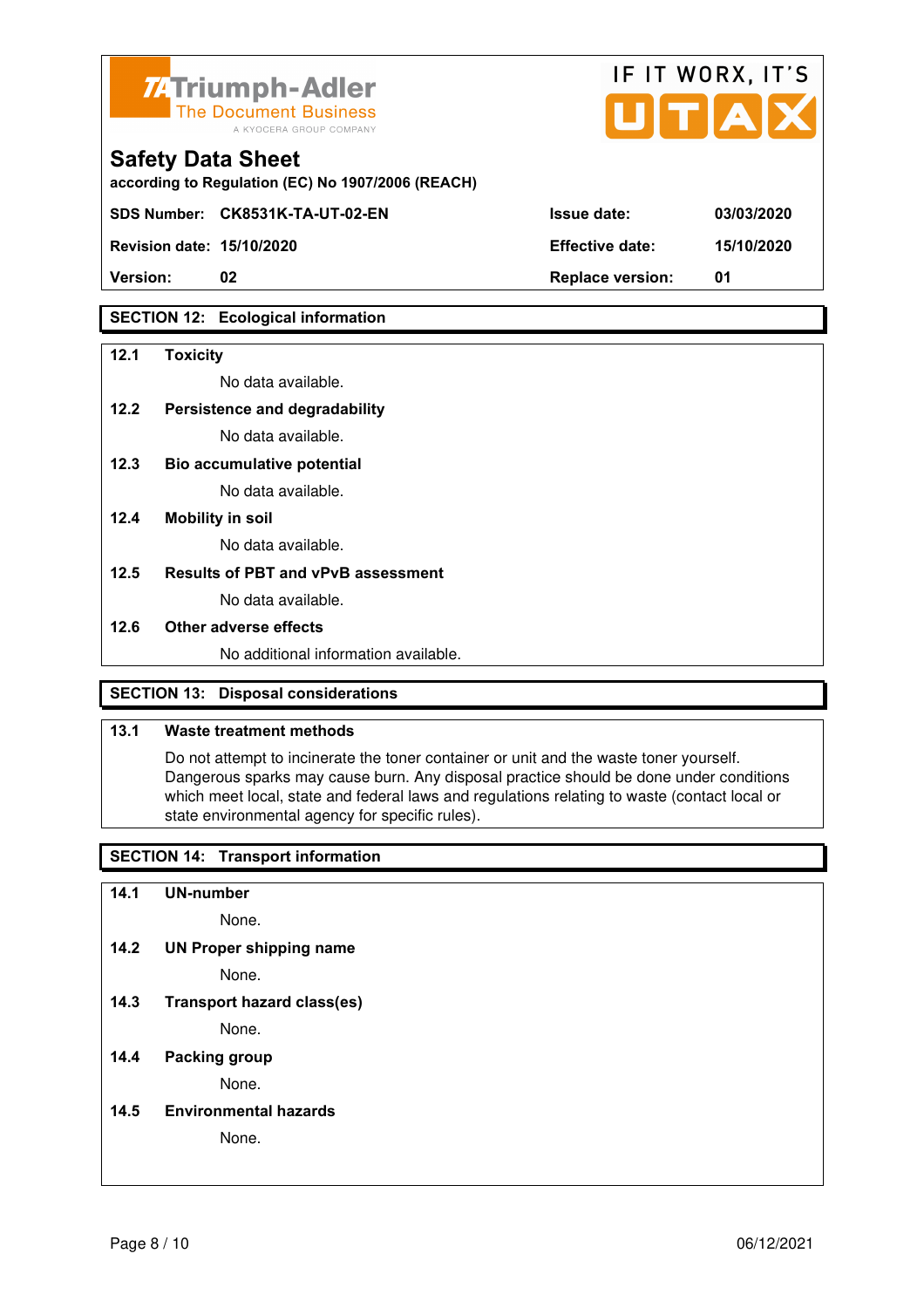



**according to Regulation (EC) No 1907/2006 (REACH)**

|                                  | SDS Number: CK8531K-TA-UT-02-EN | <b>Issue date:</b>      | 03/03/2020 |
|----------------------------------|---------------------------------|-------------------------|------------|
| <b>Revision date: 15/10/2020</b> |                                 | <b>Effective date:</b>  | 15/10/2020 |
| <b>Version:</b>                  | 02                              | <b>Replace version:</b> | - 01       |
|                                  |                                 |                         |            |

#### **14.6 Special precautions for user**

No additional information available.

# **14.7 Transport in bulk according to Annex II of MARPOL73/78 and the IBC Code**

Not applicable.

#### **SECTION 15: Regulatory information**

#### **15.1 Safety, health and environmental regulations/legislation specific for the substance or mixture EU-regulations**

Regulation (EC) No 1005/2009 (on substances that deplete the ozone layer, Annex I and II): Not listed.

Regulation (EU) No 2019/1021 (on persistent organic pollutants, Annex I as amended):

Not listed.

 Regulation (EU) No 649/2012 (concerning the export and import of dangerous chemicals, Annex I and V as amended):

Not listed.

 Regulation (EC) No 1907/2006 REACH Annex XVII as amended (Restrictions on use): Not listed.

Regulation (EC) No 1907/2006 REACH Annex XIV as amended (Authorizations):

Not listed.

#### **US-regulations**

All ingredients in this product comply with order under TSCA.

#### **Canada regulations**

 This product is not a WHMIS-controlled product, since we consider it as a manufactured article.

#### **15.2 Chemical Safety Assessment**

No data available.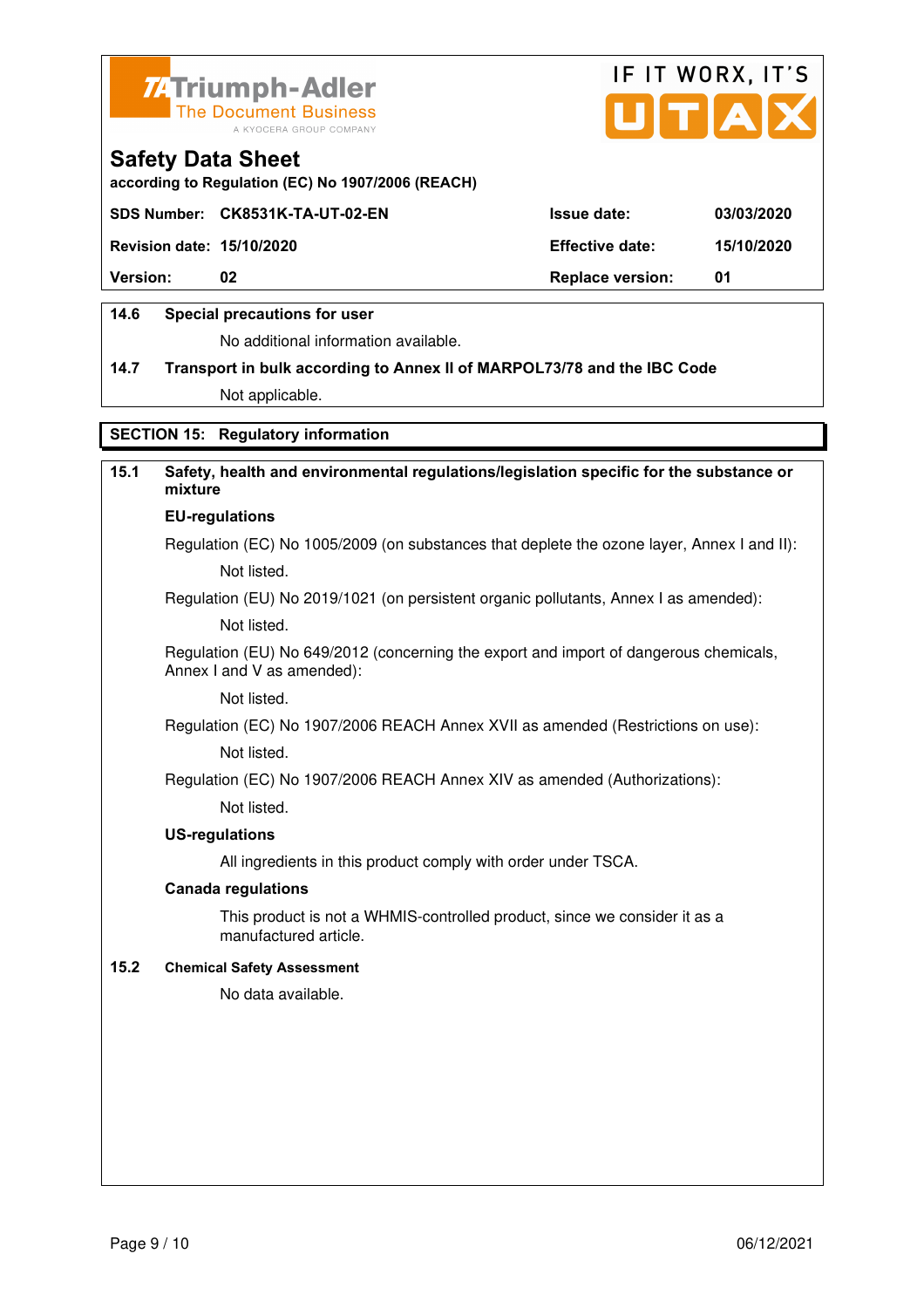

#### **SECTION 16: Other information**

 To the best of our knowledge, the information contained herein is accurate. However, we cannot assume any liability whatsoever for the accuracy or completeness of the information contained herein. The contents and format of this SDS are in accordance with Regulation (EC) No 1907/2006, Annex II as amended by Regulation (EU) 2015/830 with respect to SDSs.

Revision information: Format change

Full text of H statements under sections 3: Not applicable

#### **Abbreviations and acronyms**

| <b>ACGIH</b>    | American Conference of Governmental Industrial Hygienists<br>2016 TLVs and BEIs (Threshold Limit Values for Chemical Substances and Physical Agents and Biological<br>Exposure Indices) |
|-----------------|-----------------------------------------------------------------------------------------------------------------------------------------------------------------------------------------|
| CAS             | <b>Chemical Abstracts Service</b>                                                                                                                                                       |
| <b>CLP</b>      | Regulation (EC) No 1272/2008 on classification, labelling and packaging of substances and mixtures                                                                                      |
| <b>DFG</b>      | Deutsche Forschungsgemeinschaft                                                                                                                                                         |
| <b>EPA</b>      | Environmental Protection Agency (Integrated Risk Information System) (US)                                                                                                               |
| <b>IARC</b>     | International Agency for Research on Cancer (IARC Monographs on the Evaluations of Carcinogenic Risks<br>to Humans)                                                                     |
| <b>MAK</b>      | Maximale Arbeitsplatzkonzentration der Deutschen Forschungsgesellschaft (2011)                                                                                                          |
| <b>NTP</b>      | National Toxicology Program (Report on Carcinogens) (US)                                                                                                                                |
| <b>OSHA</b>     | Occupational Safety and Health Administration (29 CFR Part 1910 Subpart Z)                                                                                                              |
| <b>PBT</b>      | Persistent, Bio accumulative and Toxic                                                                                                                                                  |
| PEL             | Permissible Exposure Limits                                                                                                                                                             |
| Proposition 65  | California, Safe Drinking Water and Toxic Enforcement Act of 1986                                                                                                                       |
| <b>REACH</b>    | Regulation (EC) No 1907/2006 concerning the Registration, Evaluation, Authorization and Restriction of<br>Chemicals                                                                     |
| <b>STOT</b>     | Specific target organ toxicity                                                                                                                                                          |
| <b>SVHC</b>     | Substances of Very High Concern                                                                                                                                                         |
| <b>TRGS 905</b> | Technische Regeln für Gefahrstoffe (Deutschland)                                                                                                                                        |
| <b>TSCA</b>     | Toxic Substances Control Act (US)                                                                                                                                                       |
| TWA             | <b>Time Weighted Average</b>                                                                                                                                                            |
| UN              | <b>United Nations</b>                                                                                                                                                                   |
| vPvB            | very Persistent and very Bio accumulative                                                                                                                                               |
| <b>WHMIS</b>    | Workplace Hazardous Materials Information System (Canada)                                                                                                                               |

#### **Key literature references and sources for data**

(1) Pulmonary Response to Toner upon Chronic Inhalation Exposure in Rats, H. Muhle et al., Fundamental and Applied Toxicology 17.280-299 (1991) Lung Clearance and Retention of Toner, Utilizing a Tracer Technique, during Chronic Inhalation Exposure in Rats, B. Bellmann, Fundamental and Applied Toxicology 17.300-313 (1991)

(2) IARC Monograph on the Evaluation of the Carcinogenic Risk of Chemicals to Humans, Vol. 93

(3) NIOSH CURRENT INTELLIGENCE BULLETIN "Evaluation of Health Hazard and Recommendation for Occupational Exposure to Titanium Dioxide DRAFT"

(4) The contents are in accordance with Material Safety Data Sheet "CK8531K-TA-UT-02-EN"; 15/10/2020 of the KYOCERA Document Solutions Inc., 1-2-28 Tamatsukuri, Chuo-ku, Osaka 540-8585, Japan.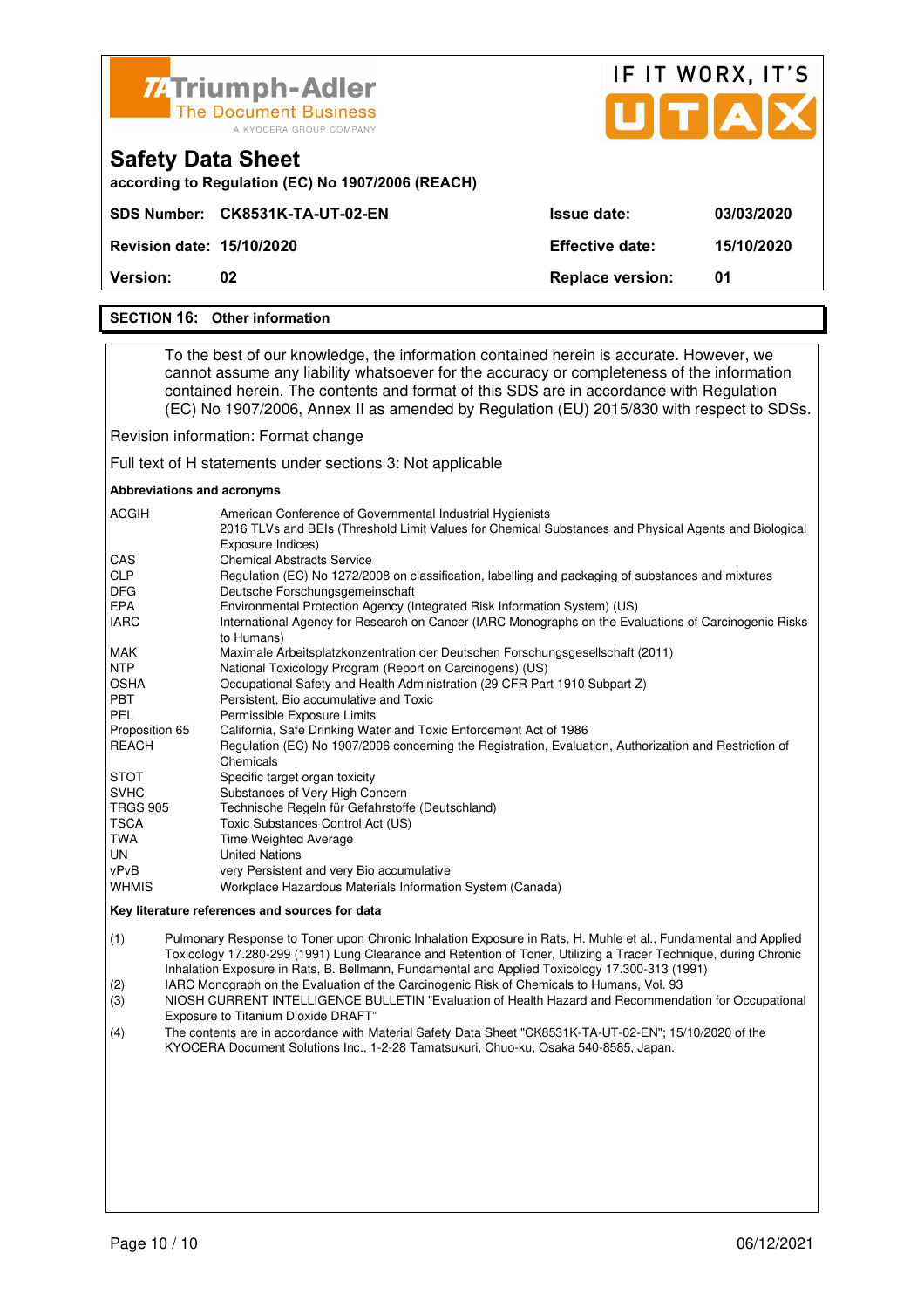



**according to Regulation (EC) No 1907/2006 (REACH)**

**SECTION 1: Identification of the substance/mixture and of the company/undertaking** 

| 1.1   | <b>Product identifier</b>         |                                                                                              |
|-------|-----------------------------------|----------------------------------------------------------------------------------------------|
|       | <b>Product name</b>               | Magenta Toner for                                                                            |
|       |                                   | 3508ci                                                                                       |
|       | Consumable name                   | CK-8531M                                                                                     |
|       | <b>Product form</b>               | Mixture                                                                                      |
| 1.2   |                                   | Relevant identified uses of the substance or mixture and uses advised against                |
|       | <b>Identified uses</b>            | The image formation of our electrophotographic equipment.<br>Other uses are not recommended. |
| $1.3$ |                                   | Details of the supplier of the safety data sheet                                             |
|       | <b>Manufacturer</b>               | <b>KYOCERA Document Solutions Inc.</b>                                                       |
|       | <b>Address</b>                    | 1-2-28 Tamatsukuri, Chuo-ku, Osaka 540-8585, Japan                                           |
|       | <b>Supplier</b>                   | TA Triumph-Adler GmbH                                                                        |
|       | <b>Adress</b>                     | Deelbögenkamp 4c<br>22297 Hamburg<br>Germany                                                 |
| 1.4   | <b>Emergency telephone number</b> | $+49(0)$ 40 / 528490                                                                         |
|       |                                   | (This number is available only during office hours)                                          |

#### **SECTION 2: Hazards identification**

| 2.1 | <b>Classification of the substance or mixture</b>                                                                     |
|-----|-----------------------------------------------------------------------------------------------------------------------|
|     | Classification according to Regulation (EC) No 1272/2008 (CLP)                                                        |
|     | Not classified as hazardous mixture.                                                                                  |
| 2.2 | Label elements                                                                                                        |
|     | Labelling according to Regulation (EC) No 1272/2008 (CLP)                                                             |
|     | Not applicable.                                                                                                       |
| 2.3 | Other hazards                                                                                                         |
|     | Assessment of PBT/vPvB                                                                                                |
|     | No data available.                                                                                                    |
|     | See section 4 and 11 for information on health effects and symptoms.<br>See section 9 for dust explosion information. |
|     |                                                                                                                       |
|     |                                                                                                                       |
|     |                                                                                                                       |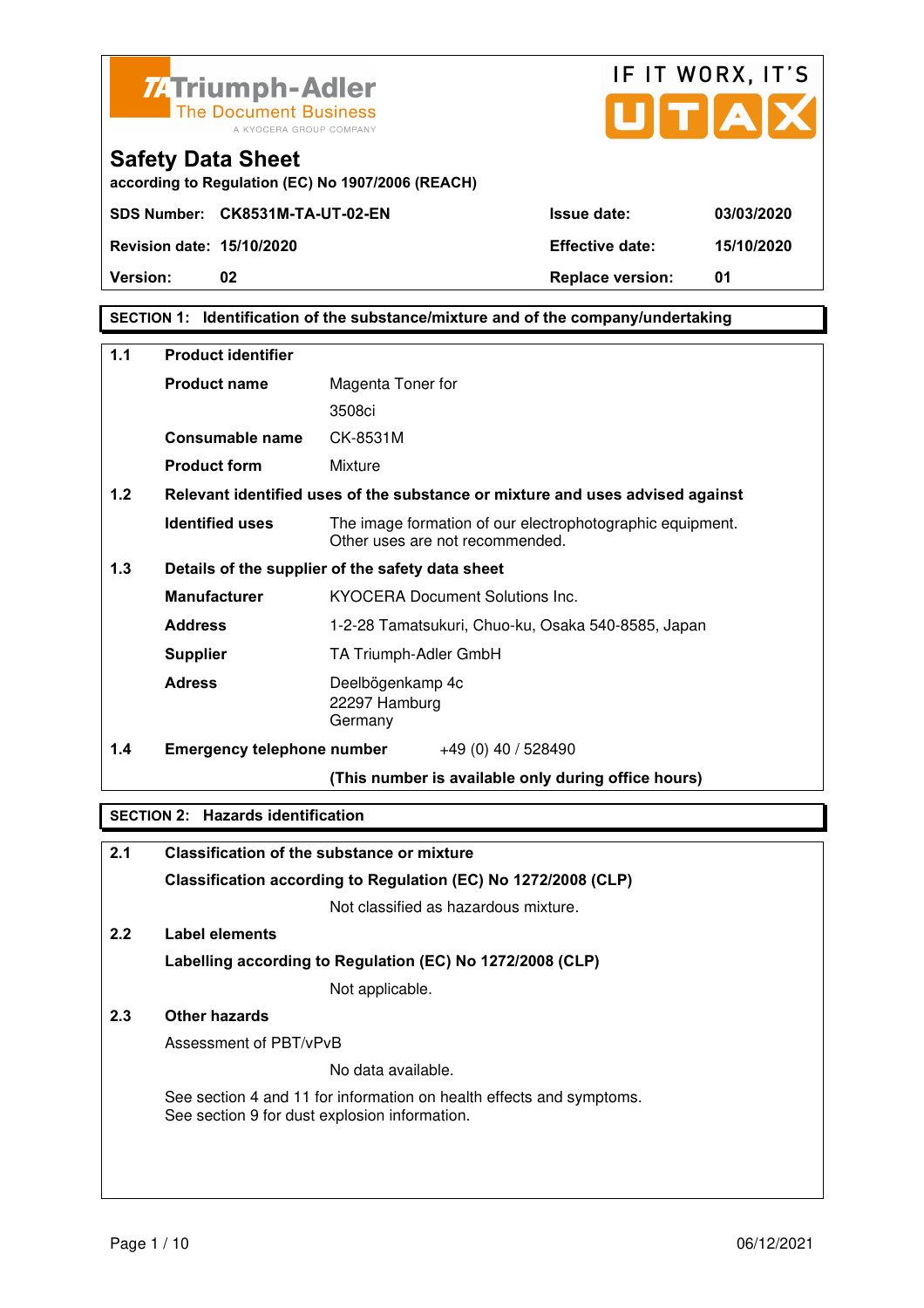| <b>ZATriumph-Adler</b>                                                                                  | <b>The Document Business</b><br>A KYOCERA GROUP COMPANY                                                                      |                                                         | UTA                                                 | IF IT WORX, IT'S |
|---------------------------------------------------------------------------------------------------------|------------------------------------------------------------------------------------------------------------------------------|---------------------------------------------------------|-----------------------------------------------------|------------------|
| <b>Safety Data Sheet</b>                                                                                | according to Regulation (EC) No 1907/2006 (REACH)                                                                            |                                                         |                                                     |                  |
| SDS Number: CK8531M-TA-UT-02-EN                                                                         |                                                                                                                              |                                                         | <b>Issue date:</b>                                  | 03/03/2020       |
| Revision date: 15/10/2020                                                                               |                                                                                                                              |                                                         | <b>Effective date:</b>                              | 15/10/2020       |
| 02<br>Version:                                                                                          |                                                                                                                              |                                                         | <b>Replace version:</b>                             | 01               |
|                                                                                                         | <b>SECTION 3: Composition/information on ingredients</b>                                                                     |                                                         |                                                     |                  |
| 3.2<br><b>Mixtures</b>                                                                                  |                                                                                                                              |                                                         |                                                     |                  |
| Chemical name                                                                                           |                                                                                                                              | CAS-No                                                  | [Weight %]                                          |                  |
| Polyester resin (3 kinds)<br>Organic pigment<br>Amorphous Silica                                        | Ferrite (Ferrite including Manganese)                                                                                        | Confidential<br>66402-68-4<br>Confidential<br>7631-86-9 | 70-80<br>$3-8$ (as Mn: $<1$ )<br>$3 - 8$<br>$1 - 5$ |                  |
| Aluminium compound<br><b>Information of ingredients</b>                                                 | (1) Substance, which present a health or environmental hazard within the meaning of CLP:                                     | 1344-28-1                                               | < 1                                                 |                  |
|                                                                                                         | None.                                                                                                                        |                                                         |                                                     |                  |
| (2) Substance, which are assigned Community workplace exposure limits:                                  |                                                                                                                              |                                                         |                                                     |                  |
| None.                                                                                                   |                                                                                                                              |                                                         |                                                     |                  |
| (3) Substance, which are PBT or vPvB in accordance with the criteria set out in Annex XIII of<br>REACH: |                                                                                                                              |                                                         |                                                     |                  |
| None.                                                                                                   |                                                                                                                              |                                                         |                                                     |                  |
|                                                                                                         | (4) Substance, which are included in the list established in accordance with Article 59(1) of<br>REACH (SVHC):               |                                                         |                                                     |                  |
|                                                                                                         | None.                                                                                                                        |                                                         |                                                     |                  |
|                                                                                                         | See section 16 for the full text of the H statements declared above.                                                         |                                                         |                                                     |                  |
| <b>SECTION 4: First aid measures</b>                                                                    |                                                                                                                              |                                                         |                                                     |                  |
| 4.1                                                                                                     | <b>Description of first aid measures</b>                                                                                     |                                                         |                                                     |                  |
| Inhalation:                                                                                             | Remove from exposure to fresh air and gargle with plenty of water.<br>Consult a doctor in case of such symptoms as coughing. |                                                         |                                                     |                  |
|                                                                                                         | Skin contact: Wash with soap and water.                                                                                      |                                                         |                                                     |                  |
| Eye contact:                                                                                            | Flush with water immediately and see a doctor if irritating.                                                                 |                                                         |                                                     |                  |
| Ingestion:                                                                                              | Rinse out the mouth. Drink one or two glasses of water to dilute. Seek medical<br>treatment if necessary.                    |                                                         |                                                     |                  |
|                                                                                                         |                                                                                                                              |                                                         |                                                     |                  |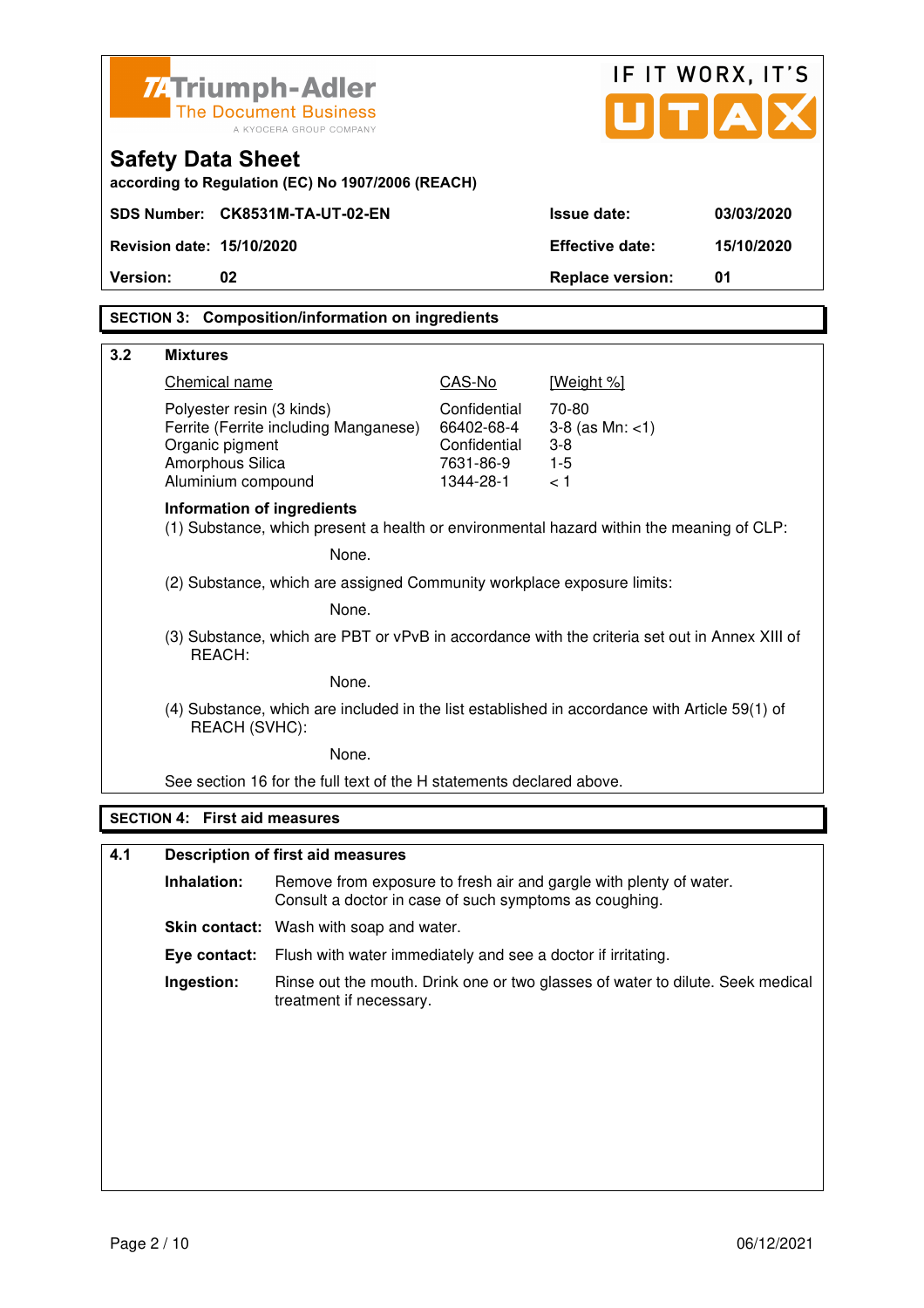



**according to Regulation (EC) No 1907/2006 (REACH)**

|                                  | SDS Number: CK8531M-TA-UT-02-EN | <b>Issue date:</b>      | 03/03/2020 |
|----------------------------------|---------------------------------|-------------------------|------------|
| <b>Revision date: 15/10/2020</b> |                                 | <b>Effective date:</b>  | 15/10/2020 |
| <b>Version:</b>                  | 02                              | <b>Replace version:</b> | 01         |

### **4.2 Most important symptoms and effects, both acute and delayed**  Potential health effects and symptoms **Inhalation:** Prolonged inhalation of excessive dusts may cause lung damage. Use of this product as intended does not result in prolonged inhalation of excessive toner dusts. **Skin contact:** Unlikely to cause skin irritation. **Eye contact:** May cause transient eye irritation.

**Ingestion:** Use of this product as intended does not result in ingestion.

### **4.3 Indication of any immediate medical attention and special treatment needed**

No additional information available.

#### **SECTION 5: Firefighting measures**

#### **5.1 Extinguishing media**

Suitable extinguishing media

Water spray, foam, powder,  $CO<sub>2</sub>$  or dry chemical

Unsuitable extinguishing media

None specified.

#### **5.2 Special hazards arising from the substance or mixture**

Hazardous combustion products: Carbon dioxide, Carbon monoxide

#### **5.3 Advice for firefighters**

Fire-fighting procedures

 Pay attention not to blow away dust. Drain water off around and decrease the atmosphere temperature to extinguish the fire.

#### **Protection equipment for firefighters**

None specified.

#### **SECTION 6: Accidental release measures**

#### **6.1 Personal precautions, protective equipment and emergency procedures**

 Avoid inhalation, ingestion, eye and skin contact in case of accidental release. Avoid formation of dust. Provide adequate ventilation.

#### **6.2 Environmental precautions**

Do not allow to enter into surface water or drains.

#### **6.3 Methods and material for containment and cleaning up**

Gather the released powder not to blow away and wipe up with a wet cloth.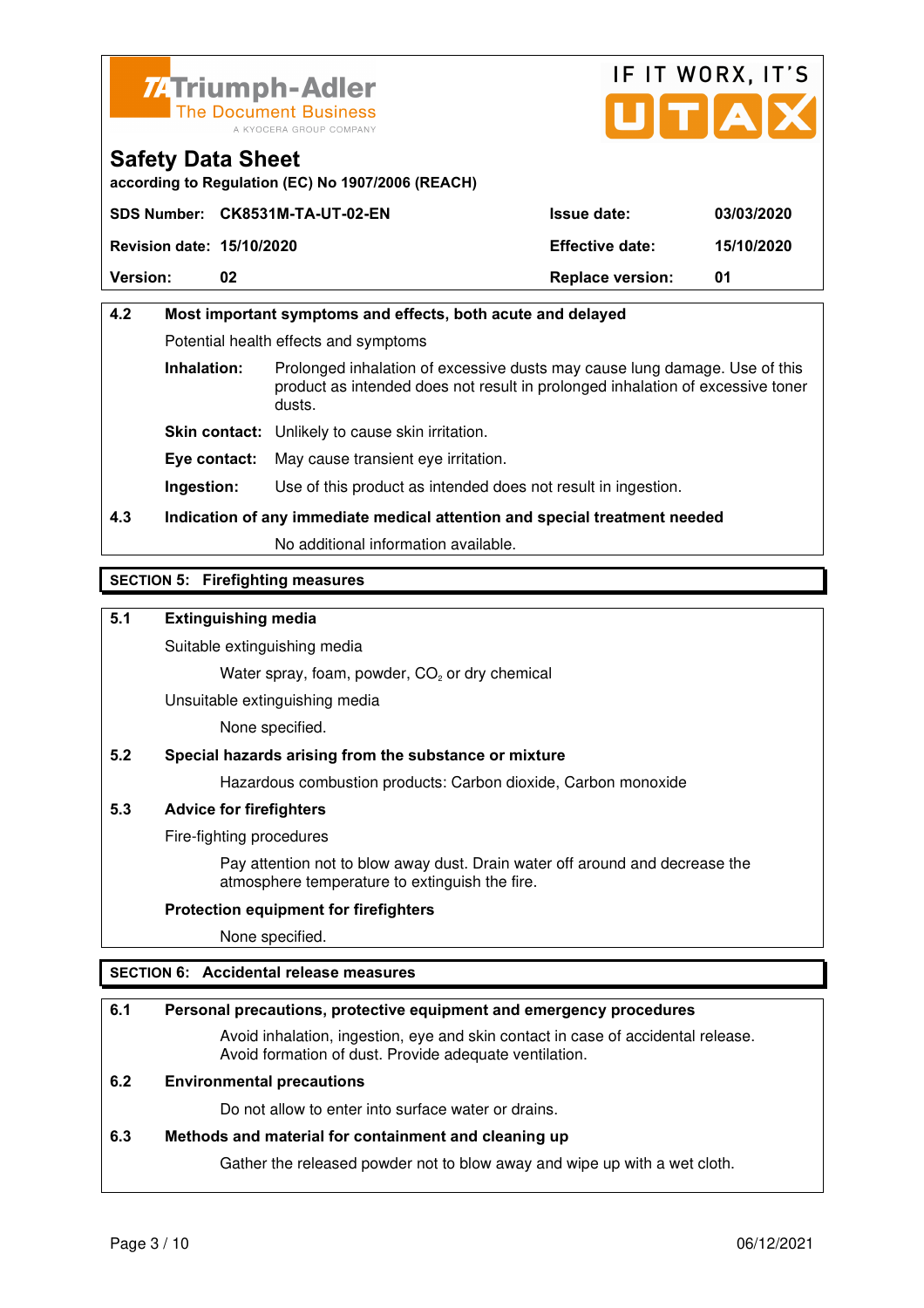



**according to Regulation (EC) No 1907/2006 (REACH)**

#### **SDS Number: CK8531M-TA-UT-02-EN Issue date: 03/03/2020**

**Revision date: 15/10/2020 Effective date: 15/10/2020** 

**Version:** 02 **Replace version:** 01

#### **6.4 Reference to other sections**

See section 13 for disposal information.

#### **SECTION 7: Handling and storage**

#### **7.1 Precautions for safe handling**

 Do not attempt to force open or destroy the toner container or unit. See installation guide of this product.

#### **7.2 Conditions for safe storage, including any incompatibilities**

Keep the toner container or unit tightly closed and store in a cool, dry and dark place. Keep away from fire. Keep out of the reach of children.

#### **7.3 Specific end use(s)**

No additional information available.

#### **SECTION 8: Exposure controls/personal protection**

#### **8.1 Control parameters**

(Reference data)

#### **US ACGIH Threshold Limit Values (TWA)**

Particles: 10 mg/m<sup>3</sup> (Inhalable particles) 3 mg/m<sup>3</sup> (Respirable particles) Manganese inorganic compounds (Ferrite component):  $0.1 \text{ mg/m}^3$  (Inhalable fraction) 0.02 mg/m³ (Respirable fraction) (as Mn) Aluminium insoluble compounds: 1 mg/m<sup>3</sup> (Respirable fraction)

#### **US OSHA PEL (TWA)**

Particles: 15 mg/m<sup>3</sup> (Total dust) 5 mg/m<sup>3</sup> (Respirable fraction) Manganese compounds (Ferrite component): 5 mg/m<sup>3</sup> (Ceiling) (as Mn) Amorphous silica: 80 mg/m<sup>3</sup>/%SiO<sub>2</sub>

#### **EU Occupational exposure limits: Directive (EC) 2000/39, (EC) 2006/15 and (EU) 2009/161**

Not listed.

#### **8.2 Exposure controls**

#### **Appropriate engineering controls**

 Special ventilator is not required under normal intended use. Use in a well-ventilated area.

#### **Personal protective equipment**

 Respiratory protection, eye protection, hand protection, skin and body protection are not required under normal intended use.

#### **Environmental exposure controls**

No additional information available.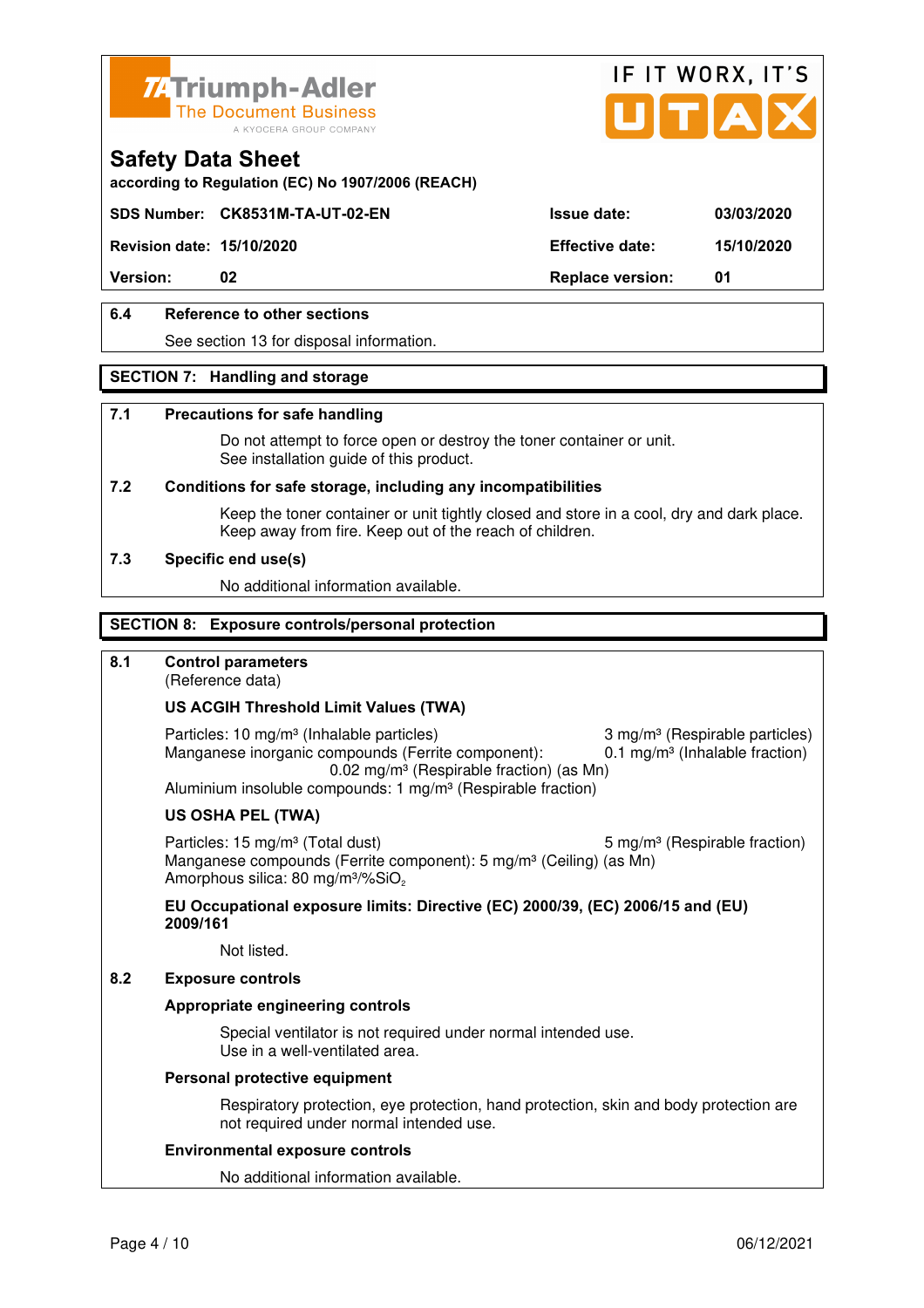



**according to Regulation (EC) No 1907/2006 (REACH)**

#### **SECTION 9: Physical and chemical properties**

#### **9.1 Information on basic physical and chemical properties** Appearance Physical state Solid (fine powder) Colour Magenta Odour **Odourless** Odour threshold No data available. pH No data available. Melting point [°C] 100-120 (Toner) Boiling point No data available. Flash point **No data available.** Evaporation rate **No assume that the Contract Contract Contract Contract Contract Contract Contract Contract Contract Contract Contract Contract Contract Contract Contract Contract Contract Contract Contract Contract Contr** Flammability (solid, gas) No data available. Upper flammability or explosive limit No data available. Lower flammability or explosive limit No data available. Vapour pressure No data available. Vapour density **No data available.** Relative density  $[g/m^3]$  1.2-1.4 (Toner) Solubility (ies) Almost insoluble in water. Partition coefficient: n-octanol/water No data available. Auto-ignition temperature No data available. Decomposition temperature No data available. Viscosity **No data available.** Explosive properties **No data available**. Oxidizing properties No data available.

#### **9.2 Other information**

Dust explosion properties

 Dust explosion is improbable under normal intended use. Experimental explosiveness of toner is classified into the same rank such kind of powder as flour, dry milk and resin powder according to the pressure rising speed.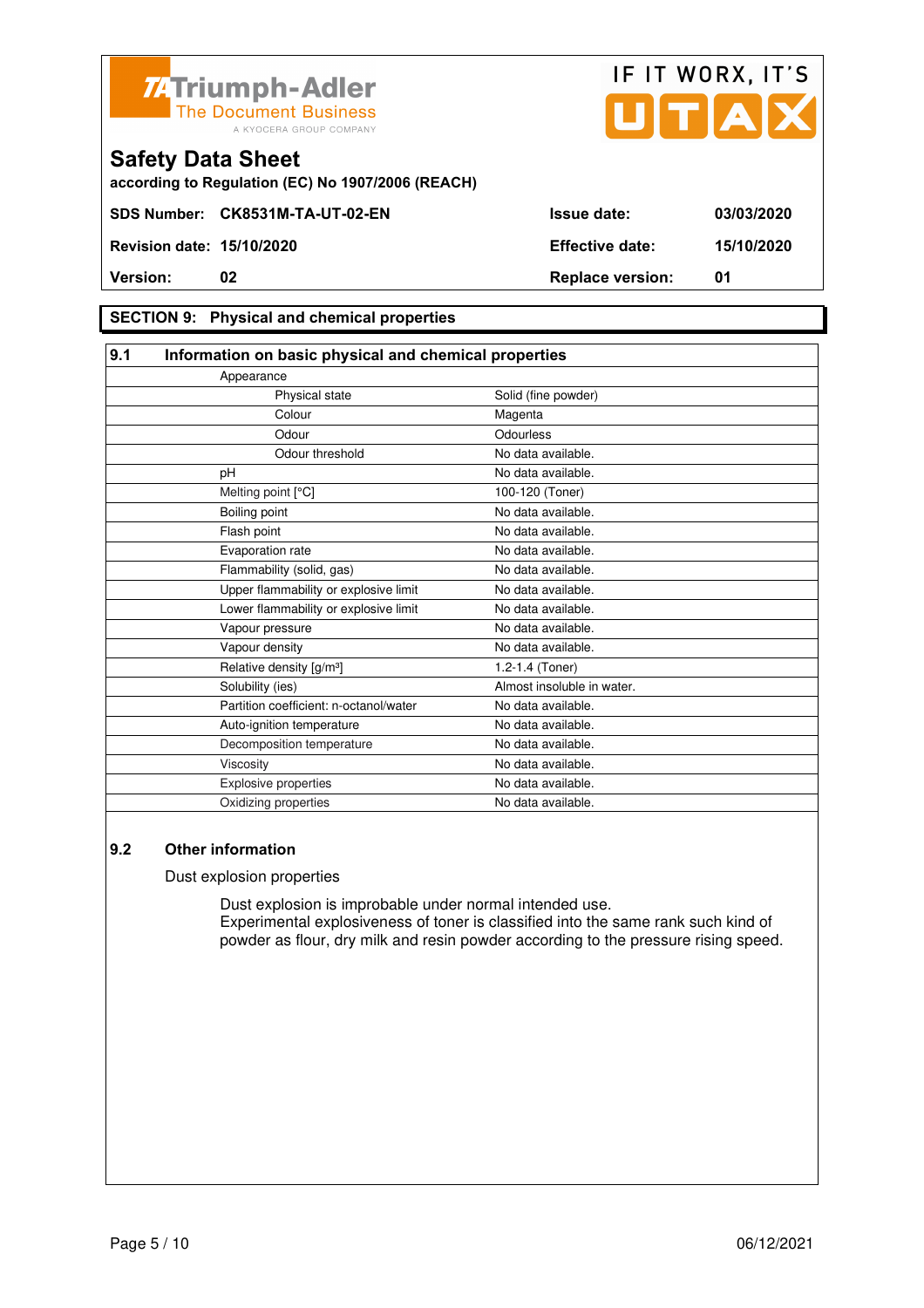



**Revision date: 15/10/2020 Effective date: 15/10/2020** 

**Safety Data Sheet** 

# **Version:** 02 **Replace version:** 01

#### **SECTION 10: Stability and reactivity**

#### **10.1 Reactivity**

No data available.

#### **10.2 Chemical stability**

This product is stable under normal conditions of use and storage.

#### **10.3 Possibility of hazardous reactions**

Hazardous reactions will not occur.

#### **10.4 Conditions to avoid**

None specified.

### **10.5 Incompatible materials**

None specified.

#### **10.6 Hazardous decomposition products**

Hazardous decomposition products are not to be produced.

#### **SECTION 11: Toxicological information**

| 11.1 |                                          | Information on toxicological effects                                           |  |  |
|------|------------------------------------------|--------------------------------------------------------------------------------|--|--|
|      |                                          | Based on available data, the classification criteria listed below are not met. |  |  |
|      | <b>Acute toxicity</b>                    |                                                                                |  |  |
|      | Oral $(LD_{50})$                         | $>$ 2000 mg/kg (rat)* (Toner)<br>$>$ 2000 mg/kg (rat) <sup>**</sup> (Carrier)  |  |  |
|      | Dermal $(LD_{50})$                       | No data available. (Toner)<br>No data available. (Carrier)                     |  |  |
|      | Inhalation $(LC_{50}(4hr))$              | >5.08 mg/l (rat)* (Toner)                                                      |  |  |
|      | <b>Skin corrosion/irritation</b>         |                                                                                |  |  |
|      | Acute skin irritation                    | Non-irritant (rabbit)* (Toner)<br>Non-irritant (rabbit)** (Carrier)            |  |  |
|      | Serious eye damage/irritation            |                                                                                |  |  |
|      | Acute eye irritation                     | Mild irritant (rabbit)*. (Toner)                                               |  |  |
|      | <b>Respiratory or skin sensitization</b> |                                                                                |  |  |
|      | Skin sensitization                       | Non-sensitising (mouse)* (Toner)<br>Non-sensitising** (Carrier)                |  |  |
|      |                                          |                                                                                |  |  |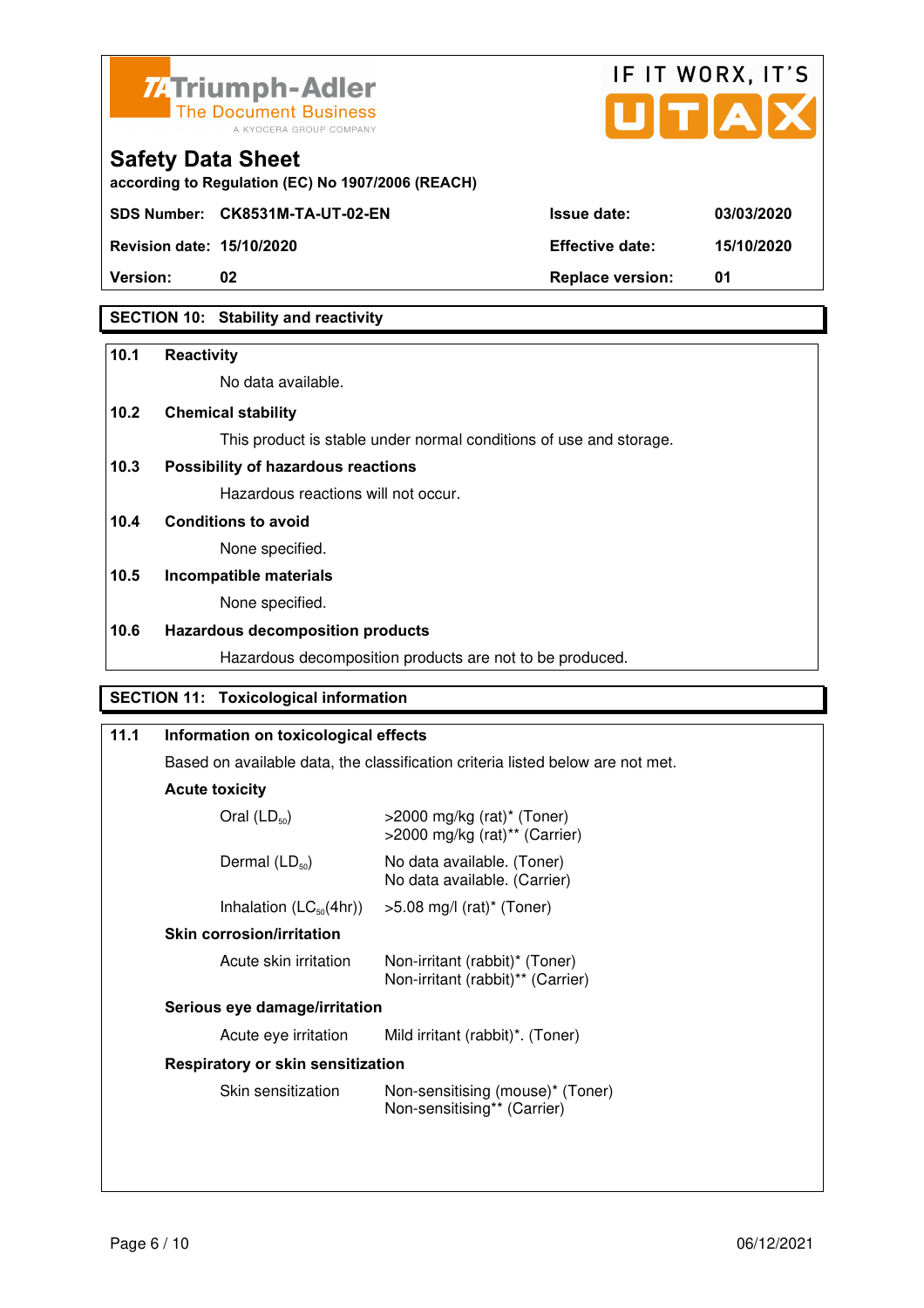

**according to Regulation (EC) No 1907/2006 (REACH)**

**Safety Data Sheet** 



| SDS Number: CK8531M-TA-UT-02-EN       |                                   | <b>Issue date:</b>                                 | 03/03/2020 |
|---------------------------------------|-----------------------------------|----------------------------------------------------|------------|
| <b>Revision date: 15/10/2020</b>      |                                   | <b>Effective date:</b>                             | 15/10/2020 |
| Version:<br>02                        |                                   | <b>Replace version:</b>                            | 01         |
| <b>Germ cell mutagenicity</b><br>11.1 | Ames test is negative (Toner)     |                                                    |            |
|                                       | Ames test is negative** (Carrier) |                                                    |            |
|                                       |                                   | *(based on test result of similar product)         |            |
|                                       |                                   | ** (based on test result of constituent materials) |            |

#### **Information of ingredients:**

No mutagen according to MAK, TRGS905 und (EC) No 1272/2008 Annex VI.

#### **Carcinogenicity**

#### **Information of ingredients:**

 No carcinogen or potential carcinogen according to IARC, Japan Association on Industrial Health, ACGIH, EPA, OSHA, NTP, MAK, California Proposition 65, TRGS 905 and (EC) No 1272/2008 Annex VI.

#### **Reproductive toxicity**

#### **Information of ingredients:**

 No reproductive toxicant according to MAK, California Proposition 65, TRGS 905 und (EC) No 1272/2008 Annex VI.

| <b>STOT-single exposure</b> | No data available. |
|-----------------------------|--------------------|
|-----------------------------|--------------------|

**STOT-repeated exposure** No data available.

**Aspiration hazard** No data available.

#### **Chronic effects**

 In a study in rats by chronic inhalation exposure to a typical toner, a mild to moderate degree of lung fibrosis was observed in 92% of the rats in the high concentration (16 mg/m<sup>3</sup>) exposure group, and a minimal to mild degree of fibrosis was noted in 22% of the animal in the middle (4mg/m<sup>3</sup>) exposure group (1). However, no pulmonary change was reported in the lowest  $(1 \text{mg/m}^3)$  exposure group, the most relevant level to potential human exposures.

**Other information** No data available.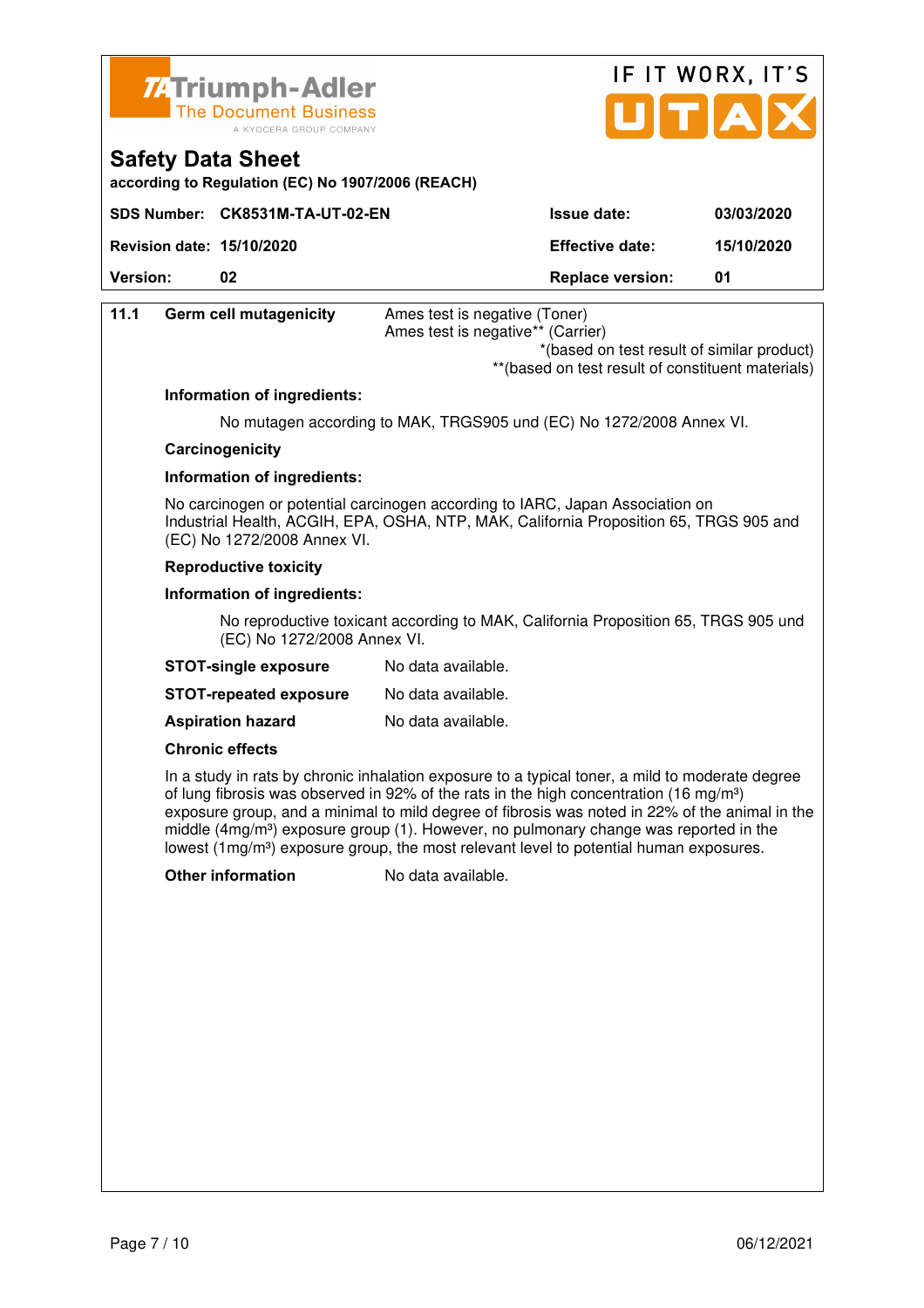

| <b>74 Triumph-Adler</b><br>The Document Business<br>A KYOCERA GROUP COMPANY   |                        | IF IT WORX, IT'S<br>UTAX |
|-------------------------------------------------------------------------------|------------------------|--------------------------|
| <b>Safety Data Sheet</b><br>according to Regulation (EC) No 1907/2006 (REACH) |                        |                          |
| SDS Number: CK8531M-TA-UT-02-EN                                               | Issue date:            | 03/03/2020               |
| <b>Revision date: 15/10/2020</b>                                              | <b>Effective date:</b> | 15/10/2020               |
|                                                                               |                        |                          |

**SECTION 12: Ecological information** 

#### **12.1 Toxicity**

No data available.

#### **12.2 Persistence and degradability**

No data available.

- **12.3 Bio accumulative potential**  No data available.
- **12.4 Mobility in soil**

No data available.

#### **12.5 Results of PBT and vPvB assessment**

No data available.

#### **12.6 Other adverse effects**

No additional information available.

**Version: 02 Replace version: 01** 

#### **SECTION 13: Disposal considerations**

#### **13.1 Waste treatment methods**

 Do not attempt to incinerate the toner container or unit and the waste toner yourself. Dangerous sparks may cause burn. Any disposal practice should be done under conditions which meet local, state and federal laws and regulations relating to waste (contact local or state environmental agency for specific rules).

#### **SECTION 14: Transport information**

**14.1 UN-number** 

None.

**14.2 UN Proper shipping name** 

None.

**14.3 Transport hazard class(es)** 

None.

#### **14.4 Packing group**

None.

**14.5 Environmental hazards** 

None.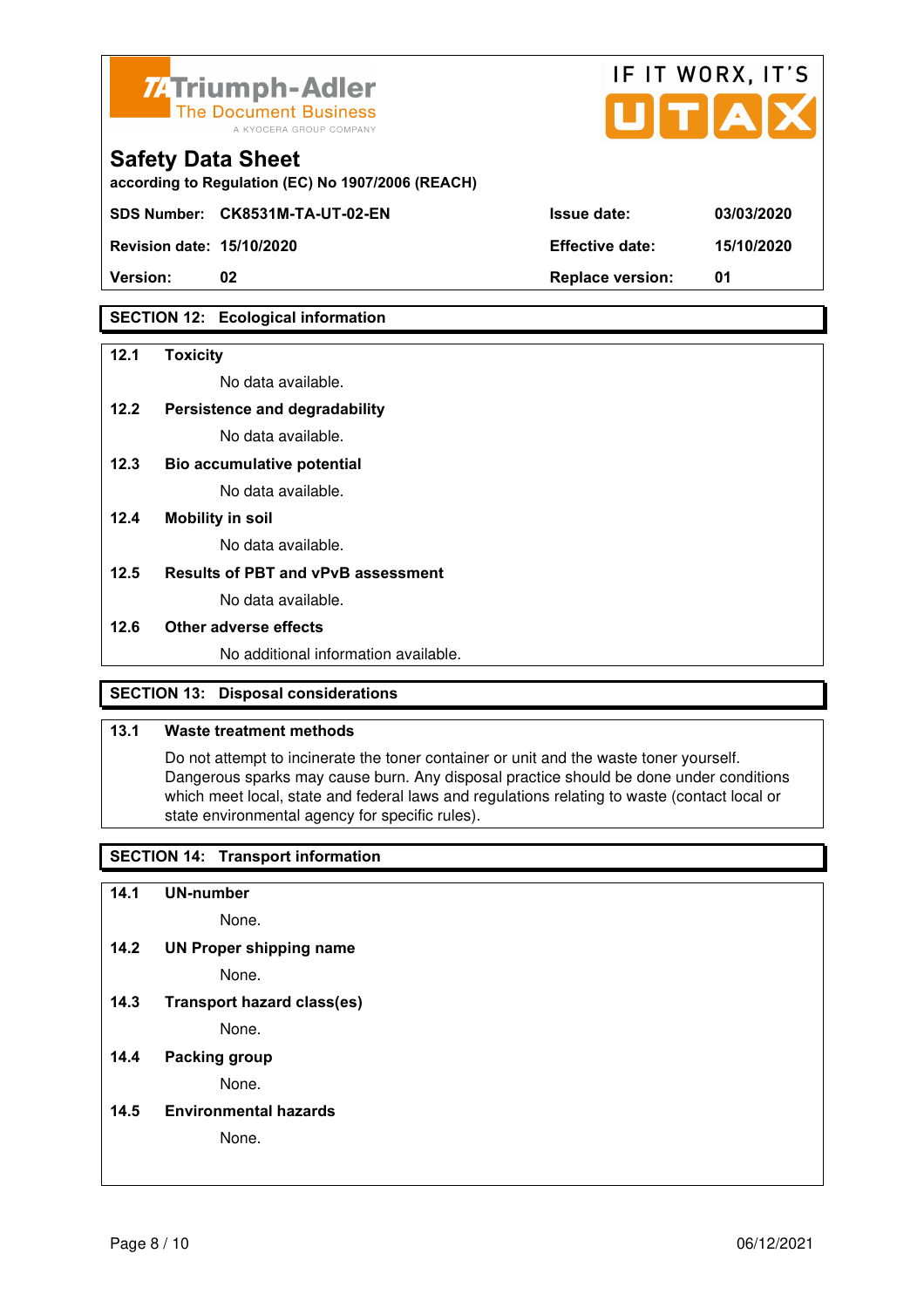



**according to Regulation (EC) No 1907/2006 (REACH)**

|                                  | SDS Number: CK8531M-TA-UT-02-EN | <b>Issue date:</b>      | 03/03/2020 |
|----------------------------------|---------------------------------|-------------------------|------------|
| <b>Revision date: 15/10/2020</b> |                                 | <b>Effective date:</b>  | 15/10/2020 |
| <b>Version:</b>                  | 02                              | <b>Replace version:</b> | -01        |
|                                  |                                 |                         |            |

#### **14.6 Special precautions for user**

No additional information available.

# **14.7 Transport in bulk according to Annex II of MARPOL73/78 and the IBC Code**

Not applicable.

#### **SECTION 15: Regulatory information**

### **15.1 Safety, health and environmental regulations/legislation specific for the substance or mixture**

### **EU-regulations**

Regulation (EC) No 1005/2009 (on substances that deplete the ozone layer, Annex I and II): Not listed.

Regulation (EU) No 2019/1021 (on persistent organic pollutants, Annex I as amended):

Not listed.

 Regulation (EU) No 649/2012 (concerning the export and import of dangerous chemicals, Annex I and V as amended):

Not listed.

 Regulation (EC) No 1907/2006 REACH Annex XVII as amended (Restrictions on use): Not listed.

Regulation (EC) No 1907/2006 REACH Annex XIV as amended (Authorizations):

Not listed.

#### **US-regulations**

All ingredients in this product comply with order under TSCA.

#### **Canada regulations**

 This product is not a WHMIS-controlled product, since we consider it as a manufactured article.

#### **15.2 Chemical Safety Assessment**

No data available.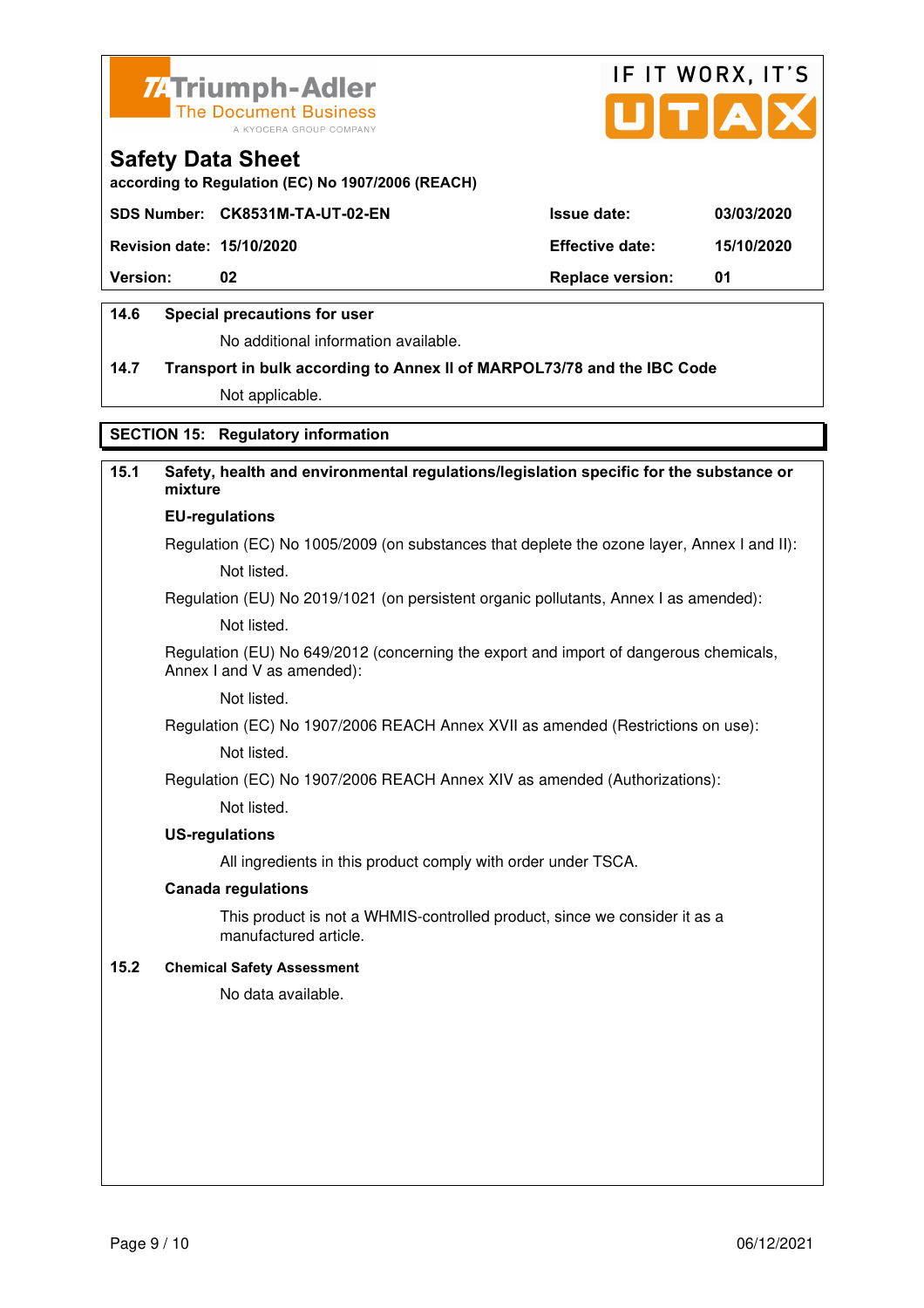

#### **SECTION 16: Other information**

 To the best of our knowledge, the information contained herein is accurate. However, we cannot assume any liability whatsoever for the accuracy or completeness of the information contained herein. The contents and format of this SDS are in accordance with Regulation (EC) No 1907/2006, Annex II as amended by Regulation (EU) 2015/830 with respect to SDSs.

Revision information: Format change

Full text of H statements under sections 3: Not applicable

#### **Abbreviations and acronyms**

| <b>ACGIH</b>    | American Conference of Governmental Industrial Hygienists<br>2016 TLVs and BEIs (Threshold Limit Values for Chemical Substances and Physical Agents and Biological<br>Exposure Indices) |
|-----------------|-----------------------------------------------------------------------------------------------------------------------------------------------------------------------------------------|
| <b>CAS</b>      | <b>Chemical Abstracts Service</b>                                                                                                                                                       |
| <b>CLP</b>      | Regulation (EC) No 1272/2008 on classification, labelling and packaging of substances and mixtures                                                                                      |
| <b>DFG</b>      | Deutsche Forschungsgemeinschaft                                                                                                                                                         |
| <b>EPA</b>      | Environmental Protection Agency (Integrated Risk Information System) (US)                                                                                                               |
| <b>IARC</b>     | International Agency for Research on Cancer (IARC Monographs on the Evaluations of Carcinogenic Risks<br>to Humans)                                                                     |
| <b>MAK</b>      | Maximale Arbeitsplatzkonzentration der Deutschen Forschungsgesellschaft (2011)                                                                                                          |
| <b>NTP</b>      | National Toxicology Program (Report on Carcinogens) (US)                                                                                                                                |
| <b>OSHA</b>     | Occupational Safety and Health Administration (29 CFR Part 1910 Subpart Z)                                                                                                              |
| <b>PBT</b>      | Persistent, Bio accumulative and Toxic                                                                                                                                                  |
| PEL             | Permissible Exposure Limits                                                                                                                                                             |
| Proposition 65  | California, Safe Drinking Water and Toxic Enforcement Act of 1986                                                                                                                       |
| REACH           | Regulation (EC) No 1907/2006 concerning the Registration, Evaluation, Authorization and Restriction of<br>Chemicals                                                                     |
| <b>STOT</b>     | Specific target organ toxicity                                                                                                                                                          |
| <b>SVHC</b>     | Substances of Very High Concern                                                                                                                                                         |
| <b>TRGS 905</b> | Technische Regeln für Gefahrstoffe (Deutschland)                                                                                                                                        |
| TSCA            | Toxic Substances Control Act (US)                                                                                                                                                       |
| TWA             | <b>Time Weighted Average</b>                                                                                                                                                            |
| UN              | <b>United Nations</b>                                                                                                                                                                   |
| vPvB            | very Persistent and very Bio accumulative                                                                                                                                               |
| <b>WHMIS</b>    | Workplace Hazardous Materials Information System (Canada)                                                                                                                               |

#### **Key literature references and sources for data**

(1) Pulmonary Response to Toner upon Chronic Inhalation Exposure in Rats, H. Muhle et al., Fundamental and Applied Toxicology 17.280-299 (1991) Lung Clearance and Retention of Toner, Utilizing a Tracer Technique, during Chronic Inhalation Exposure in Rats, B. Bellmann, Fundamental and Applied Toxicology 17.300-313 (1991)

(2) IARC Monograph on the Evaluation of the Carcinogenic Risk of Chemicals to Humans, Vol. 93

(3) NIOSH CURRENT INTELLIGENCE BULLETIN "Evaluation of Health Hazard and Recommendation for Occupational Exposure to Titanium Dioxide DRAFT"

(4) The contents are in accordance with Material Safety Data Sheet "CK8531M-TA-UT-02-EN"; 15/10/2020 of the KYOCERA Document Solutions Inc., 1-2-28 Tamatsukuri, Chuo-ku, Osaka 540-8585, Japan.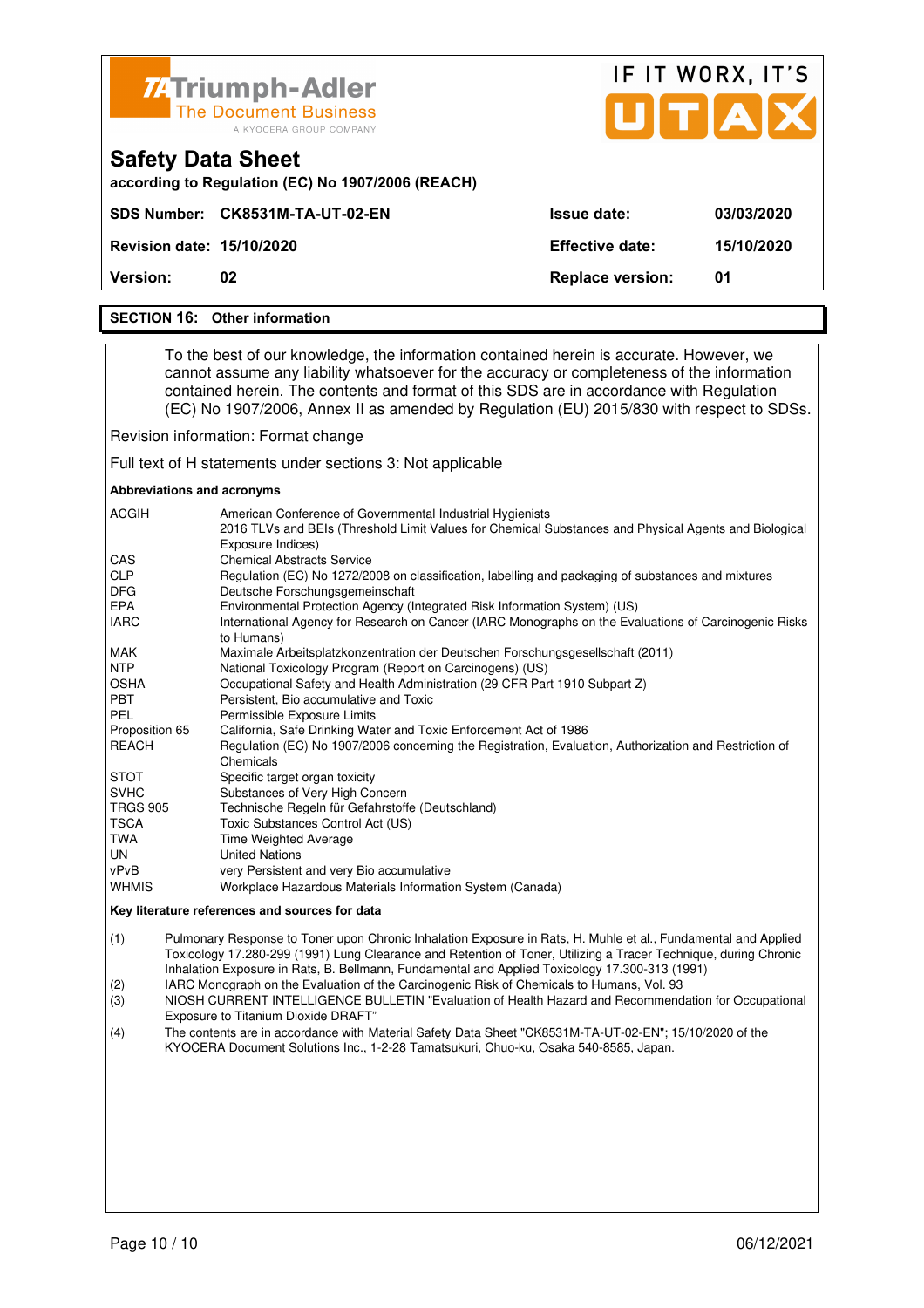![](_page_30_Picture_0.jpeg)

![](_page_30_Picture_1.jpeg)

**according to Regulation (EC) No 1907/2006 (REACH)**

**SECTION 1: Identification of the substance/mixture and of the company/undertaking** 

| 1.1 | <b>Product identifier</b>         |                                                                                              |
|-----|-----------------------------------|----------------------------------------------------------------------------------------------|
|     | <b>Product name</b>               | Yellow Toner for                                                                             |
|     |                                   | 3508ci                                                                                       |
|     | Consumable name                   | CK-8531Y                                                                                     |
|     | <b>Product form</b>               | Mixture                                                                                      |
| 1.2 |                                   | Relevant identified uses of the substance or mixture and uses advised against                |
|     | <b>Identified uses</b>            | The image formation of our electrophotographic equipment.<br>Other uses are not recommended. |
| 1.3 |                                   | Details of the supplier of the safety data sheet                                             |
|     | <b>Manufacturer</b>               | <b>KYOCERA Document Solutions Inc.</b>                                                       |
|     | <b>Address</b>                    | 1-2-28 Tamatsukuri, Chuo-ku, Osaka 540-8585, Japan                                           |
|     | <b>Supplier</b>                   | TA Triumph-Adler GmbH                                                                        |
|     | <b>Adress</b>                     | Deelbögenkamp 4c<br>22297 Hamburg<br>Germany                                                 |
| 1.4 | <b>Emergency telephone number</b> | $+49(0)$ 40 / 528490                                                                         |
|     |                                   | (This number is available only during office hours)                                          |

#### **SECTION 2: Hazards identification**

| 2.1 | <b>Classification of the substance or mixture</b>                                                                     |
|-----|-----------------------------------------------------------------------------------------------------------------------|
|     | Classification according to Regulation (EC) No 1272/2008 (CLP)                                                        |
|     | Not classified as hazardous mixture.                                                                                  |
| 2.2 | Label elements                                                                                                        |
|     | Labelling according to Regulation (EC) No 1272/2008 (CLP)                                                             |
|     | Not applicable.                                                                                                       |
| 2.3 | Other hazards                                                                                                         |
|     | Assessment of PBT/vPvB                                                                                                |
|     | No data available.                                                                                                    |
|     | See section 4 and 11 for information on health effects and symptoms.<br>See section 9 for dust explosion information. |
|     |                                                                                                                       |
|     |                                                                                                                       |
|     |                                                                                                                       |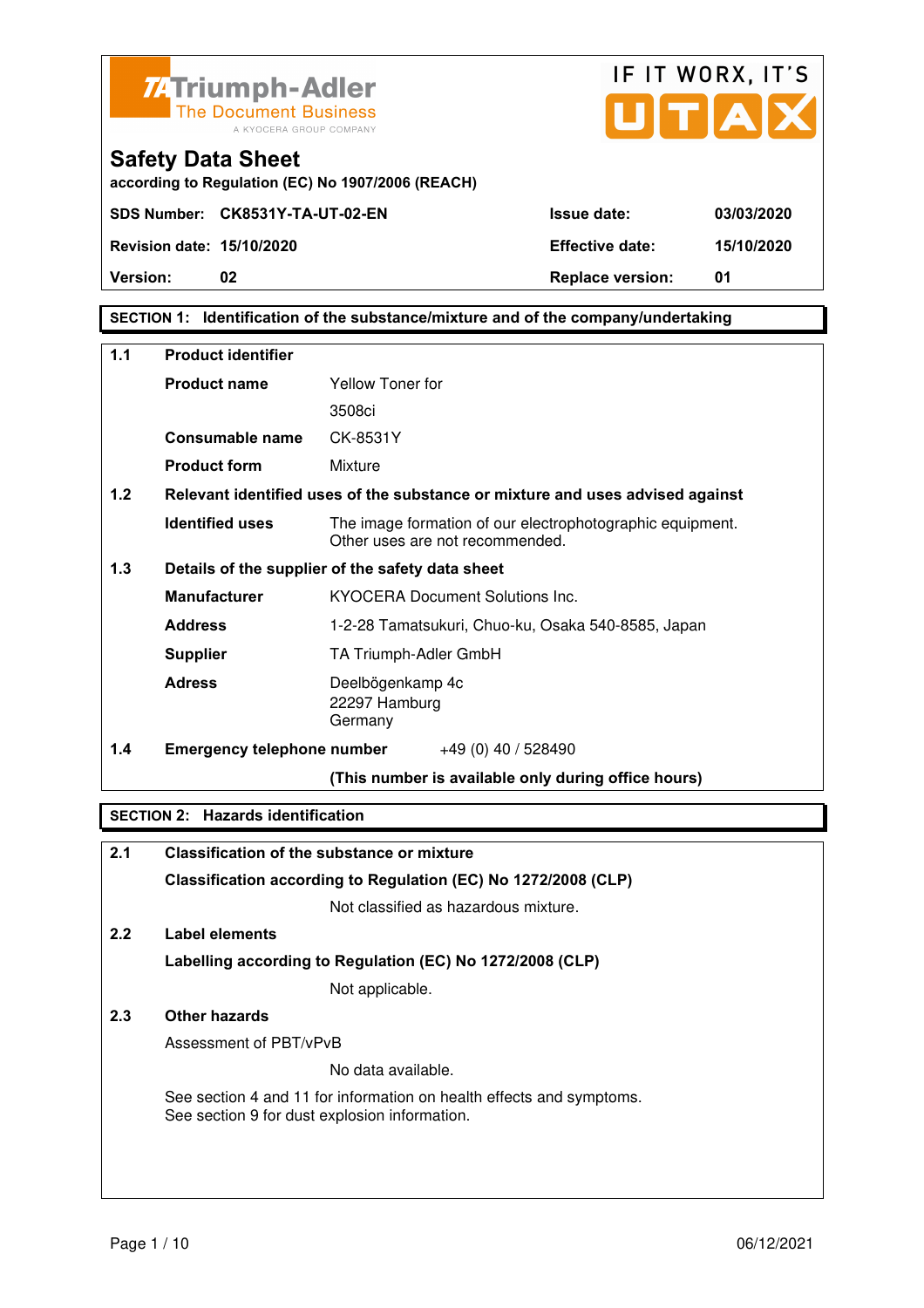| <b>ZATriumph-Adler</b>                                                                                  | <b>The Document Business</b><br>A KYOCERA GROUP COMPANY                                                                      |                            | UTA                           | IF IT WORX, IT'S |
|---------------------------------------------------------------------------------------------------------|------------------------------------------------------------------------------------------------------------------------------|----------------------------|-------------------------------|------------------|
| <b>Safety Data Sheet</b>                                                                                | according to Regulation (EC) No 1907/2006 (REACH)                                                                            |                            |                               |                  |
| SDS Number: CK8531Y-TA-UT-02-EN                                                                         |                                                                                                                              |                            | <b>Issue date:</b>            | 03/03/2020       |
| Revision date: 15/10/2020                                                                               |                                                                                                                              |                            | <b>Effective date:</b>        | 15/10/2020       |
| 02<br>Version:                                                                                          |                                                                                                                              |                            | <b>Replace version:</b>       | 01               |
|                                                                                                         | <b>SECTION 3: Composition/information on ingredients</b>                                                                     |                            |                               |                  |
|                                                                                                         |                                                                                                                              |                            |                               |                  |
| 3.2<br><b>Mixtures</b>                                                                                  |                                                                                                                              |                            |                               |                  |
| Chemical name                                                                                           |                                                                                                                              | CAS-No                     | [Weight %]                    |                  |
| Polyester resin (3 kinds)                                                                               | Ferrite (Ferrite including Manganese)                                                                                        | Confidential<br>66402-68-4 | 70-80<br>$3-8$ (as Mn: $<1$ ) |                  |
| Organic pigment                                                                                         |                                                                                                                              | Confidential               | $3 - 8$                       |                  |
| Amorphous Silica<br>Aluminium compound                                                                  |                                                                                                                              | 7631-86-9<br>1344-28-1     | $1 - 5$<br>< 1                |                  |
| <b>Information of ingredients</b>                                                                       | (1) Substance, which present a health or environmental hazard within the meaning of CLP:                                     |                            |                               |                  |
|                                                                                                         | None.                                                                                                                        |                            |                               |                  |
|                                                                                                         | (2) Substance, which are assigned Community workplace exposure limits:                                                       |                            |                               |                  |
|                                                                                                         | None.                                                                                                                        |                            |                               |                  |
| (3) Substance, which are PBT or vPvB in accordance with the criteria set out in Annex XIII of<br>REACH: |                                                                                                                              |                            |                               |                  |
|                                                                                                         | None.                                                                                                                        |                            |                               |                  |
| REACH (SVHC):                                                                                           | (4) Substance, which are included in the list established in accordance with Article 59(1) of                                |                            |                               |                  |
|                                                                                                         | None.                                                                                                                        |                            |                               |                  |
|                                                                                                         | See section 16 for the full text of the H statements declared above.                                                         |                            |                               |                  |
| <b>SECTION 4: First aid measures</b>                                                                    |                                                                                                                              |                            |                               |                  |
| 4.1                                                                                                     | <b>Description of first aid measures</b>                                                                                     |                            |                               |                  |
| Inhalation:                                                                                             | Remove from exposure to fresh air and gargle with plenty of water.<br>Consult a doctor in case of such symptoms as coughing. |                            |                               |                  |
|                                                                                                         | Skin contact: Wash with soap and water.                                                                                      |                            |                               |                  |
| Eye contact:                                                                                            | Flush with water immediately and see a doctor if irritating.                                                                 |                            |                               |                  |
| Ingestion:                                                                                              | Rinse out the mouth. Drink one or two glasses of water to dilute. Seek medical<br>treatment if necessary.                    |                            |                               |                  |
|                                                                                                         |                                                                                                                              |                            |                               |                  |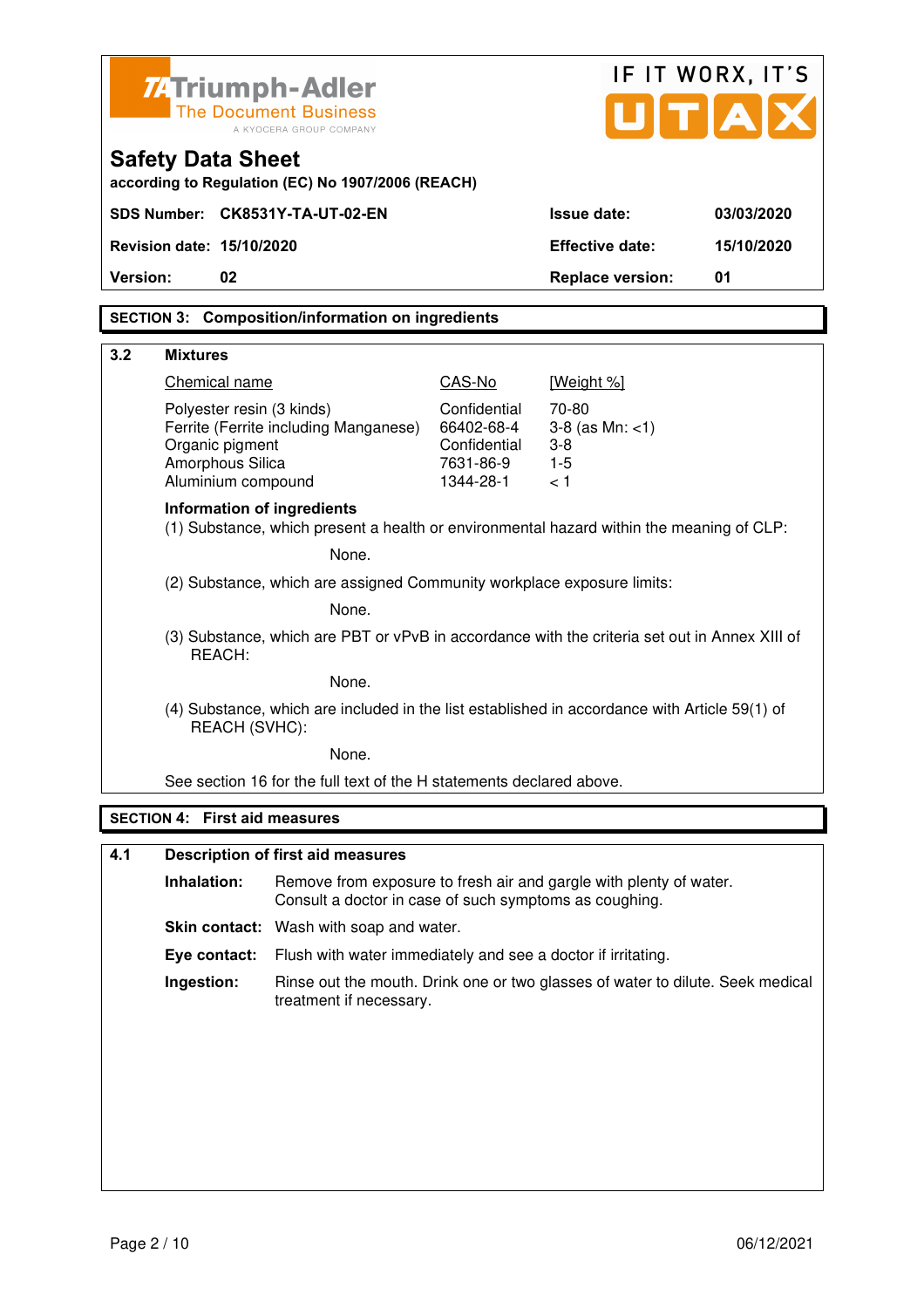![](_page_32_Picture_0.jpeg)

![](_page_32_Picture_1.jpeg)

**according to Regulation (EC) No 1907/2006 (REACH)**

|                                  | SDS Number: CK8531Y-TA-UT-02-EN | <b>Issue date:</b>      | 03/03/2020 |
|----------------------------------|---------------------------------|-------------------------|------------|
| <b>Revision date: 15/10/2020</b> |                                 | <b>Effective date:</b>  | 15/10/2020 |
| <b>Version:</b>                  | 02                              | <b>Replace version:</b> | 01         |

### **4.2 Most important symptoms and effects, both acute and delayed**  Potential health effects and symptoms **Inhalation:** Prolonged inhalation of excessive dusts may cause lung damage. Use of this product as intended does not result in prolonged inhalation of excessive toner dusts. **Skin contact:** Unlikely to cause skin irritation. **Eye contact:** May cause transient eye irritation.

**Ingestion:** Use of this product as intended does not result in ingestion.

### **4.3 Indication of any immediate medical attention and special treatment needed**

No additional information available.

#### **SECTION 5: Firefighting measures**

#### **5.1 Extinguishing media**

Suitable extinguishing media

Water spray, foam, powder,  $CO<sub>2</sub>$  or dry chemical

Unsuitable extinguishing media

None specified.

#### **5.2 Special hazards arising from the substance or mixture**

Hazardous combustion products: Carbon dioxide, Carbon monoxide

#### **5.3 Advice for firefighters**

Fire-fighting procedures

 Pay attention not to blow away dust. Drain water off around and decrease the atmosphere temperature to extinguish the fire.

#### **Protection equipment for firefighters**

None specified.

#### **SECTION 6: Accidental release measures**

#### **6.1 Personal precautions, protective equipment and emergency procedures**

 Avoid inhalation, ingestion, eye and skin contact in case of accidental release. Avoid formation of dust. Provide adequate ventilation.

#### **6.2 Environmental precautions**

Do not allow to enter into surface water or drains.

#### **6.3 Methods and material for containment and cleaning up**

Gather the released powder not to blow away and wipe up with a wet cloth.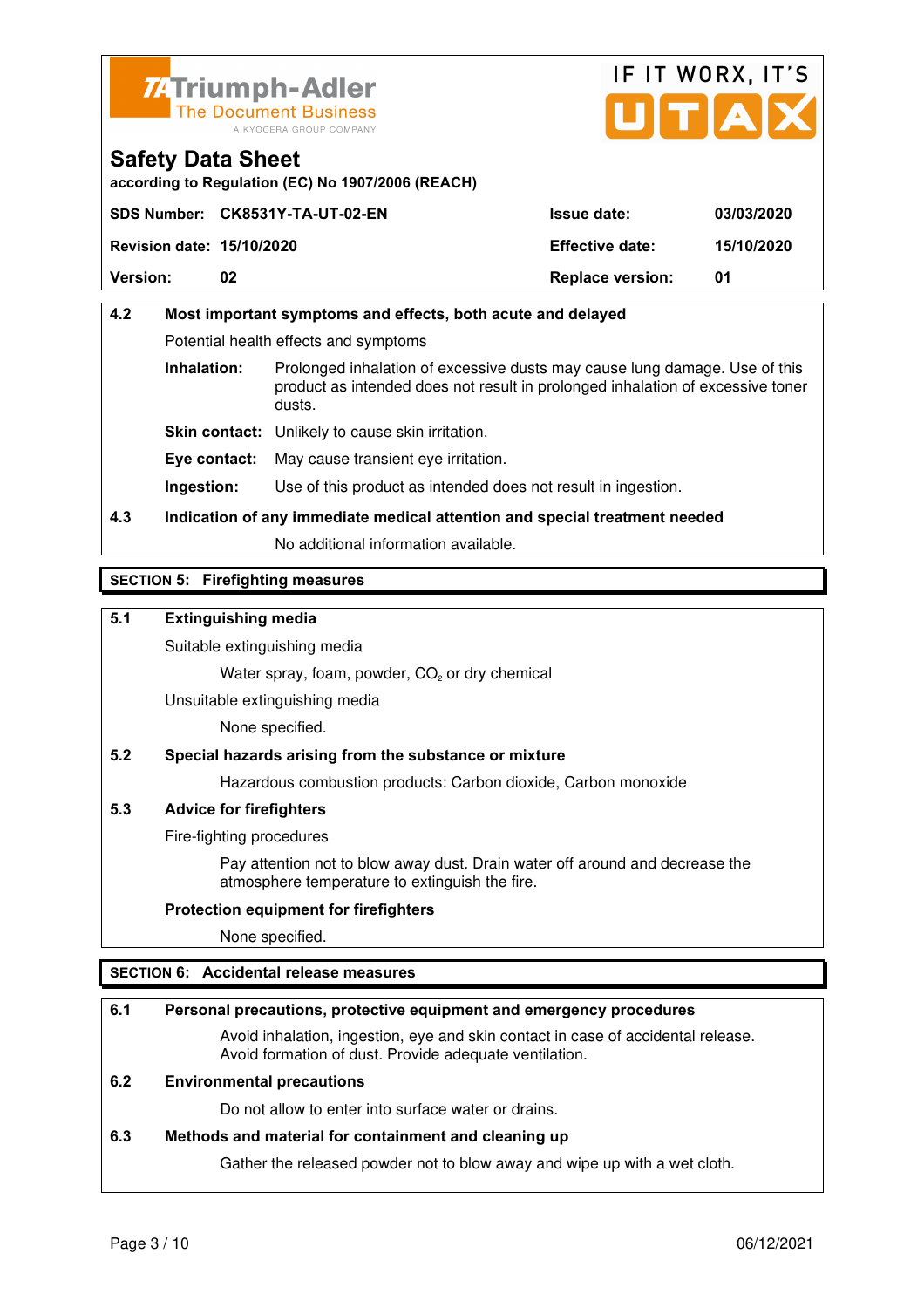![](_page_33_Picture_0.jpeg)

![](_page_33_Picture_1.jpeg)

**according to Regulation (EC) No 1907/2006 (REACH)**

#### **SDS Number: CK8531Y-TA-UT-02-EN Issue date: 03/03/2020**

**Revision date: 15/10/2020 Effective date: 15/10/2020** 

**Version:** 02 **Replace version:** 01

#### **6.4 Reference to other sections**

See section 13 for disposal information.

#### **SECTION 7: Handling and storage**

#### **7.1 Precautions for safe handling**

 Do not attempt to force open or destroy the toner container or unit. See installation guide of this product.

#### **7.2 Conditions for safe storage, including any incompatibilities**

Keep the toner container or unit tightly closed and store in a cool, dry and dark place. Keep away from fire. Keep out of the reach of children.

#### **7.3 Specific end use(s)**

No additional information available.

#### **SECTION 8: Exposure controls/personal protection**

#### **8.1 Control parameters**

(Reference data)

#### **US ACGIH Threshold Limit Values (TWA)**

Particles: 10 mg/m<sup>3</sup> (Inhalable particles) 3 mg/m<sup>3</sup> (Respirable particles) Manganese inorganic compounds (Ferrite component):  $0.1 \text{ mg/m}^3$  (Inhalable fraction) 0.02 mg/m³ (Respirable fraction) (as Mn) Aluminium insoluble compounds: 1 mg/m<sup>3</sup> (Respirable fraction)

#### **US OSHA PEL (TWA)**

Particles: 15 mg/m<sup>3</sup> (Total dust) 5 mg/m<sup>3</sup> (Respirable fraction) Manganese compounds (Ferrite component): 5 mg/m<sup>3</sup> (Ceiling) (as Mn) Amorphous silica: 80 mg/m<sup>3</sup>/%SiO<sub>2</sub>

#### **EU Occupational exposure limits: Directive (EC) 2000/39, (EC) 2006/15 and (EU) 2009/161**

Not listed.

#### **8.2 Exposure controls**

#### **Appropriate engineering controls**

 Special ventilator is not required under normal intended use. Use in a well-ventilated area.

#### **Personal protective equipment**

 Respiratory protection, eye protection, hand protection, skin and body protection are not required under normal intended use.

#### **Environmental exposure controls**

No additional information available.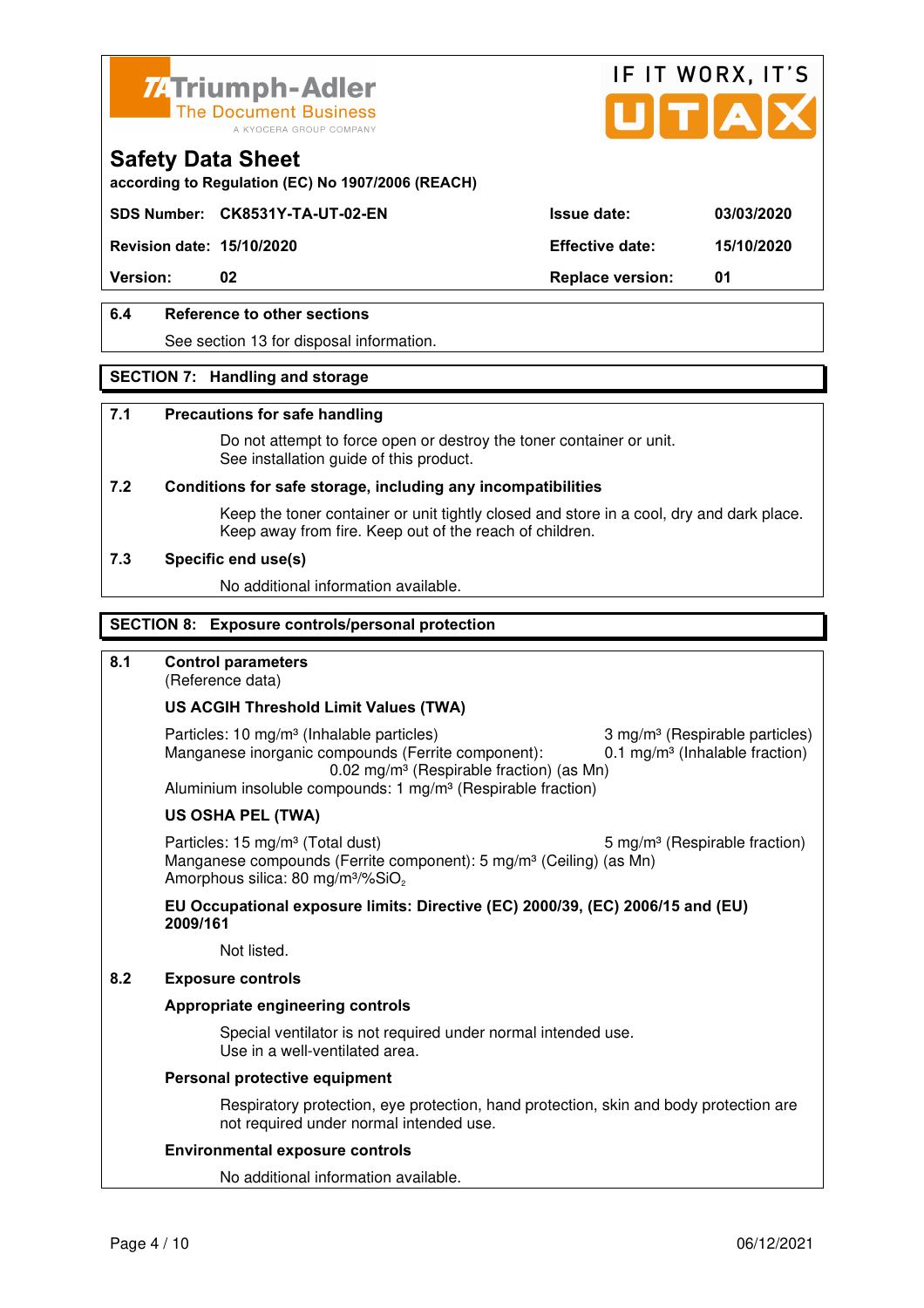![](_page_34_Picture_0.jpeg)

![](_page_34_Picture_1.jpeg)

**according to Regulation (EC) No 1907/2006 (REACH)**

#### **SECTION 9: Physical and chemical properties**

#### **9.1 Information on basic physical and chemical properties** Appearance Physical state Solid (fine powder) **Colour Colour Vellow** Odour **Odourless** Odour threshold No data available. pH No data available. Melting point [°C] 100-120 (Toner) Boiling point No data available. Flash point **No data available.** Evaporation rate **No and American** No data available. Flammability (solid, gas) No data available. Upper flammability or explosive limit No data available. Lower flammability or explosive limit No data available. Vapour pressure No data available. Vapour density **No data available.** Relative density  $[g/m^3]$  1.2-1.4 (Toner) Solubility (ies) Almost insoluble in water. Partition coefficient: n-octanol/water No data available. Auto-ignition temperature No data available. Decomposition temperature No data available. Viscosity **No data available.** Explosive properties **No data available**. Oxidizing properties No data available.

#### **9.2 Other information**

Dust explosion properties

 Dust explosion is improbable under normal intended use. Experimental explosiveness of toner is classified into the same rank such kind of powder as flour, dry milk and resin powder according to the pressure rising speed.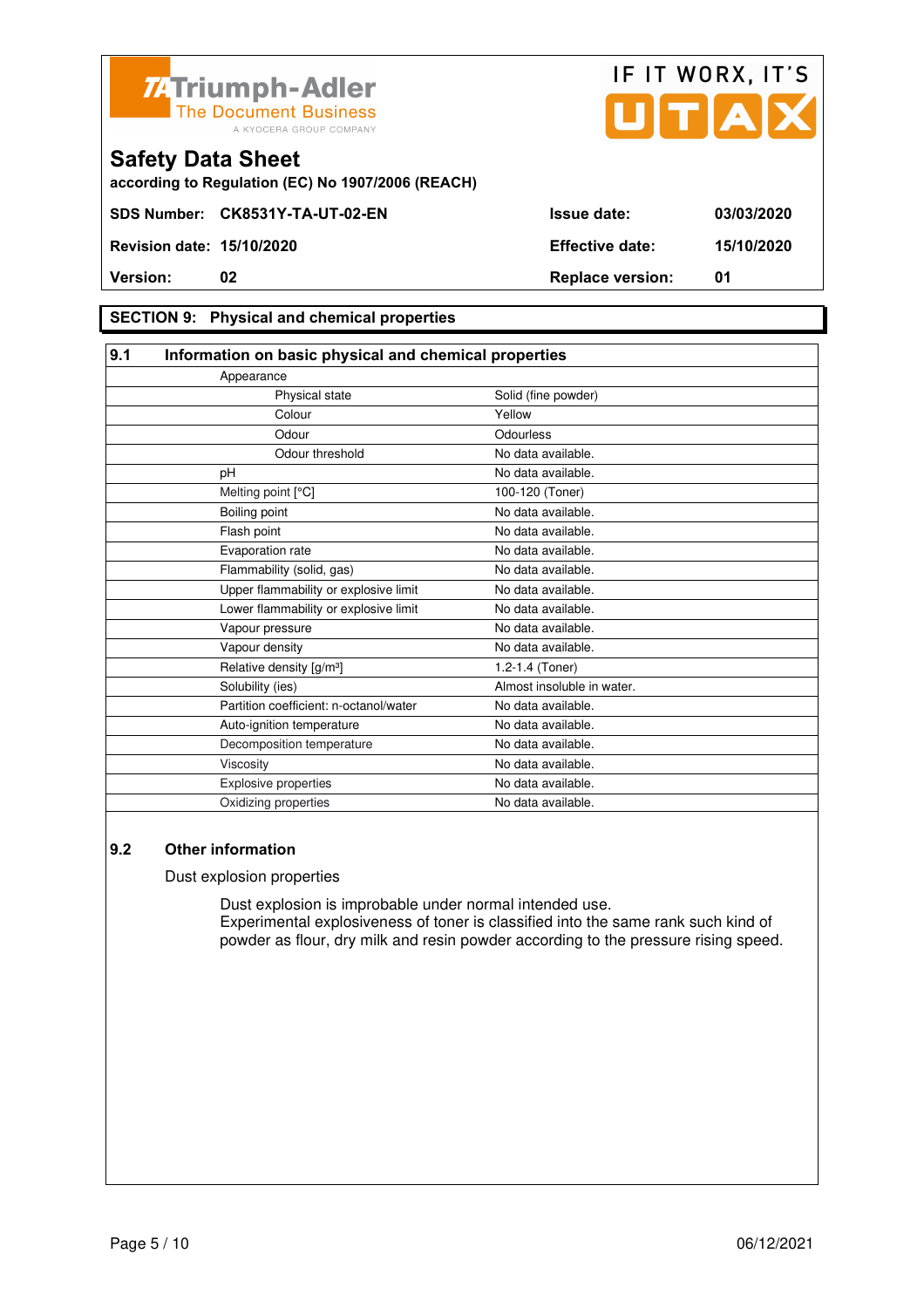![](_page_35_Picture_0.jpeg)

![](_page_35_Picture_1.jpeg)

**according to Regulation (EC) No 1907/2006 (REACH)**

**Revision date: 15/10/2020 Effective date: 15/10/2020** 

**Safety Data Sheet** 

**Version:** 02 **Replace version:** 01

#### **SECTION 10: Stability and reactivity**

#### **10.1 Reactivity**

No data available.

#### **10.2 Chemical stability**

This product is stable under normal conditions of use and storage.

#### **10.3 Possibility of hazardous reactions**

Hazardous reactions will not occur.

**10.4 Conditions to avoid** 

None specified.

### **10.5 Incompatible materials**

None specified.

#### **10.6 Hazardous decomposition products**

Hazardous decomposition products are not to be produced.

#### **SECTION 11: Toxicological information**

| 11.1 | Information on toxicological effects                                                                    |                                                                     |  |
|------|---------------------------------------------------------------------------------------------------------|---------------------------------------------------------------------|--|
|      | Based on available data, the classification criteria listed below are not met.<br><b>Acute toxicity</b> |                                                                     |  |
|      |                                                                                                         |                                                                     |  |
|      | Oral $(LD_{50})$                                                                                        | >2000 mg/kg (rat)* (Toner)<br>>2000 mg/kg (rat)** (Carrier)         |  |
|      | Dermal $(LD_{50})$                                                                                      | No data available. (Toner)<br>No data available. (Carrier)          |  |
|      | Inhalation $(LC_{50}(4hr))$                                                                             | $>5.10$ mg/l (rat)* (Toner)                                         |  |
|      | <b>Skin corrosion/irritation</b>                                                                        |                                                                     |  |
|      | Acute skin irritation                                                                                   | Non-irritant (rabbit)* (Toner)<br>Non-irritant (rabbit)** (Carrier) |  |
|      | Serious eye damage/irritation                                                                           |                                                                     |  |
|      | Acute eye irritation                                                                                    | Mild irritant (rabbit)*. (Toner)                                    |  |
|      | <b>Respiratory or skin sensitization</b>                                                                |                                                                     |  |
|      | Skin sensitization                                                                                      | Non-sensitising (mouse)* (Toner)<br>Non-sensitising* (Carrier)      |  |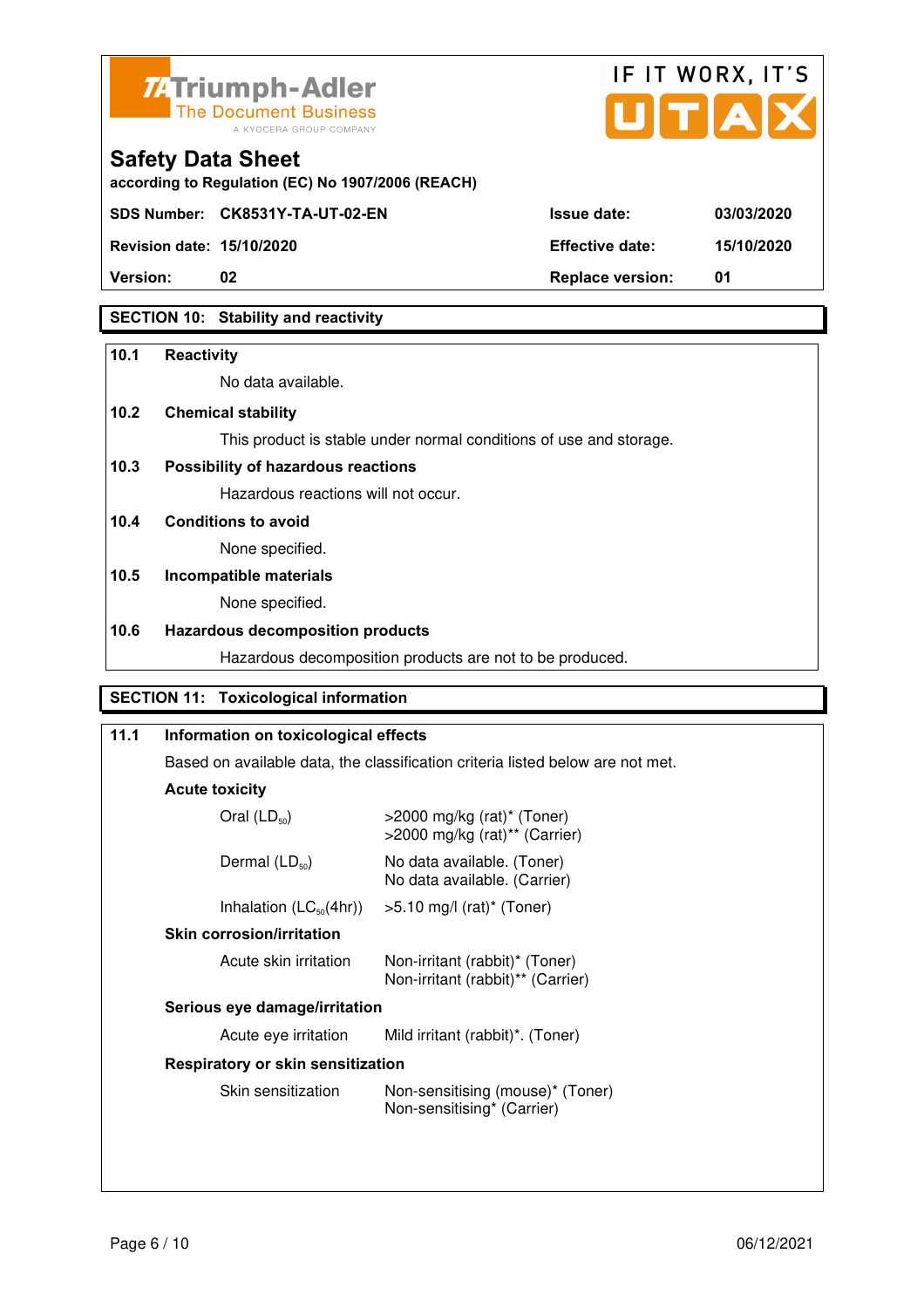![](_page_36_Picture_0.jpeg)

![](_page_36_Picture_1.jpeg)

**according to Regulation (EC) No 1907/2006 (REACH)**

|                                  | SDS Number: CK8531Y-TA-UT-02-EN | <b>Issue date:</b>      | 03/03/2020 |
|----------------------------------|---------------------------------|-------------------------|------------|
| <b>Revision date: 15/10/2020</b> |                                 | <b>Effective date:</b>  | 15/10/2020 |
| <b>Version:</b>                  |                                 | <b>Replace version:</b> | 01         |

| 11.1 | <b>Germ cell mutagenicity</b>                                                                                                                                                                          | Ames test is negative (Toner)<br>Ames test is negative** (Carrier)                 |  |
|------|--------------------------------------------------------------------------------------------------------------------------------------------------------------------------------------------------------|------------------------------------------------------------------------------------|--|
|      |                                                                                                                                                                                                        | *(based on test result of similar product)                                         |  |
|      |                                                                                                                                                                                                        | ** (based on test result of constituent materials)                                 |  |
|      | Information of ingredients:                                                                                                                                                                            |                                                                                    |  |
|      |                                                                                                                                                                                                        | No mutagen according to MAK, TRGS905 und (EC) No 1272/2008 Annex VI.               |  |
|      | Carcinogenicity                                                                                                                                                                                        |                                                                                    |  |
|      | Information of ingredients:                                                                                                                                                                            |                                                                                    |  |
|      | No carcinogen or potential carcinogen according to IARC, Japan Association on<br>Industrial Health, ACGIH, EPA, OSHA, NTP, MAK, California Proposition 65, TRGS 905 and<br>(EC) No 1272/2008 Annex VI. |                                                                                    |  |
|      | <b>Reproductive toxicity</b>                                                                                                                                                                           |                                                                                    |  |
|      | Information of ingredients:                                                                                                                                                                            |                                                                                    |  |
|      | (EC) No 1272/2008 Annex VI.                                                                                                                                                                            | No reproductive toxicant according to MAK, California Proposition 65, TRGS 905 und |  |
|      | <b>STOT-single exposure</b>                                                                                                                                                                            | No data available.                                                                 |  |
|      | <b>STOT-repeated exposure</b>                                                                                                                                                                          | No data available.                                                                 |  |

**Aspiration hazard** No data available.

#### **Chronic effects**

 In a study in rats by chronic inhalation exposure to a typical toner, a mild to moderate degree of lung fibrosis was observed in 92% of the rats in the high concentration (16 mg/m<sup>3</sup>) exposure group, and a minimal to mild degree of fibrosis was noted in 22% of the animal in the middle  $(4mg/m<sup>3</sup>)$  exposure group (1). However, no pulmonary change was reported in the lowest (1mg/m<sup>3</sup>) exposure group, the most relevant level to potential human exposures.

**Other information** No data available.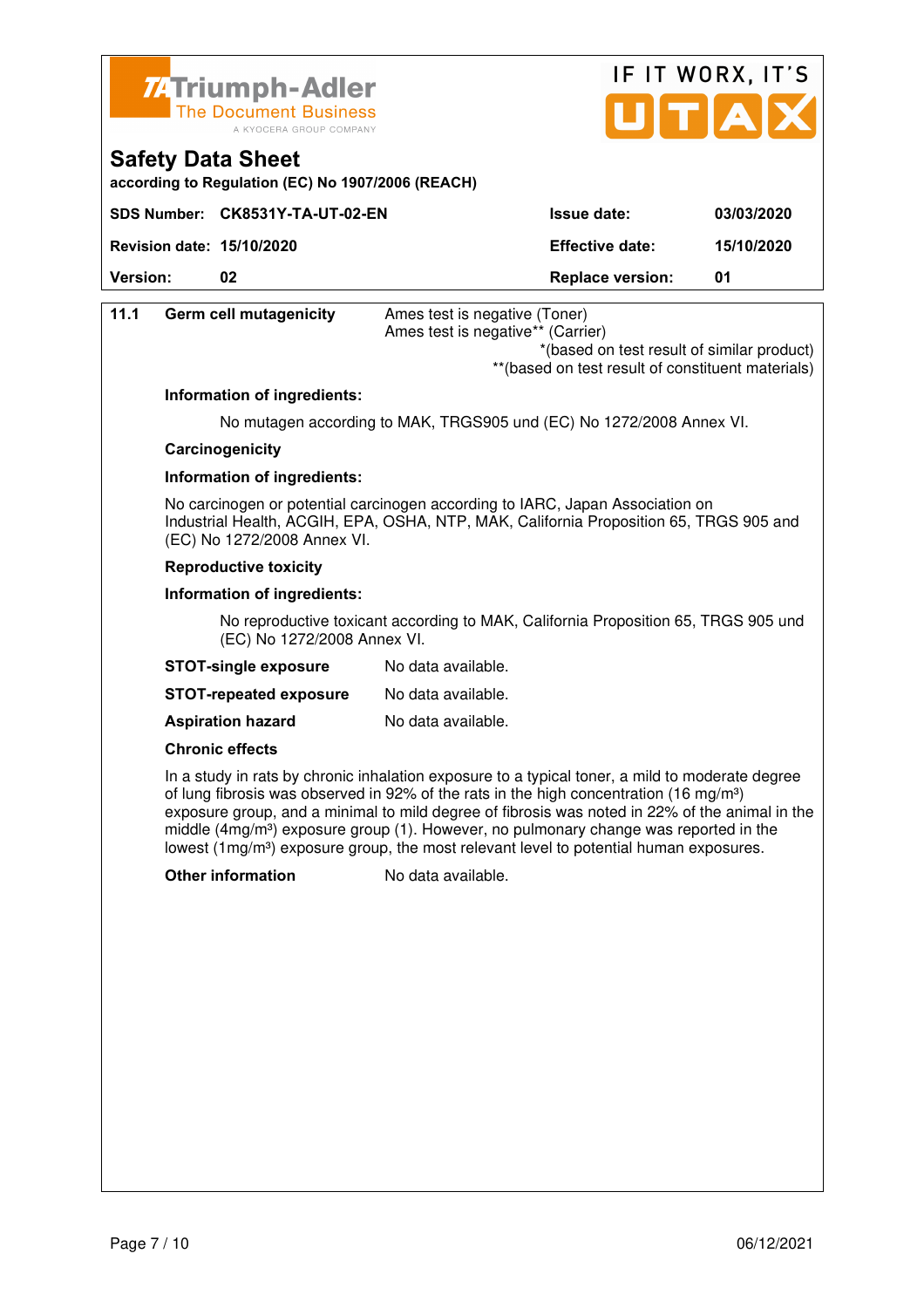![](_page_37_Picture_0.jpeg)

| <b>74 Triumph-Adler</b><br>The Document Business<br>A KYOCERA GROUP COMPANY   | IF II WURX, II S<br>UTAX |            |  |
|-------------------------------------------------------------------------------|--------------------------|------------|--|
| <b>Safety Data Sheet</b><br>according to Regulation (EC) No 1907/2006 (REACH) |                          |            |  |
| SDS Number: CK8531Y-TA-UT-02-EN                                               | <b>Issue date:</b>       | 03/03/2020 |  |
| <b>Revision date: 15/10/2020</b>                                              | <b>Effective date:</b>   | 15/10/2020 |  |

 $\mathbf{r} = \mathbf{r} + \mathbf{r}$ 

 $\rightarrow$ 

**Version: 02 Replace version: 01** 

#### **SECTION 12: Ecological information**

#### **12.1 Toxicity**

No data available.

#### **12.2 Persistence and degradability**

No data available.

- **12.3 Bio accumulative potential**  No data available.
- **12.4 Mobility in soil**

No data available.

#### **12.5 Results of PBT and vPvB assessment**

No data available.

#### **12.6 Other adverse effects**

No additional information available.

#### **SECTION 13: Disposal considerations**

#### **13.1 Waste treatment methods**

 Do not attempt to incinerate the toner container or unit and the waste toner yourself. Dangerous sparks may cause burn. Any disposal practice should be done under conditions which meet local, state and federal laws and regulations relating to waste (contact local or state environmental agency for specific rules).

#### **SECTION 14: Transport information**

**14.1 UN-number** 

None.

**14.2 UN Proper shipping name** 

None.

**14.3 Transport hazard class(es)** 

None.

#### **14.4 Packing group**

None.

**14.5 Environmental hazards** 

None.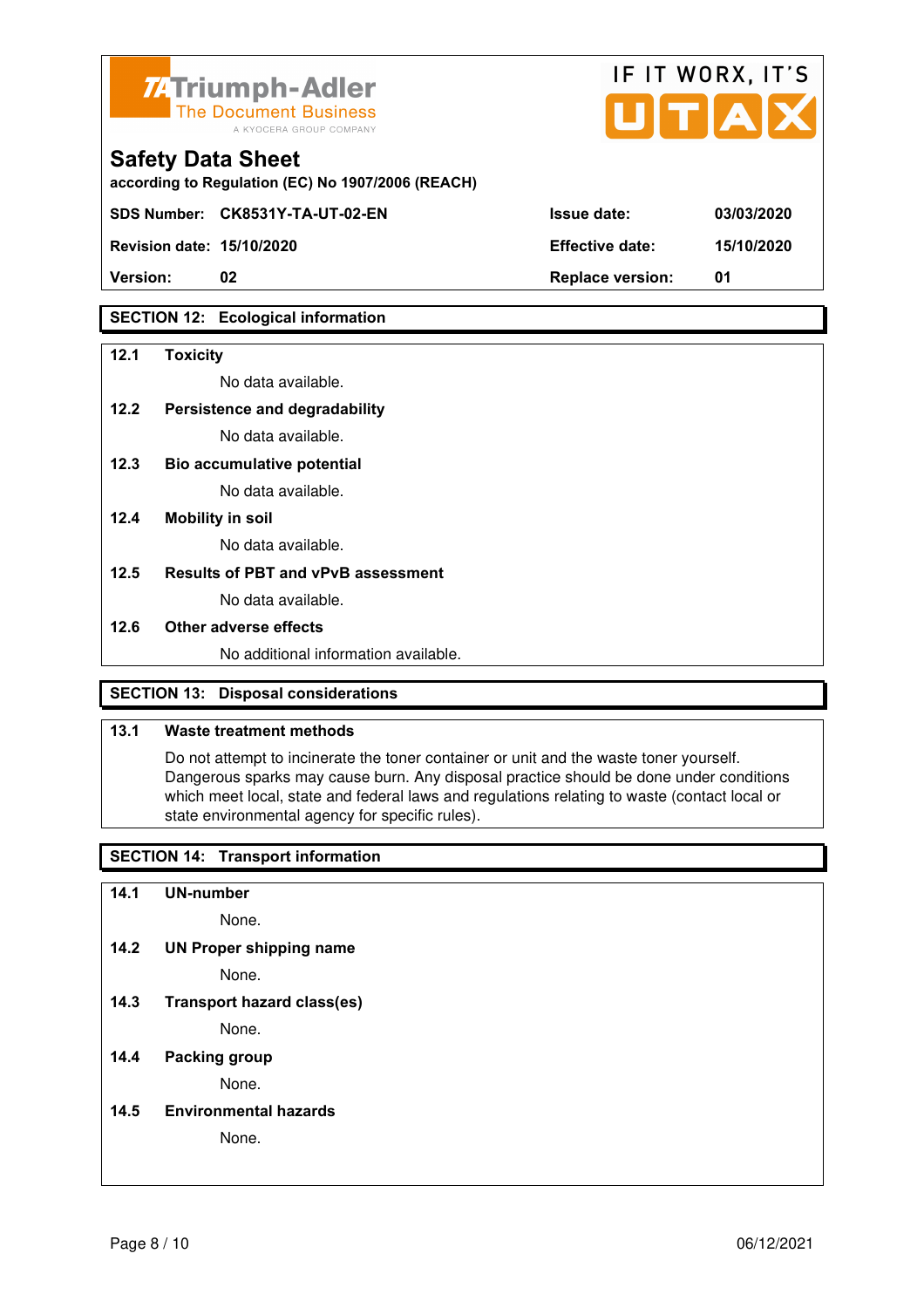![](_page_38_Picture_0.jpeg)

![](_page_38_Picture_1.jpeg)

**according to Regulation (EC) No 1907/2006 (REACH)**

|                                  | SDS Number: CK8531Y-TA-UT-02-EN | <b>Issue date:</b>      | 03/03/2020 |
|----------------------------------|---------------------------------|-------------------------|------------|
| <b>Revision date: 15/10/2020</b> |                                 | <b>Effective date:</b>  | 15/10/2020 |
| <b>Version:</b>                  | 02                              | <b>Replace version:</b> | -01        |
|                                  |                                 |                         |            |

#### **14.6 Special precautions for user**

No additional information available.

# **14.7 Transport in bulk according to Annex II of MARPOL73/78 and the IBC Code**

Not applicable.

#### **SECTION 15: Regulatory information**

#### **15.1 Safety, health and environmental regulations/legislation specific for the substance or mixture EU-regulations**

Regulation (EC) No 1005/2009 (on substances that deplete the ozone layer, Annex I and II): Not listed.

Regulation (EU) No 2019/1021 (on persistent organic pollutants, Annex I as amended):

Not listed.

 Regulation (EU) No 649/2012 (concerning the export and import of dangerous chemicals, Annex I and V as amended):

Not listed.

 Regulation (EC) No 1907/2006 REACH Annex XVII as amended (Restrictions on use): Not listed.

Regulation (EC) No 1907/2006 REACH Annex XIV as amended (Authorizations):

Not listed.

#### **US-regulations**

All ingredients in this product comply with order under TSCA.

#### **Canada regulations**

 This product is not a WHMIS-controlled product, since we consider it as a manufactured article.

#### **15.2 Chemical Safety Assessment**

No data available.